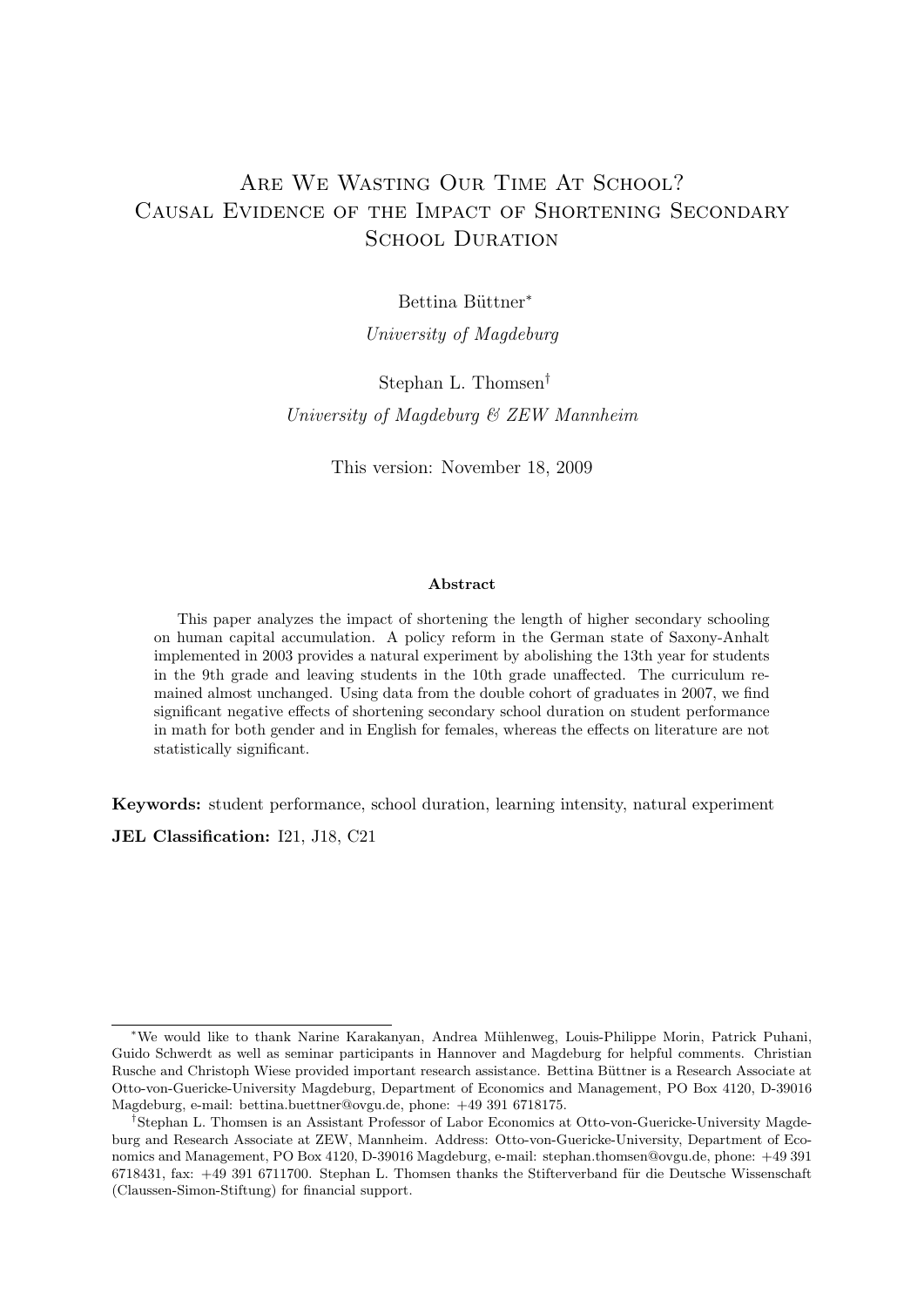### 1 Introduction

Education policy which raises student performance is on the top of the public agenda because schooling is one of the most important factors in human capital accumulation and given the accelerating technological changes and fastering global economic competition the importance of human capital for economic growth and for individual income has been increased.

In the past education policy concentrated more on the quantity of schooling. Compulsory school laws, minimum school leaving laws and extension of schooling time for reaching the university entrance qualification were implemented to enhance educational outcome.<sup>1</sup> But the opportunity costs of additional schooling are high: less time for further education, less time for work experience, less time to earn income, less time for starting a family.

Education policy should therefore stronger focus on the substitution of quantity for quality.<sup>2</sup> Therefore an important question is whether an increase of the learning intensity, i.e. the ratio of curriculum per instruction time, by shortening schooling leaving the curriculum unchanged could be a chance to return to shorter school duration without affecting the level of education. Since little is known about the relationship between learning intensity as one factor of educational quality and student performance as a measure for human capital skills, it has to be regarded, how variation of the learning intensity affects human capital accumulation.

In this paper, we estimate the causal effects of higher learning intensities on student performance. Due to the fact that German graduates from the most academic track of secondary schooling (*Gymnasium*) are comparatively old<sup>3</sup>, almost all German federal states decided to reduce the length of secondary schooling by abolishing the 13th grade without changing the requirements. By leaving the curriculum almost unchanged this major German school reform increased the learning intensity for the treated students considerably. The change in schooling laws was at first enacted in 2003 and realized in 2007 in the federal state of Saxony-Anhalt followed by other German federal states. We use the reform in Saxony-Anhalt as a natural experiment to compare the student achievement of graduates of the double cohort.

<sup>&</sup>lt;sup>1</sup>In line with that, previous international studies of student performance such as TIMSS and PISA show significant performance differences among students in two adjacent grades in literacy, math and science for most OECD countries (Woessmann, 2003; Fuchs and Woessmann, 2007; OECD, 2002, 2004, 2007). Students in higher grades scored considerably better than students in lower grades.

 $2<sup>2</sup>$ An increasing body of educational and economical research investigate how school policy, teaching quality and the educational environment effect achievement. See, for example, the educational research reviews by Teddlie and Reynolds (2000) and Creemers and Kyriakides (2006) on school effectiveness, or Hanushek (2005) on the economics of school quality.

<sup>&</sup>lt;sup>3</sup>Theoretical ages at graduation from secondary schooling are provided by OECD (2005); in Germany, students are aged 19 whereas, e.g., in the Netherlands graduation age is 17-18 years, 18 years in the US, and 17 years in Russia.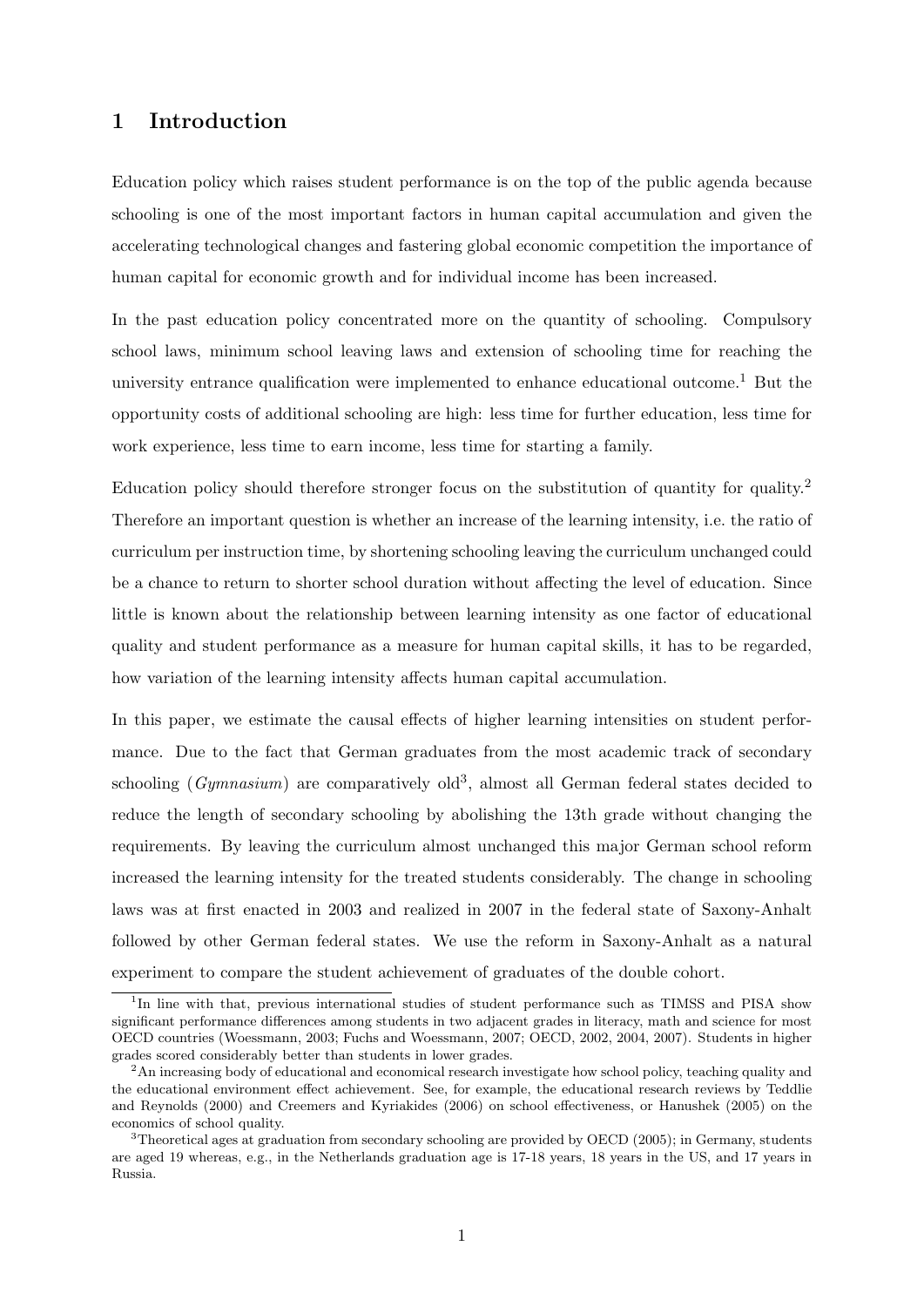The estimated effects of increasing learning intensities on student performance depend on subjects and differ by gender. We find significant negative effects on student performance in math for females and more pronounced negative effects for males. Student performance in foreign language has also decreased due to the reform for both gender, but the effects for males are statistically not significant. In contrast to that, no differences are obtained on achievement scores in literature.

There are only very few studies on the effects of increasing learning intensity on student performance. Pischke (2007) investigates the impact of shortening the instructional time by two short school years 1966-7 in West Germany on grade repetition, higher secondary school track, earnings and employment. He found no negative effects on earnings and employment but an increase in grade repetition and lower track choice. Moreover, it is the only study considering policy-induced variation in schooling time without changing the curriculum. However, as there was no standardized testing system in Germany and no central examinations Pischke (2007) did not estimate the effects on student performance directly. Hence, the scope of deriving insights into the development of human capital is limited for that reason. Moreover, translating the results to today's students may be complicated since the composition of students with regard to the schooling degrees obtained has changed substantially towards higher shares in highest secondary education. Further evidence is provided by Skirbekk (2006) who investigates the effect of variation in school duration on human capital within the highest track using test scores from TIMSS for different Swiss cantons. He finds that differences in the length of the Swiss academic track across regions have no influence on students' math and science performance when school effects are controlled for.

The impact of a considerable lower magnitude of variation in instructional time on student performance is examined for example by Marcotte (2007), Lee and Barro (2001), and Woessmann (2003). Marcotte (2007) uses variation in school days caused by winter weather to identify the impact of increased learning intensity on test scores using Canadian data. His findings are in line with our results. Students with less instructional time perform significantly worse than their peers most notably in math. Lee and Barro (2001) investigate the effects of school resources on student performance measured by internationally comparable test scores across countries. They find significant positive effects of the length of the school term on math and science scores, but significant negative effects for reading. Woessmann (2003) finds significant positive but relatively small effects of instruction time on student performance in math and science. These evidence suggest that learning intensity in some subjects could be increased without negative effects on students' knowledge.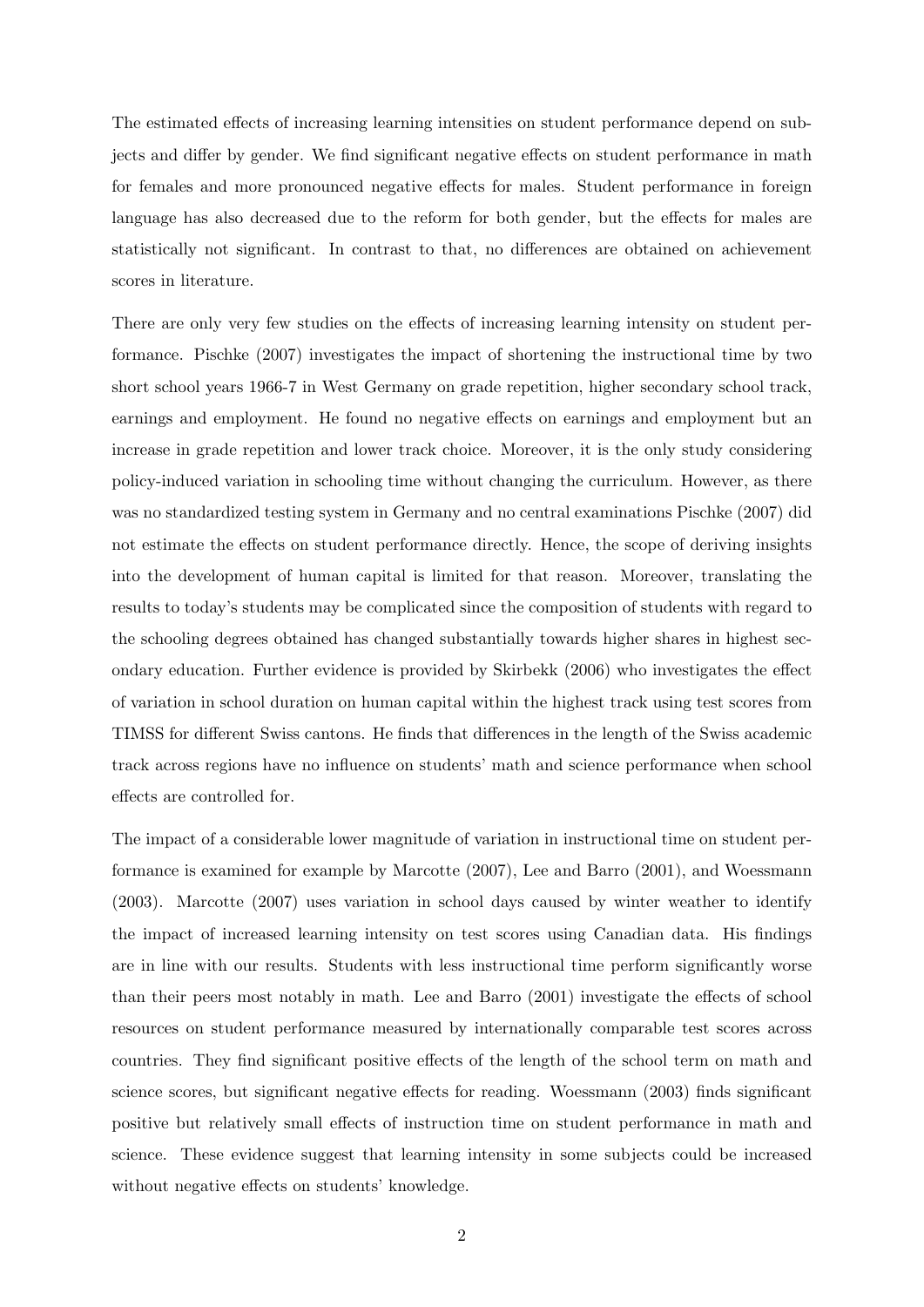Similar to the German schooling reform also in Canada's province Ontario the length of high school was reduced by one year. However, the major difference with the German reform consists in the more modified curriculum. In Ontario less courses in main subjects like math and English were available to the treated group and, therefore, the impact of the reform on learning intensity is not determinable. Moreover, the 13th grade was not a full-fledged grade like in Germany. Students in Ontario were able to complete their high school after grade 12 also before the reform or complete their degrees by another year to take all of the courses they would like. Morin (2009) estimated the effect of abolishing the highest grade on the performance of high-ability students within their first university year. He found only small effects on student performance. However, Krashinsky (2006) found larger negative impacts on academic performance in university analyzing the impact of the same reform on students with lower high-school averages. In addition to the differences with respect to learning intensity their analysis varies from ours because we control for more student's background information. Another advantage of our study is the fact that we estimate the student performance instantaneously at the end of schooling. Because all students have to take the final exams, we do not have to cope with a potential self-selection as Morin (2009) and Krashinsky (2006) who measure the performance later and only for university students.<sup>4</sup>

Our paper contributes to the existing literature in several respects. We study a policy-induced large scale variation in the length of secondary schooling with only minor changes in curricula which resulted in a considerably increased learning intensity. Identical final written exams for both grades allow us to assess school performance directly. For our empirical analysis we use novel data collected in a survey with students of the double cohort graduated together in 2007. Thus, we can control for a number of student performance influencing factors like family background, student ability and school fixed effects. Based on the comprehensive information, we check the reliability of the assumptions of the natural experiment used to identify the reform effect.

The structure of the rest of the paper is as follows: The next section describes the reform of higher secondary schooling in Germany used to identify the effects of shortening the length of schooling on student performance. The estimation approach and a discussion of the internal and external validation of the estimates is provided in section 3. The data used for the empirical analysis are introduced in section 4 presenting also selected sample descriptives. The empirical estimates of the reform effect on student's achievement are provided in section 5. Section 6

<sup>4</sup>Krashinsky (2009) examined the Ontario reform effect on wages of lower ability students. He found that the wages of the graduates who had the shorter high school instruction time were significantly lower one year after graduation. This effect diminished after another year of labor market experience.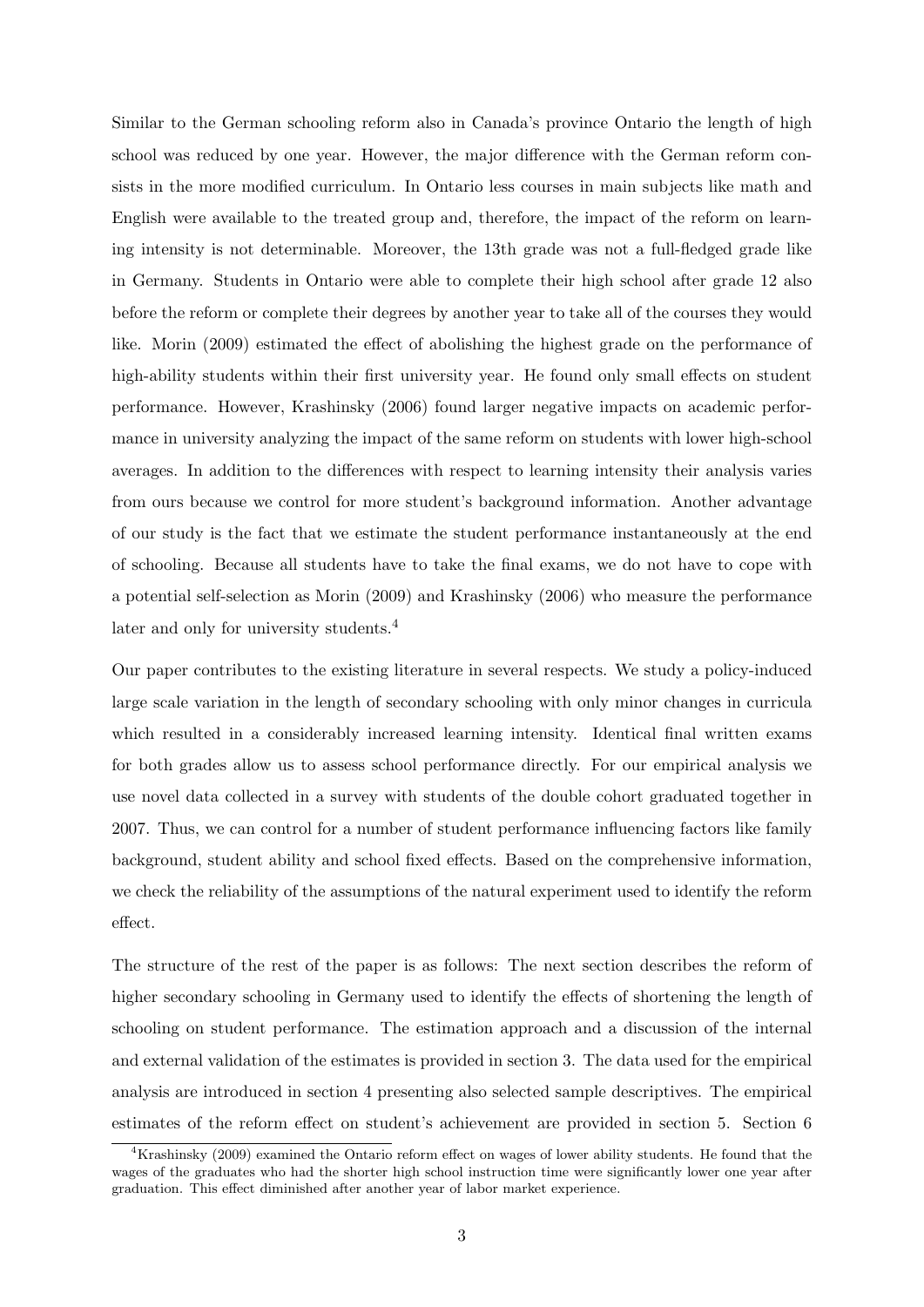provides a discussion of the implications from these results. The final section concludes.

## 2 The reform of secondary schooling in Germany

In international comparison, German university graduates are elder on average when they enter the labor market. Apart from the longer duration time of study at university, one fundamental reason is the long secondary schooling time (OECD, 2005). So in the context of the Bologna Process the pressure in Germany to reform the educational system, in particular the academic track, has increased.<sup>5</sup> Education as well as funding of public schools is a matter of the federal states (*Bundeslaender*) in Germany and hence, the educational system differs across the federal states. In the majority of federal states, students are enrolled in school at the age of 6 and attend primary school for four years. Afterwards, they are tracked according to their cognitive skills into three types of secondary schools (basic, intermediate and academic track). The basic track of secondary school (*Hauptschule*) lasts up to grade 9 which is the mandatory schooling duration in Germany. The intermediate track (Realschule) ends after grade 10. Afterwards graduates from both of these tracks usually start vocational training in the German apprenticeship system. Until recently, in all federal states (except Saxony and Thuringia) the most academic track of secondary schooling (Gymnasium) has led to graduation after 13 years with a school-leaving certificate  $(Abitur)$  providing the necessary precondition for attending university. Besides the tracked tripartite schooling system, a number of federal states provide an additional type of comprehensive schooling, the so-called integrated comprehensive school (Integrierte Gesamtschule). In this type of school, students can graduate after 9, 10 or 13 years, and obtain the corresponding degrees from the three types of secondary schooling. A remarkable difference of this type of school is that students are not tracked ex ante.

The necessity to reform the academic track was also enforced by the East German federal states. As a result of the German unification in 1990, the West German schooling system was adopted by most of the East German federal states in the early 1990s and several further reforms were implemented. The education system of the former German Democratic Republic (GDR) was compulsory without tracking students by abilities until grade 10. Graduates of grade 10 with high cognitive skills and socialist world views were eligible to enter a two-year *Gymnasium*. The university entrance qualification was therefore already obtained after grade 12. After the German unification, the two East German federal states Saxony and Thuringia introduced early

 $5$ The Bologna Process denotes the process of creating a European Higher Education Area until 2010 including the adoption of the three cycle system (bachelor, master, doctorate) and the introduction of a credit transfer system for higher education courses.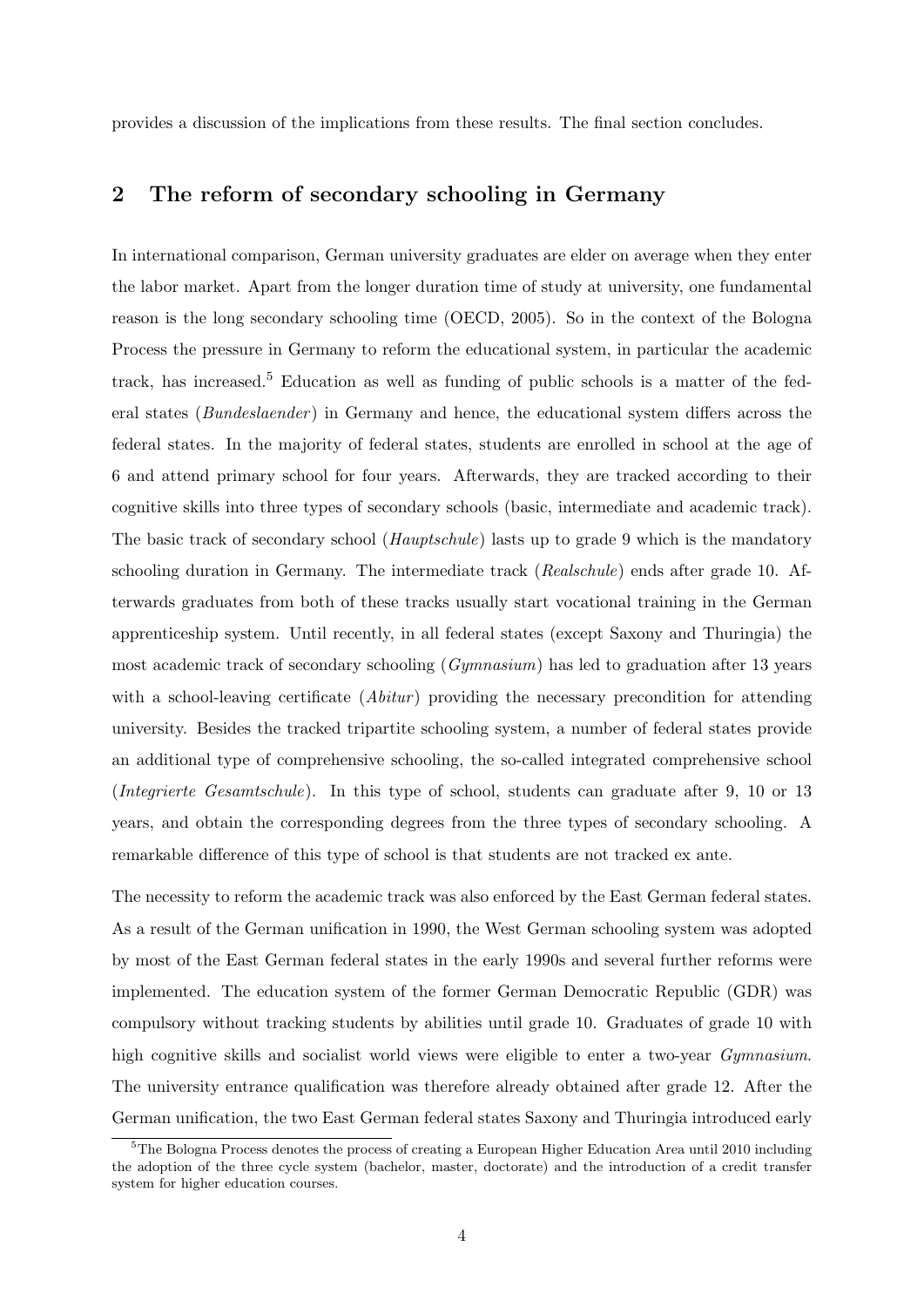student tracking but retained the 12 grade Gymnasium unchanged. Since both federal states performed very successfully in international comparability studies like PISA (see, e.g., PISA-Konsortium Deutschland, 2008), these results supported the decision to abolish the 13th grade of Gymnasium in most German states.

The reform of shortening the length of secondary schooling in Germany by one year has been introduced at first in the German state of Saxony-Anhalt. The reform was announced in 2003 and started some months later at the beginning of the school year 2003/2004 in grade 9. Students, who learned in grade 9 at that time, were the first for which the school leaving certificate (*Abitur*) became available after grade 12 at the end of school year  $2006/2007$ . So, in spring of 2007 in Saxony-Anhalt grade 12 (G12) and grade 13 (G13) graduated simultaneously.<sup>6</sup>

How was the reform implemented? For G12 students the 13th grade was abolished whereas the requirements for the school leaving certificate  $(Abitur)$  remained unchanged. Because in Germany only the two final years of secondary schooling count for the *Abitur*, the curriculum of the former 12th and 13th grades is now teached in the 11th and 12th grade. During the transition period the schools had the opportunity to form new classes and teach students from the double cohort together during the two final years. The majority of schools did not establish new classes but provided common courses for students from both cohorts in some subjects. For G12 students the curriculum of the former 11th grade, the preliminary grade, was distributed to the lower grades. The whole curriculum was brought forward in literature and foreign languages. Only minor reductions were undertaken in math and chemistry whereas in some other subjects like biology and history parts of the curriculum were transformed in additional elective parts. All in all, for G12 students the instructional time during the whole academic track decreased. The drop was mitigated by some extra lessons. Three lessons in grade 9 and three lessons in grade 10, were introduced and the schools were able to decide for which subjects these additional lessons should be provided.

This education reform of compressing the secondary schooling period without changing the requirements and comparatively minor changes in the curricula might have affected students in a variety of ways. In this paper, we concentrate on the effects on human capital approximated by the final examination test scores in three different subjects: math, literature, and foreign language (English). Differences could be expected since abolishing one grade resulting in less time for instruction and homework increased the learning intensity. Furthermore, time spent

 ${}^{6}$ By now, all federal states except one have decided to cut the last year of secondary schooling in the academic track. The Standing Conference of the Ministers of Education and Cultural Affairs of the Federal States (Kultusministerkonferenz, KMK) accentuated the importance "The responsible handling with lifetime and education time of young people is of central concern"(press release, March 2008).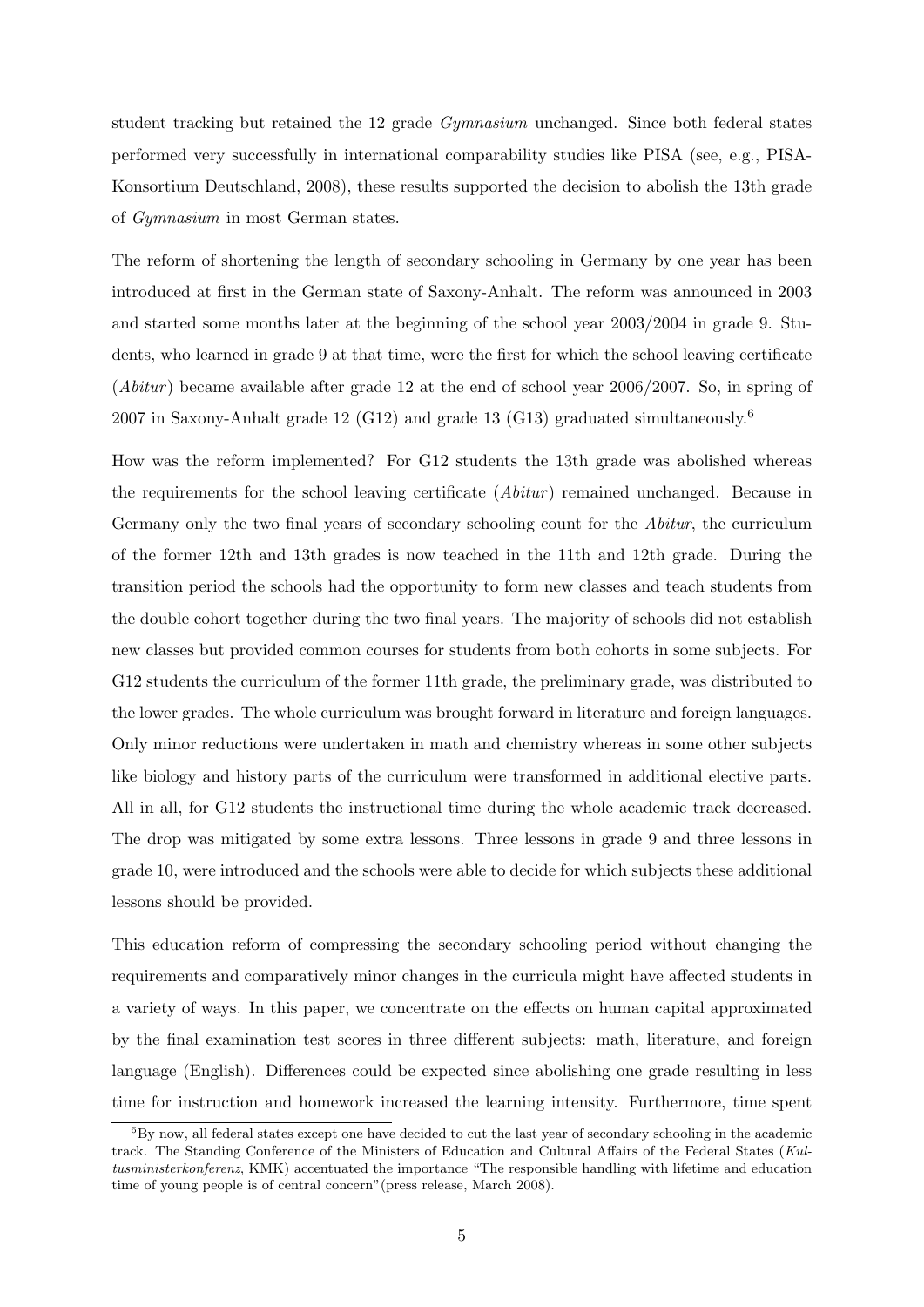on extracurricular and leisure activities was reduced, which could result in lower non-cognitive skills that have been found to be malleable at least until age 20 (Dahl, 2004) or later (Caspi and Roberts, 1999) and comprise important factors like self-discipline.

## 3 Estimation approach

#### 3.1 The natural experiment

The policy reform in Saxony-Anhalt provides a natural experiment that allows to identify the effect of shortening the duration of schooling while holding the curriculum almost constant.<sup>7</sup> The main advantage is that given that assignment to the treatment group, i.e. students graduating after 12 years, and to the comparison group, i.e. students graduating after 13 years, could be assumed to be random conditional on the policy reform (as described in section 2) due to the fact, that the time of announcement and the instantaneous implementation, since students have been attending the academic track for several years already, no immediate reaction on tracking resulted. In line with the last point, the education minister of Saxony-Anhalt Jan-Hendrik Olbertz (2009) pointed out that "The introduction of the Abitur after 12 grades run surprisingly smoothly." One further advantage consist of centralized final written exams, i.e. the tests, horizons of expections and scoring scales are provided by the State Ministry of Education and are standardized for all students in state. Also, final exams in math and literature are mandatory in Saxony-Anhalt. In addition, students have to choose a foreign language; therefore, examination in English is voluntary only as it could be substituted by for example French. Nevertheless, the vast majority of students take the exam in English. So differences in outcomes could therefore be attributed to be the causal effect of the reform, i.e. the shortening of the schooling duration.

Let  $D_i$  denote a binary dummy variable taking the value 1 if the student was assigned to the treatment group, and 0 otherwise. In case the assumptions of the natural experiment hold, we can estimate the treatment effect as follows

$$
y_i = \alpha + \beta D_i + \gamma_j + \delta' \mathbf{X} + \varepsilon_i,\tag{1}
$$

where  $y_i$  denotes the outcome of interest, i.e. the achievement scores in math, literature and foreign language (English) obtained in the final written exams. The achievement scores range in the interval [0, 15], where 0 denotes failure and 15 denotes excellent achievement.  $\alpha$  is the constant,  $\gamma_j$  are school-fixed effects, and **X** is a matrix of further explanatory variables with

<sup>7</sup>Pischke (2007) analyzes the effects of the German short-school years during the 1960s in a similar way.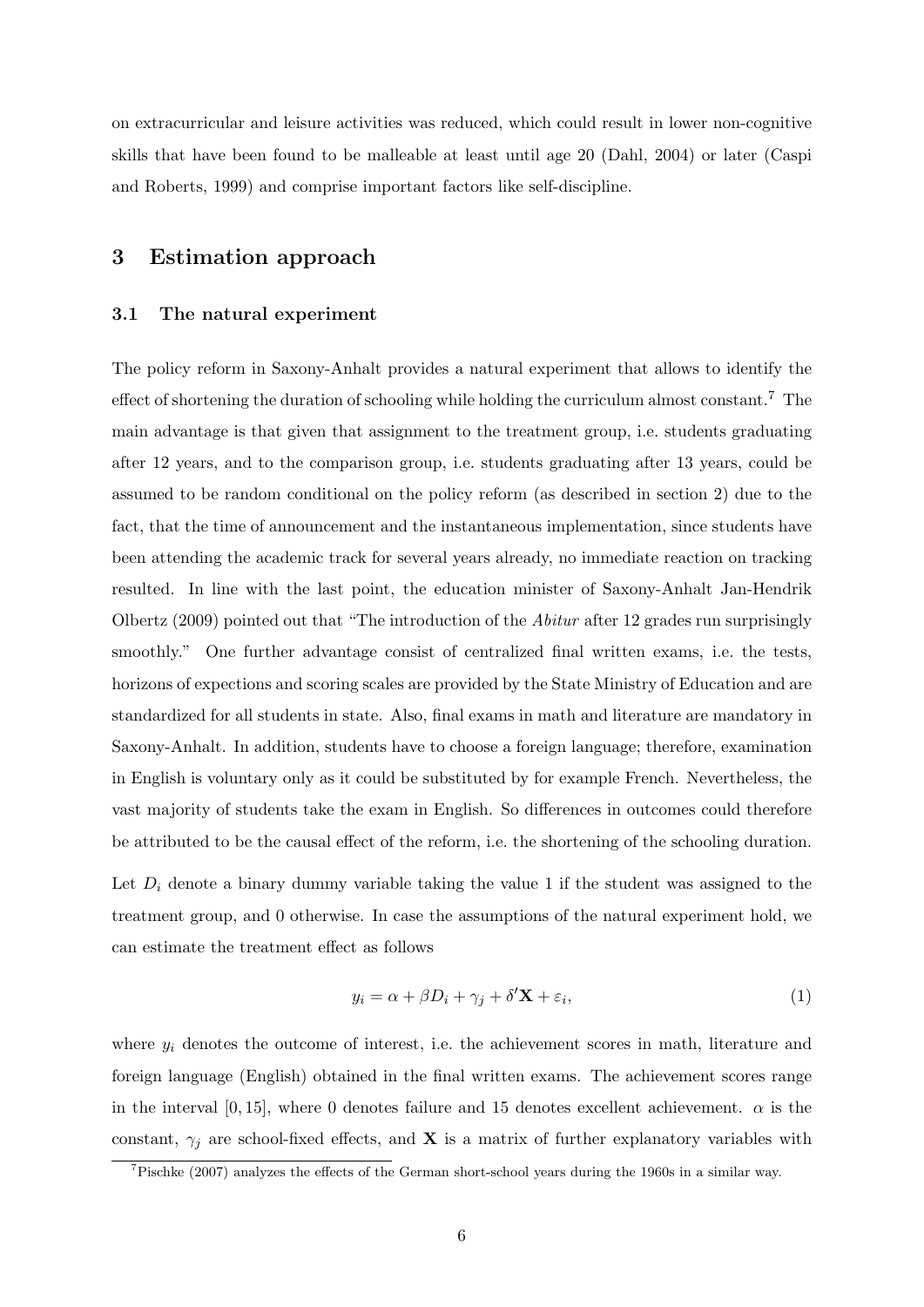$\delta$  as the corresponding coefficient vector. The parameter of interest is the average treatment effect (ATE)  $\beta$  which denotes the marginal change in y that is due to the reform.

Schools may influence the average achievement scores of the students in the centralized exam independently of the duration of schooling for a number of reasons, e.g., the quality of teachers, the infrastructure, or the composition of students. Therefore, to allow for an unbiased estimate of the reform effect including the school-fixed effects are crucial as they capture all betweenschool variation. Moreover, we include a number of further control variables, which were not affected by the reform, to increase the efficiency of the estimates. Examples are gender, age at school enrollment, background characteristics of the family of the student from the time before the reform took place, and the marks in the subject from grade 7. The latter could be interpreted as a proxy for student's ability in the particular subject.<sup>8</sup>

Nevertheless, although the policy reform provides a reasonable natural experiment to analyze the question of interest and to identify the corresponding parameters, there are a number of threats to the validity of the natural experiment that should be regarded carefully. Particularly, if the selection into treatment group and comparison group is not exogenous and members of both groups differ in a systematic way, the outcomes will be affected.

In the case under consideration, this is not very likely since the reform was introduced when students were already in secondary school for a couple of years. If there would be any selection between groups this should be observable when comparing the pre-treatment characteristics of the sample (see below). Reasons for this selection could be the anticipation of the reform, and persons decide to move to a different state within Germany in a very short time span. However, costs of movement would be extraordinarily high particularly for the parents of students as they will have to find a new job and may have to sell their housing property. Therefore, this type of anticipation effect seems to be not very likely. Alternatively, children could be required to commute to a school in a neighboring state. Since the closest border of the next state is far away (about 50 km), commuting of children seems to be less an option as well.

Finally, assuming that the internal validity of our estimates is ensured, there may be concerns with respect to the external validity of the natural experiment, i.e. translating the specific findings to hold in general (see Meyer (1995). A serious threat would be the existence of a general time trend in the accumulation of human capital. Then our estimations will not capture the causal effect of shortening secondary school duration. Whereas a time trend in

<sup>&</sup>lt;sup>8</sup>Since the students in our sample come from a distinct number of classes within schools, the correlation of in-class outcomes may be interpreted as the treatment effect. For that reason we apply a cluster-robust variance estimator suggested by White (1980).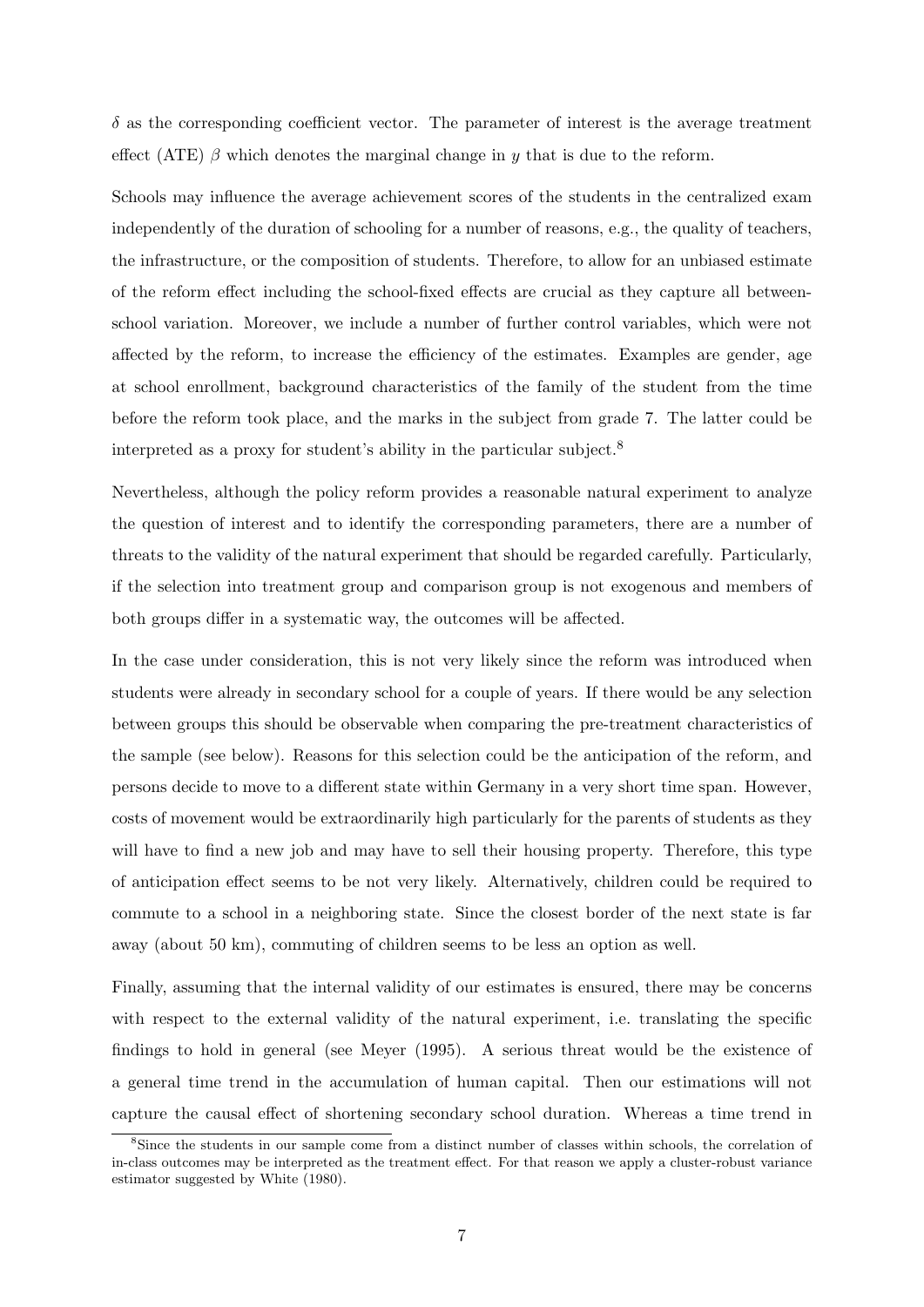cognitive achievement is perhaps likely in earlier educational periods of life, it should be not very likely in later periods as the here analyzed periods of final secondary schooling.

#### 3.2 Heterogeneity of effects

The model in equation 1 assumes a homogenous average effect of treatment, i.e. the parameter estimate provides the average change in the outcome of interest that is caused by the reform. Although this is the most important parameter to evaluate the effects, we will also consider heterogeneity in the effects of the reform in the empirical analysis. The first source of heterogeneity are potential gender differences. Besides estimating gender differences in achievement scores that are included in equation 1, a gender specific reaction to the reform could be expected. Since males and females prefer different learning strategies (see, for instance, Green and Oxford, 1995) and there are furthermore differences in biological and mental development (see, for instance, De Bellis et al., 2001), changing the time of education may lead to heterogeneous impacts.<sup>9</sup> To analyze these differences, we will estimate separate models for both genders using the specification from above (and skipping the covariate of gender, respectively).

In addition, we could expect heterogeneity of the effects between schools. Teachers and schools may be differently able to adjust to the new demands of the curriculum and the timing of classes over the day which may lead to school-specific reform effects that differ from the school-fixed effects. To analyze the possible differences between schools, we construct school-specific binary treatment variables  $D_{s1}$  to  $D_{s12}$  for the 12 schools in our sample. Defined as the interaction between school and the treatment indicator each of the dummy variables takes the value 1 if the student is in the treatment group in the respective school, and 0 if the student is in the comparison grade. The corresponding estimation equation is defined as

$$
y_i = \alpha + \sum_{j=1}^{12} \beta_j D_{sj} + \gamma_j + \delta' \mathbf{X} + \varepsilon_i,
$$
\n(2)

where the  $\beta_j$  denote the school-specific treatment effects and the remaining variables are defined as before. We estimate the model in equation 2 on the pooled sample and separately by gender.

### 4 Data

#### 4.1 The students' survey

For the empirical analysis we use novel data collected in a survey of students who graduated from school in 2007. The survey used pen-and-paper questionnaires covering more than 100 questions

<sup>9</sup>See also OECD (2009) for comparison analysis of student's performance of 15-year-old boys and girls.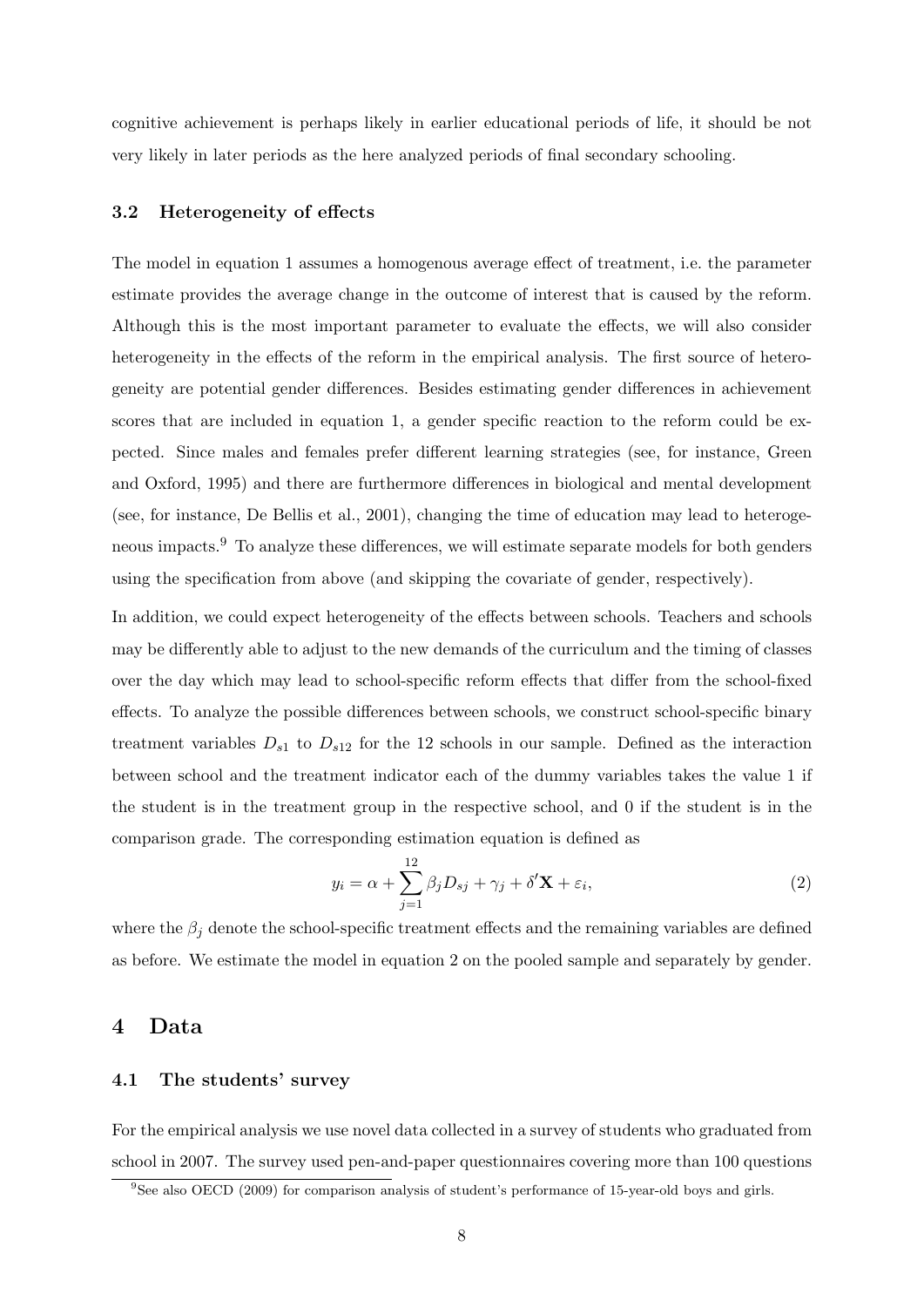on different aspects of student's background, experiences, and a number of different outcomes. The questionnaires were sent to all graduates from 12 schools in the city of Magdeburg<sup>10</sup> and the community of Halberstadt<sup>11</sup> in February and March of 2009. Responses were asked to be sent back until the end of April 2009.

Our sample contains all 10 schools from Magdeburg (8 Gymnasium, 2 Integrierte Gesamtschulen) with double cohorts and the two schools (*Gymnasium*) from Halberstadt. Overall, 1,628 students graduated from these schools in 2007. For 164 graduates, no names or addresses were available. All in all, 1,464 questionnaires were sent to graduates from these schools and 805 responses were received. The response rate of 55% is remarkable.

This provides a reliable number of observations to analyze the effect and effect heterogeneity of the reform in terms of different outcomes. A more detailed description of the available characteristics is provided in appendix A. We impose one limitation on the analysis sample for the sake of homogeneity: only non-grade repeated students who continuously stayed in Germany during their schooling are considered, i.e. students who went abroad for a student exchange and students who repeated a grade are excluded from the analysis.<sup>12</sup> The final sample contains  $694$ observations.<sup>13</sup>

#### 4.2 Sample description

We will now present some selected descriptive statistics of the sample. Table 1 provides the shares of students from the 12 schools distinguished by grade and gender and corresponding t-tests. The first thing that becomes obvious is that the share of male students is clearly smaller than that of female students. This finding reflects not an imbalance in response rates to the survey but reflects a general tendency in higher secondary school attendance in Germany that has started more than a decade ago (destatis, 2009). Furthermore, schools differ in size. Differences in size of school reflect aspects like location and reputation but also specialization. Specialized schools focus on natural sciences, sports, or have a particular religious emphasis. Overall, the shares of students by grades do not differ significantly; nevertheless, two slight

<sup>10</sup>Magdeburg is located in the center of Saxony-Anhalt and is the federal state capital with about 230,000 inhabitants. For post-secondary education, it hosts a university, a university of applied sciences, and a musical college.

 $11$ <sup>The</sup> community of Halberstadt is a rural and mountainous area with about 75,000 inhabitants, living dispersed in villages and smaller cities. Secondary schools are located in towns only and there is only a university of applied sciences in the community.

 $12$ We excluded these students due to the fact that for the G12 cohort the students who went abroad as well as the students who repeated a grade did the final exams one year later.

<sup>&</sup>lt;sup>13</sup>The numbers of observations in the estimations presented below may differ due to item non-response in some variables.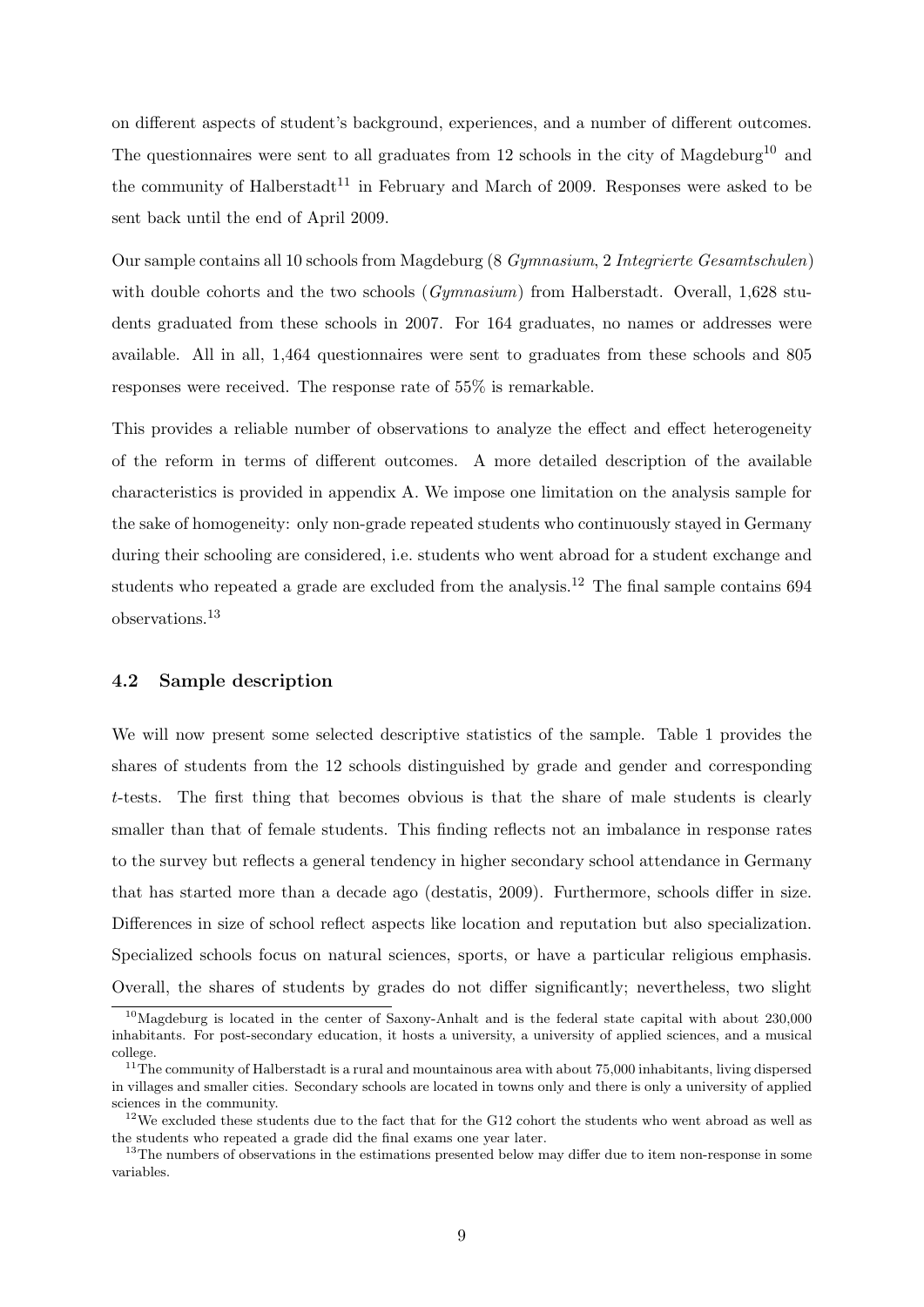differences are observed in the male sample for school 3 and school 6. Both potential imbalances between grades and specialization of schools do not affect the estimates of the reform effect as we take account of school fixed effects, on the one hand, and allow for school-specific reform effects in the extended model considering effect heterogeneity, on the other hand.

#### Include Table 1 about here

The estimates of the reform effect will be biased in case students in the treatment and the control group differ systematically and these differences affect the outcomes, but are not regarded in the estimation. However, as the reform provides a natural experiment, no systematic differences in students' characteristics that are exogenous to the reform should be expected. Table 2 provides means of selected variables characterizing the students. In the upper panel, the outcomes of interest, i.e. the achievement scores at graduation in math, literature and English that are supposed to be affected by the reform are provided. Below that, the marks from grade 7 in the same subjects are reported. Differences in means have been tested by t-tests and the corresponding  $p$ -values are reported in the table. As implied by the assumption and independently of the subject considered, marks obtained at grade 7 do not differ between treatment and control group within gender. However, when regarding the scores at graduation statistically significant differences in math for both genders and additionally in English for female students are revealed. Although the size of these differences could not be completely attributed to the reform since further factors (e.g., school effects) may affect scores, this tends to indicate some impact of the reform on achievement scores.

#### Include Table 2 about here

With regard to the other variables selected to characterize the students' situation, no clear differences could be obtained with respect to the age at initial school enrollment, the number of siblings, and school choice. The number of books the students possess looks very similar for both grades, too.

Previous empirical literature indicates, that the environment the student lives in matters for educational success (see, e.g., Fuchs and Woessmann, 2007; Todd and Wolpin, 2007). Table 3 provides means of variables characterizing the family background of the graduates. There is a choice of characteristics of mothers, fathers, and items available at home. A common thing to almost all of the variables chosen is that no statistically significant differences between students across grades and the same gender are observed. Hence, the background situation does not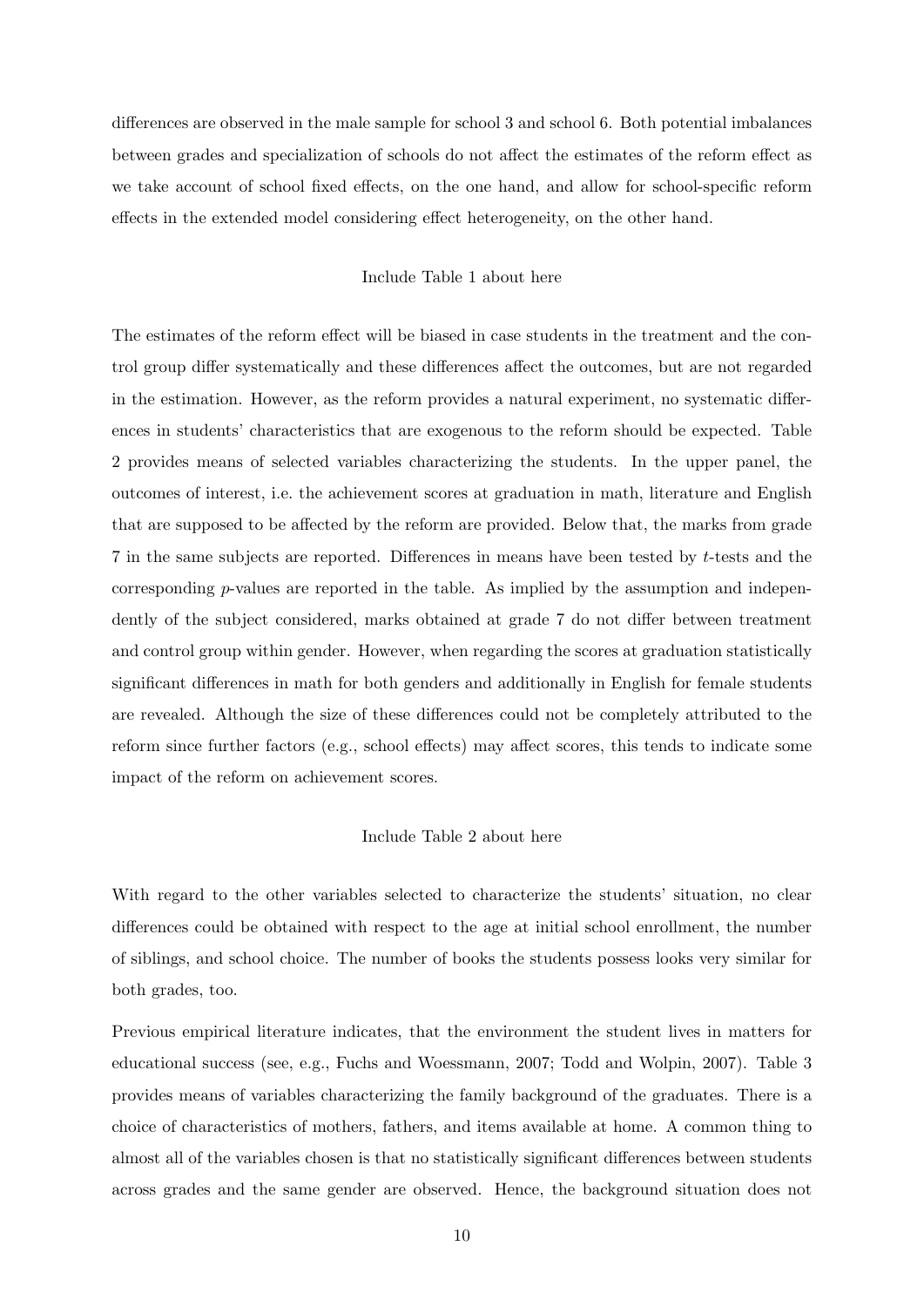differ. Therefore, there is no reason to expect any systematic differences in the outcomes across grades due to the home environment.

With respect to the occupational training of the parents, more than half of the fathers has finished an apprenticeship training after school. A very small percentage of the parents possesses no occupational training, and the shares of university/university of applied sciences graduates and parents with PhD are clearly above the average of society.<sup>14</sup> In addition, parents seem to be quite active in different directions; about 70 percent of the individuals participate in societal events and about half of the parents do regular sports' exercises. Since we consider graduates from higher secondary schooling in the analysis only, these findings are not surprising. However, political and religious engagement is reported for a small fraction of parents only.<sup>15</sup>

#### Include Table 3 about here

Taking a look at the items available at home shows that the households are well-equipped on average. There are no significant differences in any of the items between grades. Hence, this further supports the picture of the comparability of the treatment group and the comparison group.

## 5 Empirical results

#### 5.1 Impacts on achievement scores

We have estimated the effects on achievement scores in math, literature, and foreign language (English). The three subjects could be interpreted as proxies for different abilities of the student. Math requires logical thinking and the capacity of abstraction. Literature promotes the linguistic instinct of the students and is therefore useful for the capability of communication of the individuals. English approximates the ability of German students to acquire foreign language skills. Although we can think of a few more subjects taught to develop certain skills of students, the three subjects considered here are able to capture precisely the main requirements for university education, and are therefore of crucial interest when evaluating the effects of a reduction of secondary schooling.

 $14$ According to destatis (2009), on average, 20.1% of the population possesses a university degree and only  $0.5\%$  holds a PhD.

<sup>&</sup>lt;sup>15</sup>A reason for the limited religious engagement is by far the low rate of people in religious denominations in East Germany.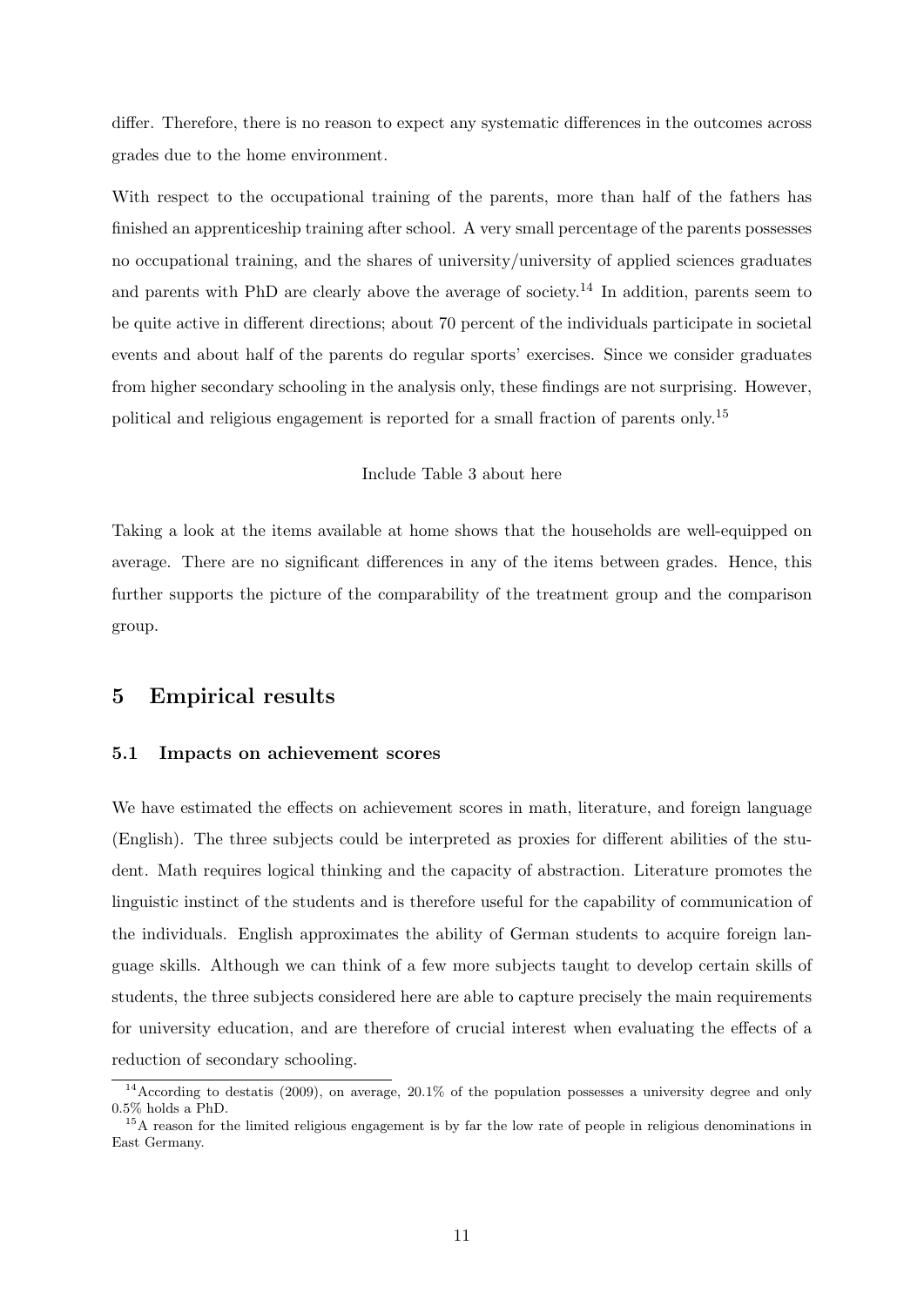#### Math

First we will present the impact of the reform on achievement scores in math. Table 4 provides the corresponding estimates of the homogenous treatment effect for the pooled sample and the gender samples. For each of the samples, we provide two models that differ in the number of additional covariates considered to improve the precision of the estimates. These covariates cover background characteristics of the students that been proved relevant in the empirical literature (see, e.g., Fuchs and Woessmann, 2007). The estimates reveal a significantly negative effect of about 0.7 in the pooled sample, i.e. due to the reform students graduating after 12 years have on average 0.7 points less in the achievement score for math compared to students graduating after 13 years. For the interpretation of this effect, one has to bear in mind that achievement scores range from 0 to 15 points and 0.7 points mean that students graduating after 12 years are loosely speaking almost 5 percent worse off than those receiving a further year of education. Although this is not much, the difference is significant. As changes during the reform occurred purely to the time of teaching, but not to the curriculum, the negative effect indicates a trade-off between the amount and the timing of learning. In the case of math, there tend to be limitations of human ability to accumulate a certain amount of knowledge in a varying time interval.

#### Include Table 4 about here

Turning to the results for males and females, a gender gap in the effects becomes obvious. Although students graduating after 12 years experience a decrease in achievement scores in math independently of gender, the negative effect tends to be almost twice as large for males compared to females. Males are on average slightly about 1 point worse off, whereas females are worse off about 0.5 points. Nevertheless, the estimated effects for both genders are significant. These findings clarify the different effects of shortening schooling duration for both genders beyond the gender-specific constant regarded in the pooled estimation. Males and females react differently to the applied changes in learning intensity.

Regarding the estimates of the further control variables, the first thing to note is the betweenschool variation in achievement scores. This variation reflects differences in teaching quality, differences in infrastructure, class sizes, and differences in peer groups. The age at initial enrollment has a negative effect on achievement scores, i.e. students that have started schooling at a younger age have a slightly better achievement score in math at graduation. However, as shown by Muehlenweg and Puhani (2009) this effect should not be interpreted as causal for the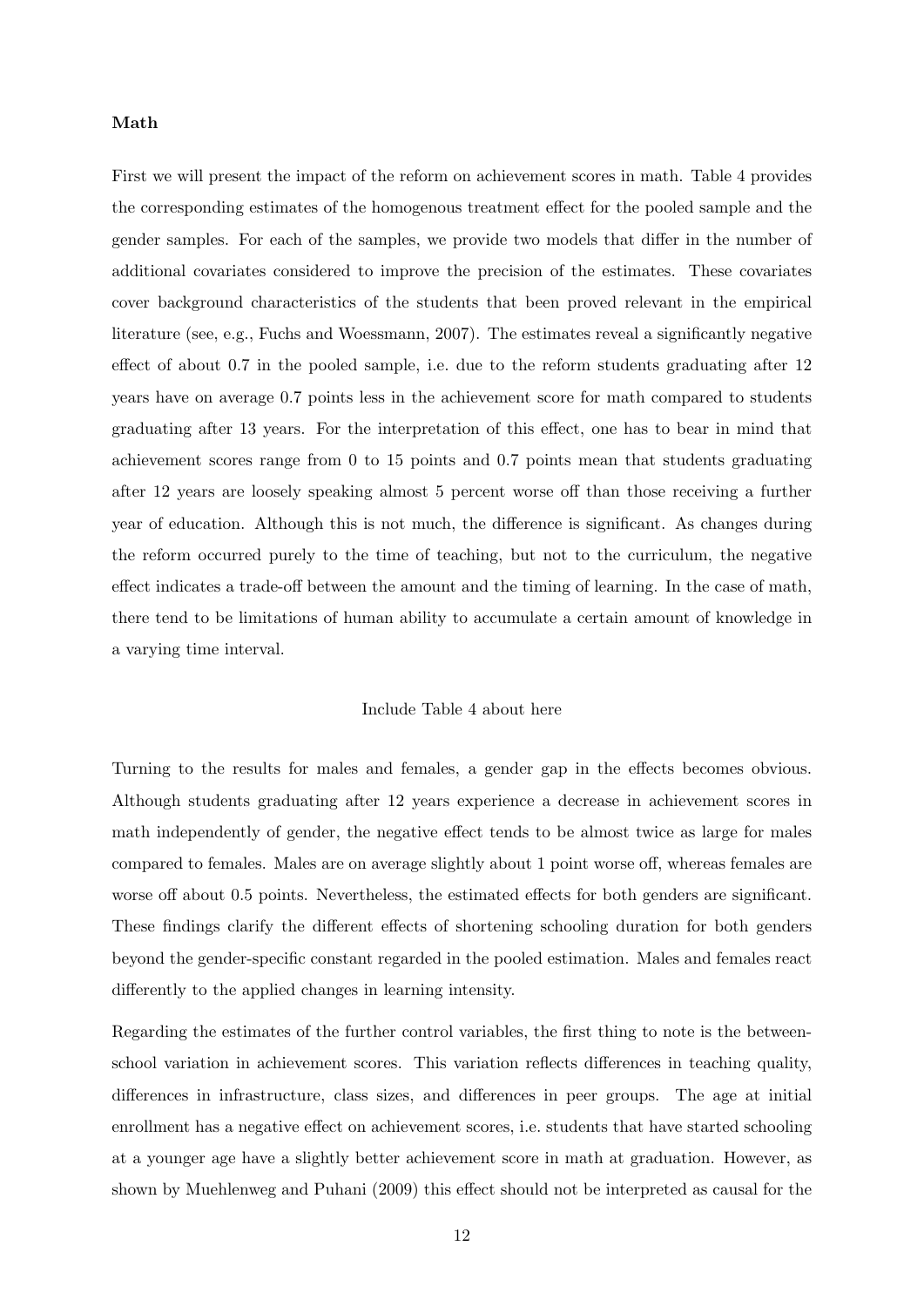age of enrollment, but is more likely to provide a proxy for unobserved ability in the sense that persons with lower unobserved abilities enroll later on average.

As expected, the effect of the mark in math obtained in grade 7 is strong and highly significant. The reversion of the sign is explained by the reversion of the scale of achievement scores after grade 10. Whereas from grade 2 to grade 10 students receive marks defined between 1 (excellent) and 6 (failure), the scale after grade 10 is defined reversely from 15 (excellent) down to 0 (failure). In addition, with regard to the further variables considered to capture details of the background of the student all coefficients show the expected signs.

#### Literature

In contrast to the effect on the achievement score in math, there is no effect due to shortening the schooling duration on scores in literature. See Table 5 for the corresponding estimation results. Although the point estimates have a negative sign in the pooled sample, this difference is not pronounced enough to differ significantly from zero. The estimates of the further covariates reveal again a large between school variation in achievement scores, but now the effects are better on average among schools compared to the reference school (school 11). Again, persons with good marks in grade 7 are also more likely to make a better exam at the time of graduation.

#### Include Table 5 about here

In line with the findings for the pooled sample, the estimates do not establish any significant gender differences. Nevertheless, the negative sign of the treatment effect in the pooled sample is determined by the effect for females. For males, even the point estimate is almost zero.

#### English

Since English is not mandatory, there may be grade-specific self-selection affecting the outcomes. We have checked for differences in the pre-treatment characteristics of students in the treatment and control group, and a slight difference in the marks in grade 7 could be established. As we take account of these differences in the estimation, the parameter estimate for the effect of the reform should not be biased.

The corresponding results of the estimations for the third outcome in analysis, achievement score in English, are provided in Table 6. Similar to the results for literature, the parameter estimate of the treatment effect is negative but not statistically significant in the pooled sample.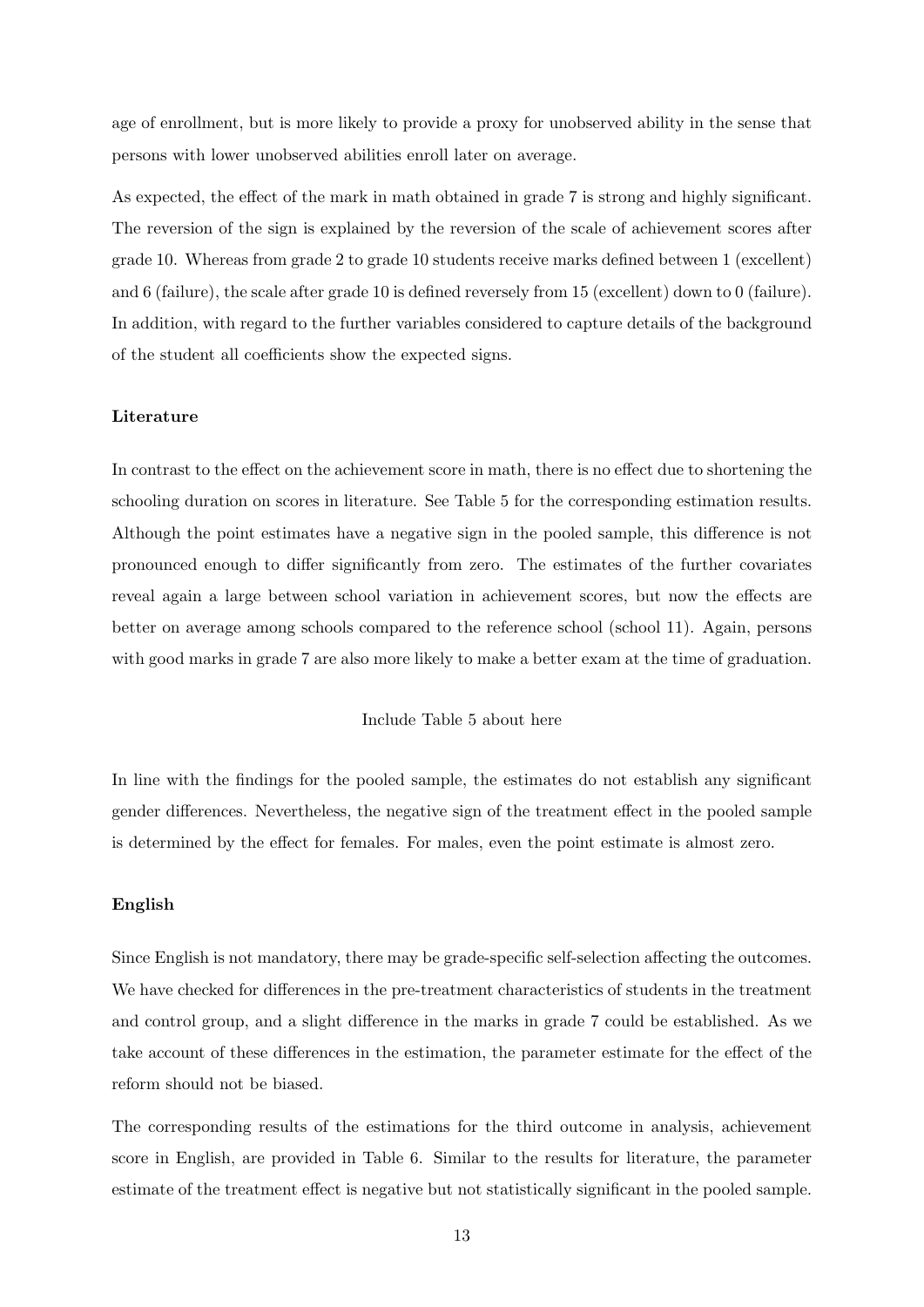Hence, although students experienced the same amount of education in a different time span this has no effect on the written examinations. Nevertheless, when considering gender differences, heterogeneity in the estimates could be revealed. For females, reducing the schooling duration by one year leads to a significant decrease in achievement scores in English of about 0.5 to 0.6 points. In contrast, males are not affected and the point estimates even show a positive (but insignificant) effect of earlier graduation. For this reason, the picture for ability of foreign languages is a bit ambiguous. Compared to math, however, there is a different gender pattern in the effects: Whereas shortening the duration was more harmful for males in terms of mathematical abilities, the picture is reverted for language abilities.

#### Include Table 6 about here

Regarding the other variables considered in the estimation, marks in English in grade 7 exhibit a larger effect compared to those of math or literature. This indicates that some people are more able to learn foreign languages than others, or that having learned the basics early in the education period is essential for a good final exam. The parameter estimates for the remaining covariates are similar to the other models.

#### 5.2 Effect heterogeneity across schools

We will now turn to the results of effect heterogeneity across schools. This type of effect heterogeneity is likely since schools differ not only with respect to teachers' expertise, peer group, or geographic location, but also differences in the implementation of the reform may have occurred. Schools have managed the adjustment of the schooling years and the double cohort graduating in 2007 differently. To prove the relevance of heterogeneity in the effects across schools we have estimated the effect-heterogeneity models for the pooled sample and the gender-separated samples. The corresponding results are given in Tables 7, 8, and 9.

#### Include Table 7 about here

Starting with the results for math (Table 7), the estimates establish some heterogeneity in the effects between groups. Almost all of the point estimates are negative in the pooled sample, however, depending on the model specification only between three (spec. 1) and six (spec. 2) parameter estimates are significantly different from zero. Within the significant effects, the estimates are clearly larger than those from Table 4 and point to negative effects of even more than 2 points due to the reform.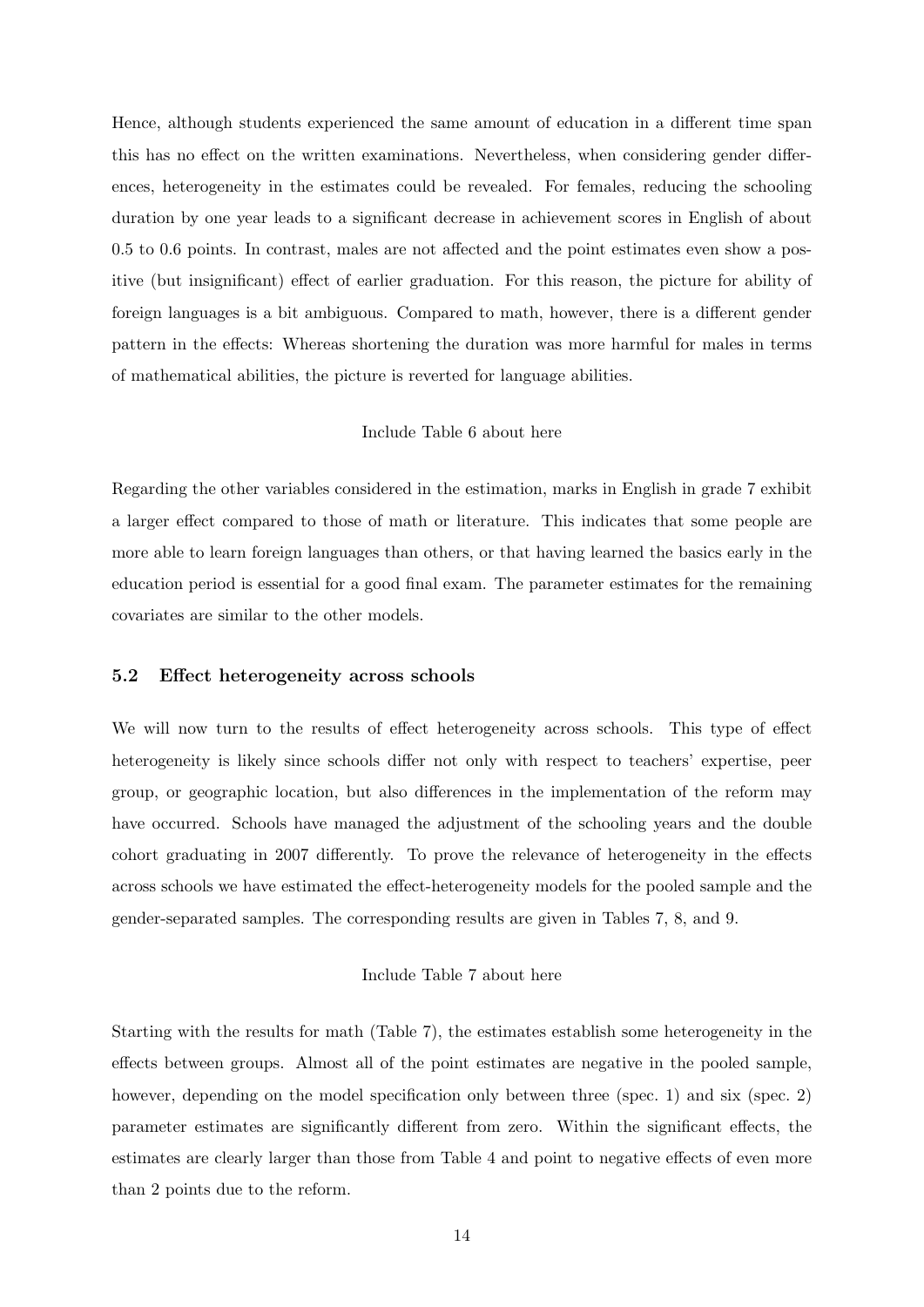The findings derived for both genders separately are in line with the picture from the pooled sample. Independently of gender, a large heterogeneity in the effects of reducing the schooling duration on achievement scores becomes obvious. Nevertheless, males tend to experience more negative effects compared to females when regarding heterogeneity across schools, as well. In some of the schools, students graduating after 12 years obtained even about 3 point lower achievement scores due to the reform.

#### Include Table 8 about here

In contrast to math, no significant effect of shortening secondary schooling duration on achievement scores in literature was found in Table 5. Possibly, there may be literally no difference between students graduating after 12 or 13 years. However, another reason could be that effects are heterogenous and are averaged out when ignoring school-specific effect heterogeneity. When looking at the corresponding estimation results (Table 9), either the one or the other reason is possible. Although the results establish some heterogeneity in effects across schools, only a few estimates are clearly significantly different from zero in the pooled sample and in the two gender-specific samples. Moreover, the signs of the parameter estimates vary across schools, and in some schools students graduating after 12 years are better off compared to those graduating after 13 years, whereas in other places the picture is reversed.

#### Include Table 9 about here

Finally, Table 9 provides the estimates of between-school heterogeneity in the effects on achievement scores in English. In the pooled sample as well as in the females' sample, the picture reveals heterogeneity in the effects between schools similar to that for the other outcomes. In contrast to math, the effects are a bit less pronounced which is expected from the estimates from Table 6 already. Compared to literature, on the other hand, the overall tendency of the results is more negative indicating that graduates with 12 years of schooling are slightly worse off. However, this finding is not supported by the results for males: Here, despite the heterogeneity in the effects significant estimates indicate benefits for the treatment group from the reform. Nevertheless, as only two (spec. 1) or three (spec. 2) of the point estimates are statistically significant this finding is not at all that conclusive for the improved achievement scores in English.

#### 5.3 Robustness checks

In addition to the estimation results presented so far, we have estimated a number of specifications to check the robustness of the empirical findings. For the sake of brevity, we discuss these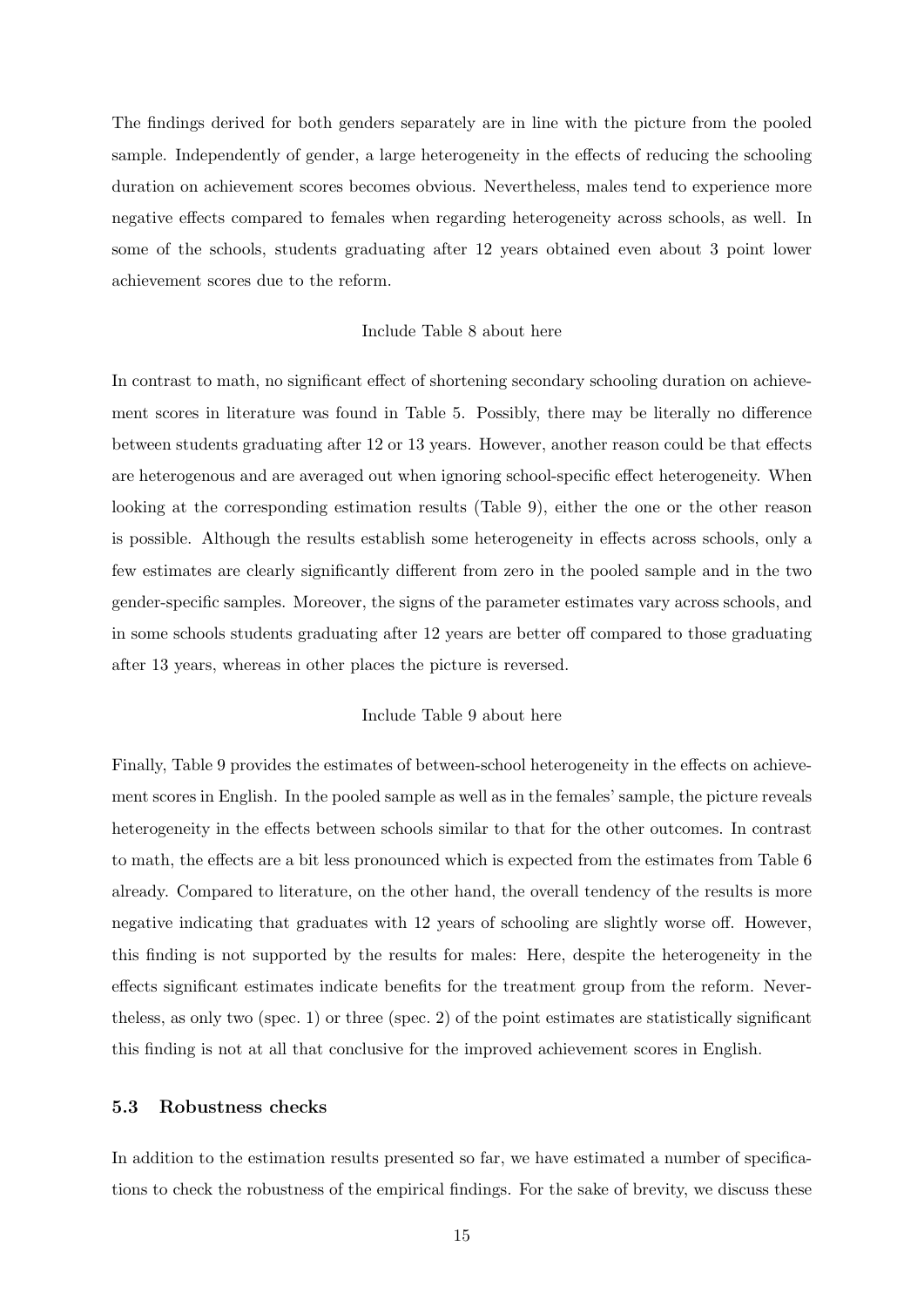checks for the models of the pooled sample analyzing the effects on achievement scores in math and literature.

The figures in Tables 10 and 11 provide parameter estimates of four models. Models (1) and (2) provide separate regressions for the two regions sampled, i.e. model (1) refers to the city of Magdeburg and model (2) to the community of Halberstadt. The results indicate that the reform effects for achievement scores in math (Table 10) differ slightly between regions, and the negative effect for graduates after 12 years is a bit more pronounced in the city of Magdeburg. Nevertheless, despite this small difference the parameter estimates are qualitatively very similar indicating no strong regional variation in the treatment effects (not captured by school-fixed effects already). This finding is supported by the results for the effects on achievement scores in literature (Table 11). The separate models for the two regions indicate a negative point estimate that is not statistically significant. Similar to the result for math, the level of the point estimate is a bit higher for the city of Magdeburg than for the community of Halberstadt.

#### Include Tables 10 and 11 about here

Models (3) and (4) provide additional sample selections. As noted above, besides *Gymna*sium the so-called integrated comprehensive school allows higher secondary school graduation  $(Abitur)$  without tracking of students. We have skipped the latter type of schools from the estimation sample in model (3)and consider only Gymnasium schools located in the city of Magdeburg. Regarding the estimate of the effect on achievement scores in math, Table 10 shows an even slightly higher effect compared to the overall effect and that for all schools in the city of Magdeburg. This points out that the implementation of the reform in this type of schools exhibits a larger trade-off between duration of schooling and achievement scores at graduation compared to integrated comprehensive schools, where the treatment effect has to be smaller with respect to the overall effect. Although statistically not significant, the point estimate of model (3) for literature (Table 11) is more negative than in the other models supporting this finding.

Finally, model (4) is estimated on large schools only, i.e. schools with more than 80 students graduating in 2007. The corresponding estimates show that the treatment effect on achievement scores in math (Table 10) is further pronounced compared to the other models. This might be an indicator for larger schools being less effective than smaller schools in providing the teaching quality for the graduates after 12 years. Nevertheless, this argumentation holds only for math. Considering the estimate for literature (Table 11), the point estimate remains statistically insignificant but the sign is reverted to positive.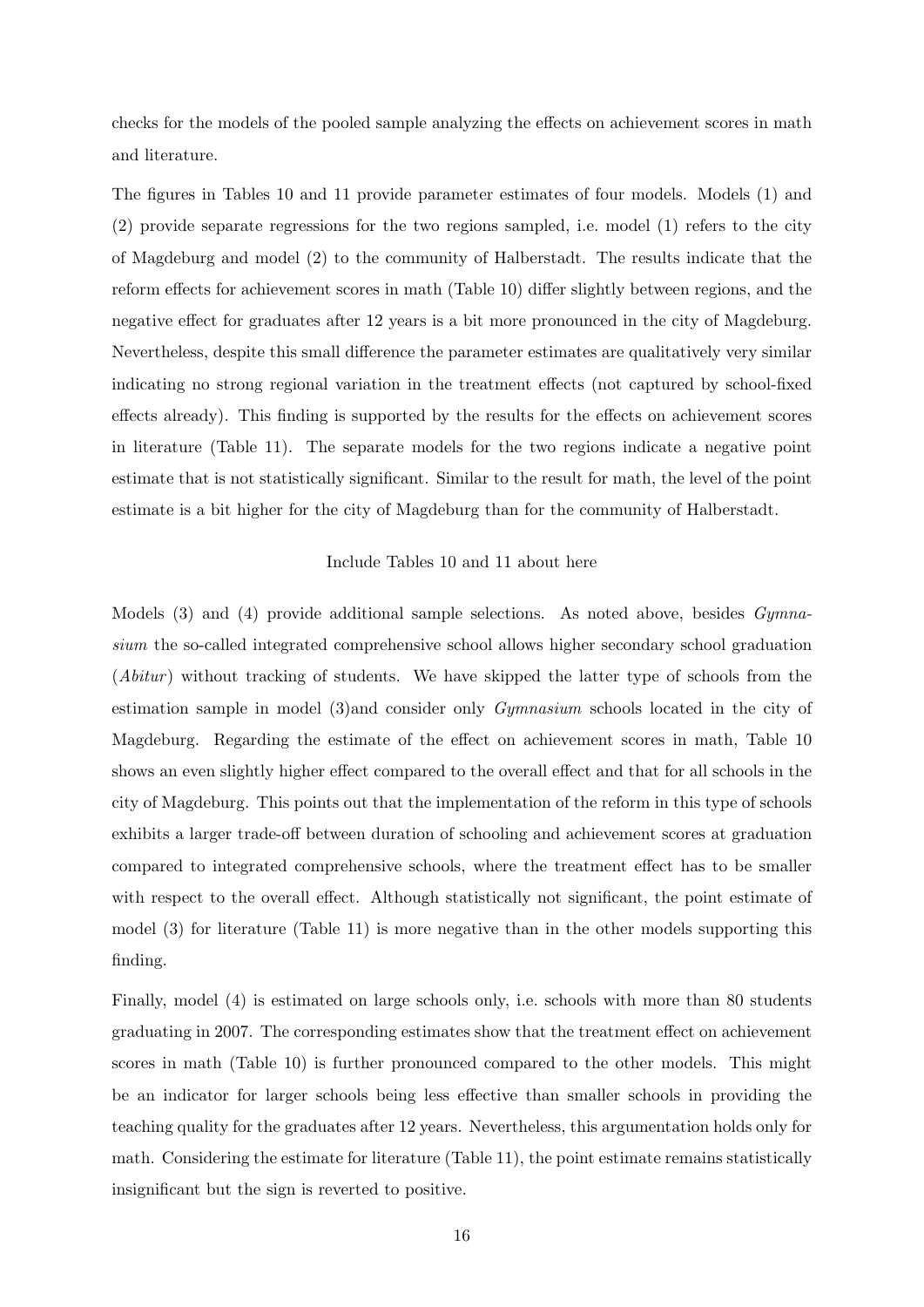## 6 Discussion

Shortening the secondary schooling time with an unchanged curriculum might affect students' behavior in a number of ways. Instructional time is strongly reduced in almost all subjects and only a small number of additional hours of instruction is given in core subjects. Thus, the total time for instruction, homework, learning and repeating the relevant matter has declined, while the requirements per year have increased. As shown by the empirical estimates above, this acceleration in pace affects student performance in different ways. In addition, some students may not have been able to cope with the increasing requirements per year. Hence, leaving school with a lower grade of completion, changing to special schools where graduation is still possible after 13 years, or repeating a grade might be likely. Although these patterns have existed before the reform already, there may also be effects of the reform on these responses.

To analyze these reform effects, the numbers of all leaving, repeating, and changing students for all considered schools are required. Unfortunately, the access to these numbers is restricted. We therefore have to rely on data providing the fractions of students who complete the highest academic track after regular schooling time in the period of study.<sup>16</sup> Despite the tracked system, mandatory schooling ends after 9 years. Hence, students can drop off afterwards to start a vocational training for example. The drop-off behavior could be influenced by the reform, too. Therefore, we take the number of grade 9 students attending the highest academic track (Gymnasium) and compare the fractions, which complete final secondary school examinations in regular time. In the 13-grade cohort 78.3 percent of the students graduated and in the 12-grade cohort 69.7 percent. A fraction of this difference rest on the fact that the rules for spending a year abroad are different depending on cohorts. Students of G12 cohort who studied a year abroad had to graduated one year later in 2008 whereas students of the G13 cohort were allowed to return to their own cohort. The remaining difference incorporates students who were not able to cope with the increased learning intensity.

If especially low ability students disappeared from the grade 12 cohort, the average ability of grade 12 students would probably be higher than the average ability of grade 13 students at the time of final examinations. Our estimators of the effects on student performance in the analyzed subjects would have been biased and the results should have been interpreted as the lower bound of the reform effects. However, nothing indicates biased estimators. For the results presented above the difference is relevant if drop-off rates were non-random across grades, since the data used in the empirical analysis comprise retrospective information surveyed from graduates. As

<sup>&</sup>lt;sup>16</sup>These data have been provided uniquely for the purpose at hand by the Statistical Office of Saxony-Anhalt.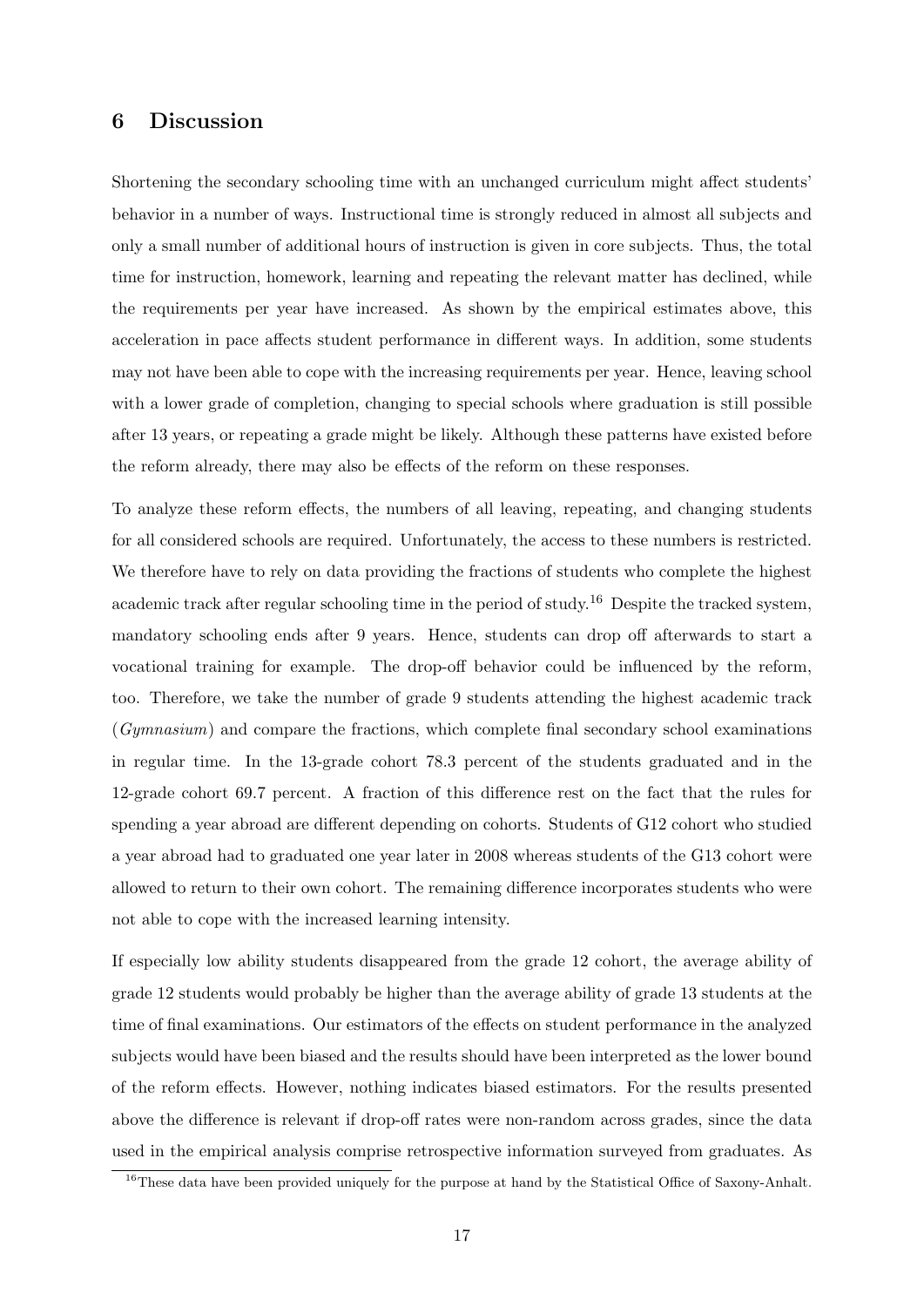shown above, comparing the pre-reform characteristics of the students, no observable differences with regard to ability or background variables could be established, and there is no indication that estimates are biased due to possible self-selection.

The empirical results suggest substantial heterogeneous effects of shortening secondary schooling by one year on human capital accumulation. The impacts are significant negative on student performance in math for both genders and in foreign language for females, however, insignificant in literature. One possible explanation for these findings can be different requirements in higher grades for the subjects considered here. Whereas the curriculum in math requires to open up new mathematical fields (e.g., stochastic) accompanied by learning new methods and understanding the underlying concepts, the curricula in literature and foreign language focus on the refinement of familiar concepts and on the appliance of these concepts on a broader matter. A similar argument is made by Eren and Henderson (2009) regarding effects of additional homework on test scores. They find evidence of positive and significant effects of homework on math test scores (see also Aksoy and Link, 2000; Eren and Henderson, 2007), but little or no impact on test scores in other subjects like literature. Despite there is no reform effect in literature, this result does not indicate whether the level of education is satisfying. All in all, however, the marginal contribution of the 13th grade to native language skills is negligible.

On the contrary, the marginal contribution to the mathematical skills is significant and may have serious consequences on labor demand and labor supply. To fill the shortage of engineers and graduates from natural science society needs people with excellent mathematical skills. The poor impacts of the reform indicate that, on the one hand, even more responsibility for education will be transferred to universities. But in light of the limitations of instructional time in universities a change of the curriculum will become necessary. The effects of this tradeoff could not be evaluated yet. On the other hand, because graduates from grade 12 perform comparatively worse in math, probably less of them may enroll in engineering or natural sciences and the shortage will tighten. This requires a change in the instructional time at schools by transferring the latter from subjects with low or zero marginal contribution to subjects with higher contribution to skills.

## 7 Conclusion

Despite the important role of time as the most basic input in human capital accumulation, understanding the process of how the instruction time at school affects human capital is still in its infancy. Human capital gain per instruction hour respectively per grade depends on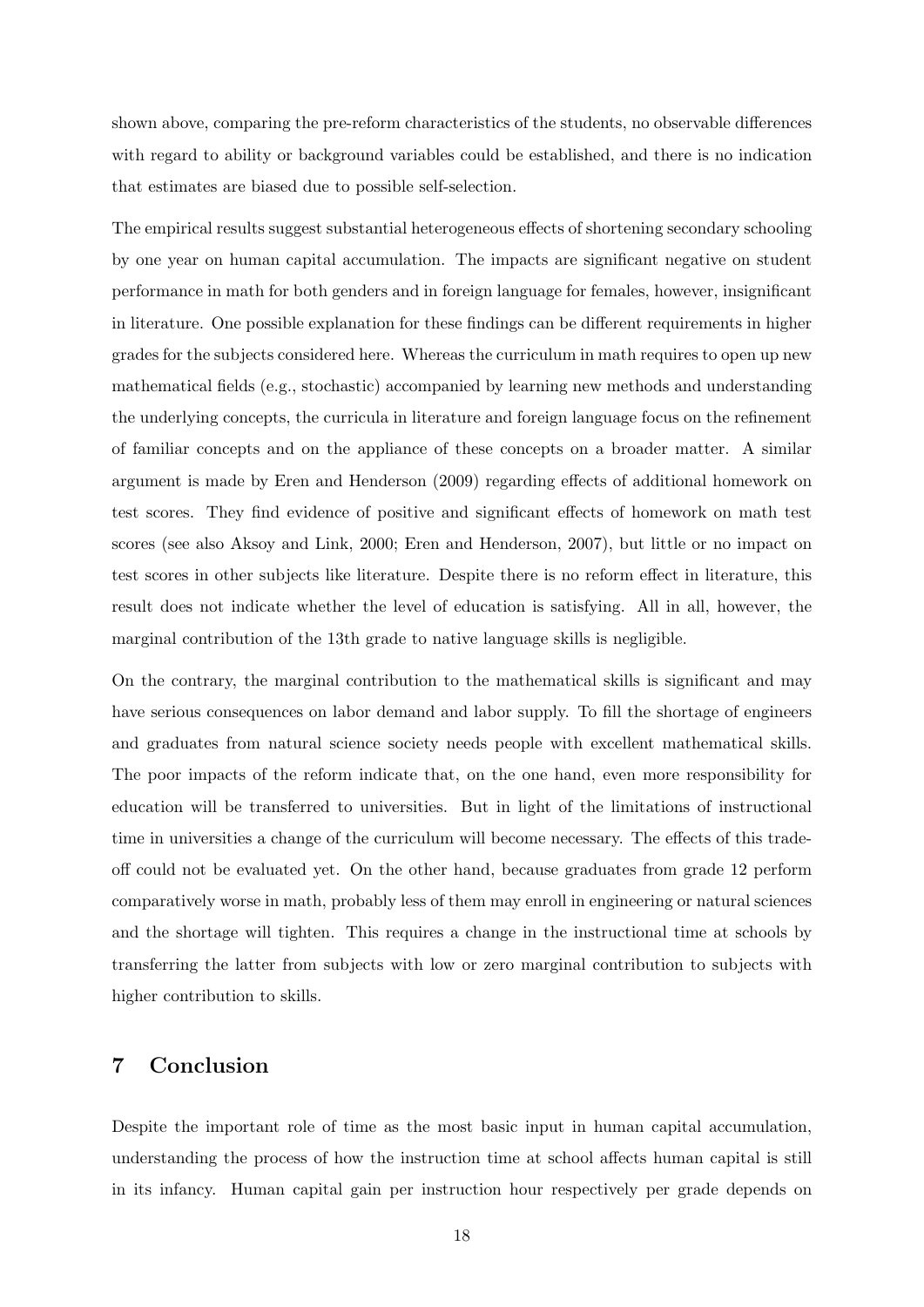a number of factors such as students' ability and effort, teachers' expertise and educational skills, peers, school resources, institutional aspects as well as their interactions. Among them, there is little evidence on the role of curriculum as an important institutional factor in the process of human capital accumulation. The curriculum affects human capital accumulation by its impact on the learning intensity. Leaving the curriculum constant, less time at school increases learning intensity, whereas the effect of less schooling time combined with a restricted curriculum is ambiguous. Hence, it would be useful to focus on the role of learning intensity on student performance. The current lack of knowledge has been caused by the difficulty of collecting appropriate data.

This paper has studied a very rare policy reform of shortening time at school holding the curriculum almost constant, which increased learning intensities. Thus, the empirical results close the gap. There are some direct impacts in terms of human capital accumulation, but the magnitude of these impacts varies across subjects. Our findings suggest inefficient learning intensity in the acquisition of linguistic skills. However, increased learning intensity in math cannot compensate for shortening schooling time. These results suggest that a human capital model in which each hour of instruction time or each grade increases human capital represented by test scores by a constant amount is inappropriate to explain the knowledge gains of additional schooling (c.f. Pischke  $(2007)$ , p. 1240).<sup>17</sup>

Moreover, some students are not able to cope with the increased learning intensity. Perhaps, lowering the learning intensity in such demanding subjects like math by additional instructional time at the expense of subjects with low learning intensity is a reasonable recommendation. In addition, a revision of the curricula could be an appropriate response.

More research is required to study the role of schooling time on the skill formation process. Our results suggest that institutional features, such as learning intensity, matter. Policy makers should turn their attention from raising the quantity of education to raising the quality. Valuable time at school is wasted. Consequently, educational expenditures are also wasted, which means it could have yielded much higher returns from human capital while invested in earlier periods of life (see Cunha, Heckman, Lochner, and Masterov, 2006).

<sup>&</sup>lt;sup>17</sup>In contrast to rather scarce reforms of shortening schooling, opposed reforms of increasing schooling by compulsory school laws or minimum school leaving laws were more common and their impacts have been widely investigated. Among the extensive literature, there are some studies which find zero returns of additional schooling (Oosterbeek and Webbink, 2007; Pischke and von Wachter, 2008; Grenet, 2009). These findings suggest that inefficiencies in time using for education also exist at other levels of education.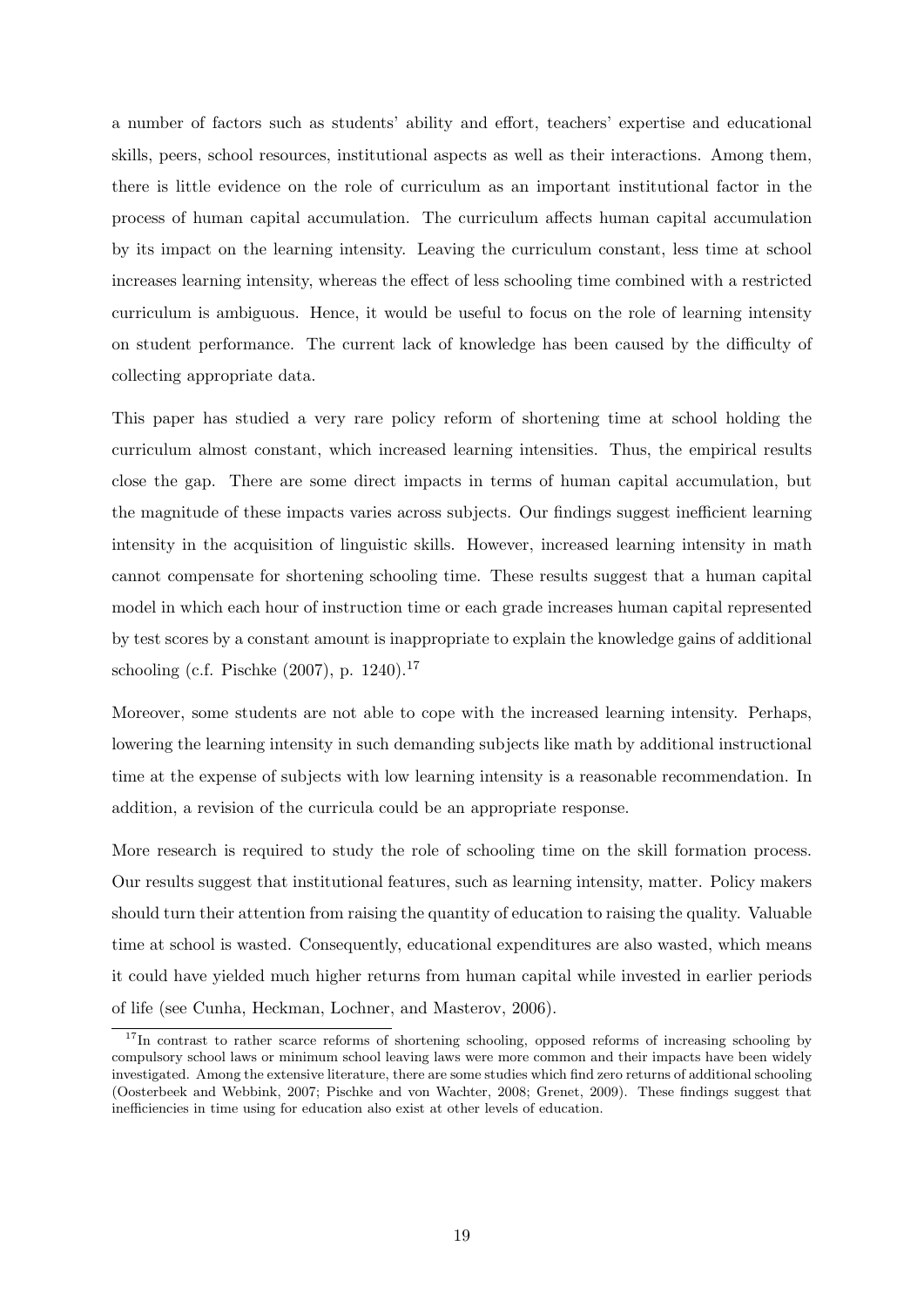## References

- Aksoy, T., and C. Link (2000): "A Panel Analysis of Student Math Achievement in the US in the 1990s: Does Increasing the Amount of Time in Learning Activities Affect Math Achievement?," Economics of Education Review, 19, 261–277.
- Caspi, A., and B. W. Roberts (1999): "Personality Continuity and Change across the Life Course," in Handbook of Personality: Theory and Research, ed. by L. A. Pervin, and O. P. John, pp. 300–327. Guilford Press, New York.
- Creemers, B., and L. Kyriakides (2006): "Critical Analysis of the Current Approaches to Modelling Educational Effectiveness: The Importance of Establishment a Dynamic Model," School Effectiveness and School Improvement, 17, 347–366.
- Cunha, F., J. J. Heckman, L. Lochner, and D. Masterov (2006): "Interpreting the Evidence on Life Cycle Skill Formation," in Handbook of the Economics of Education, ed. by A. Hanushek, and F. Welch, chap. 12, pp. 697–812. Elsevier B.V.
- DAHL, R. E. (2004): "Adolescent Brain Development: A Period of Vulnerabilities and Opportunities.," in Annals of the New York Academy of Sciences. New York Academy of Sciences.
- DeBellis, M., M. Keshavan, S. Beers, J. Hall, K. Frustaci, A. Masalehdan, J. Noll, and A. Boring (2001): "Sex Differences in Brain Maturation during Childhood and Adolescence," Celebral Cortex, 11(6), 552–557.
- destatis (2009): Allgemeine Schulen-Schuljahr 2008/09, Fachserie 11 Reihe 1-2008/09. Statistisches Bundesamt Deutschland, Wiesbaden.
- EREN, O., AND D. HENDERSON (2007): "The Impact of Homework on Student Achievement," Econometrics Journal, 11, 326–348.
- (2009): "Are we Wasting our Children's Time by Giving them More Homework?," Working paper, University of Nevada.
- Fuchs, T., and L. Woessmann (2007): "What Accounts for International Differences in Student Performance? A Re-Examination Using PISA Data," Empirical Economics, 32(2-3), 433–464.
- GREEN, J., AND R. OXFORD (1995): "A Closer Look at Learning Strategies, L2 Proficiency, and Gender,"  $TESOL$  Quarterly, 29(2), 261-297.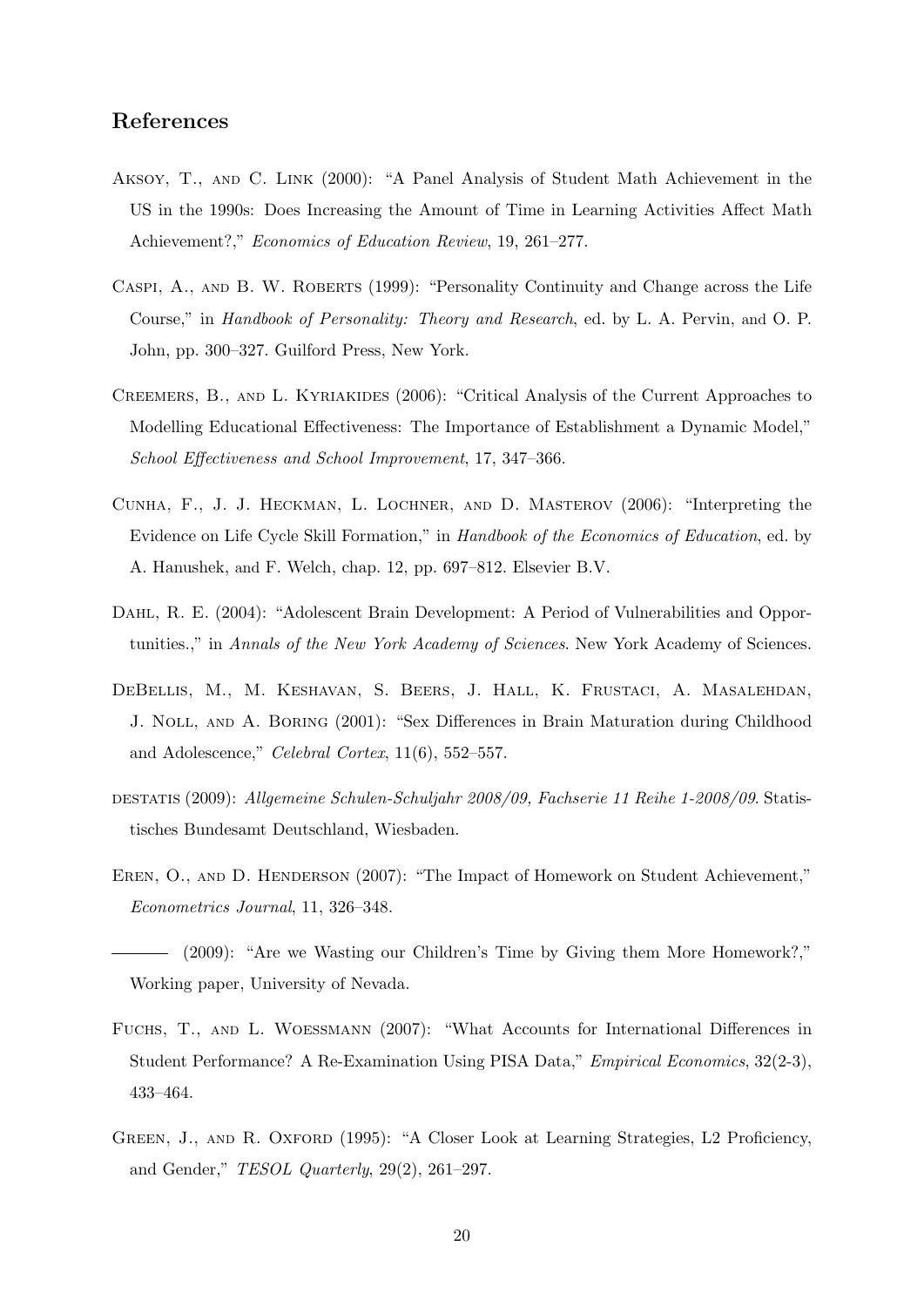- GRENET, J. (2009): "Is it Enough to Increase Compulsory Education to Raise Earnings? Evidence from French and British Compulsory Schooling Laws," Discussion paper, LSE.
- Hanushek, E. A. (2005): "The Economics of School Quality," German Economic Review, 6, 269–286.
- Krashinsky, H. (2006): "How Would One Extra Year of High School Affect Academic Performance in University? Evidence from an Unique Policy Change," Discussion paper, University of Toronto.
- (2009): "How Would One Extra Year of High School Affect Wages? Evidence from an Unique Policy Change," Working paper no. 20, Canadian Labour Market and Skills Researcher Network.
- LEE, J.-W., AND R. BARRO (2001): "School Quality in a Cross-Section of Countries," *Eco*nomica, 68, 465–488.
- MARCOTTE, D. (2007): "Schooling and Test Scores: A Mother-Natural Experiment," Economics of Education Review, 95(26), 629–640.
- MEYER, B. (1995): "Natural and Quasi-Experiments in Economics," Journal of Business  $\mathcal{B}$ Economic Statistics, 13(2), 151–161.
- MORIN, L. P. (2009): "Estimating the Benefit of High School for College-Bound Students," Discussion paper, University of Ottawa.
- Muehlenweg, A. M., and P. A. Puhani (2009): "The Evolution of the School Entry Age Effect in a School Tracking System," Journal of Human Resources, forthcoming.
- OECD (2002): Reading for Change: Perfomance and Engagement Across Countries. OECD, Paris.
- (2004): PISA: Learning for Tomorrow's World. OECD, Paris.
- (2005): Education at a Glance. OECD, Paris.
- (2007): PISA 2006: Science Competencies for Tomorrow's World. OECD, Paris.
- (2009): Equally Prepared for Life? How 15-Year-Old Boys and Girls Perform in School. OECD, Paris.
- OOSTERBEEK, H., AND D. WEBBINK (2007): "Wage Effects of an Extra Year of Basic Vocational Education," Economics of Education Review, 26, 408–419.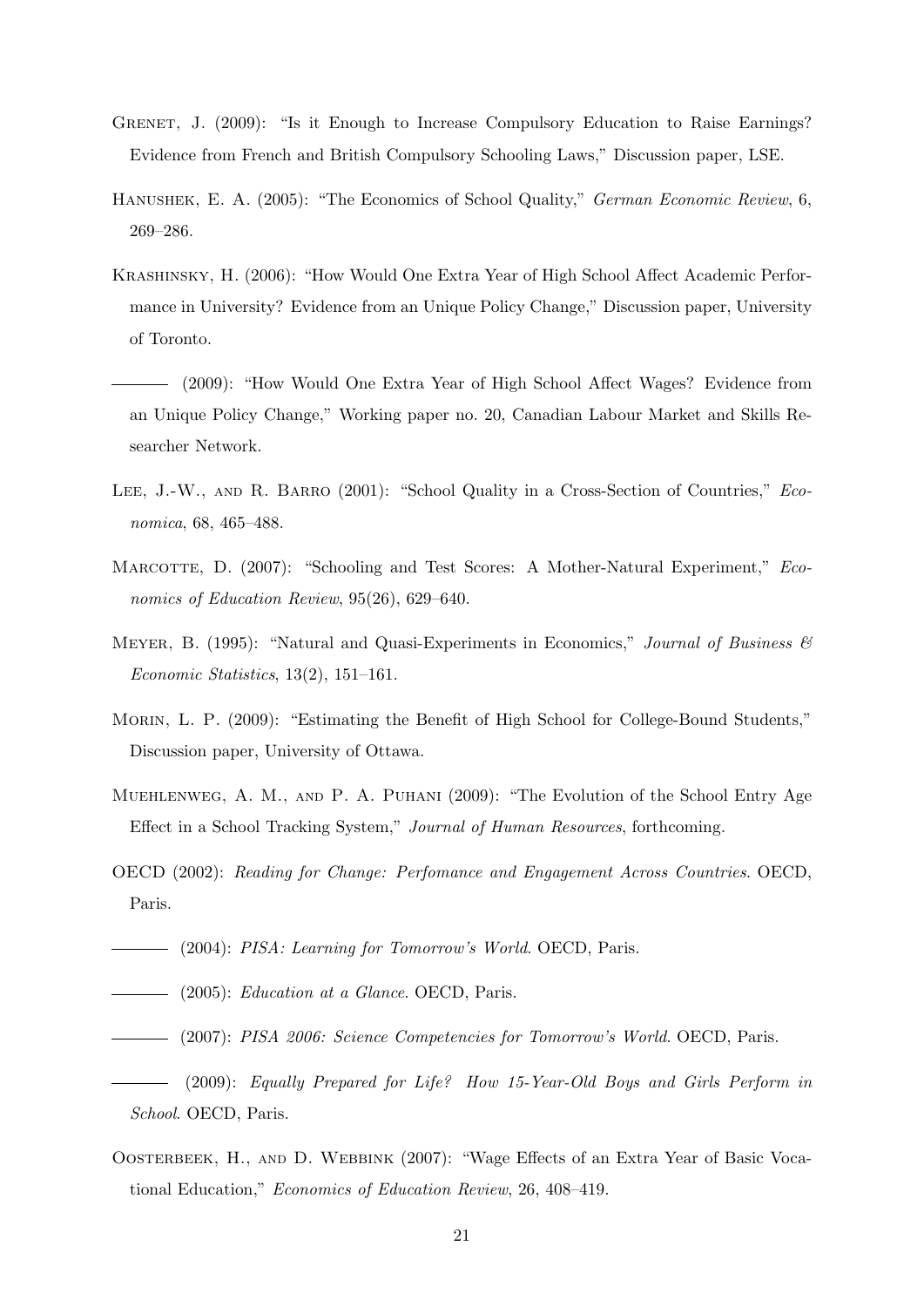- PISA-Konsortium Deutschland (2008): PISA '06: PISA 2006 in Deutschland Die Kompetenzen der Jugendlichen im dritten Laendervergleich. Waxmann, Muenster, New York, Muenchen, Berlin.
- PISCHKE, J., AND T. VON WACHTER (2008): "Zero Returns to Compulsory Schooling in Germany: Evidence and Interpretation," The Review of Economics and Statistics, 90(3), 592–598.
- Pischke, J. S. (2007): "The Impact of Length of the School Year on Student Performance and Earnings: Evidence From the German Short School Years," Economic Journal, 117(October), 1216–1242.
- Skirbekk, V. (2006): "Does School Duration Affect Student Performance? Findings from Canton-Based Variation in Swiss Educational Length," Schweizerische Zeitschrift fuer Volkswirtschaft und Statistik, 142(1), 115–145.
- TEDDLIE, C., AND D. REYNOLDS (2000): The International Handbook of School Effectiveness Research. Falmer Press, London.
- TODD, P., AND K. WOLPIN (2007): "The Production of Cognitive Achievement in Children: Home, School, and Racial Test Score Gaps," Journal of Human Capital, 1, 91–136.
- White, H. (1980): "A Heteroskedasticity-Consistent Covariance Matrix Estimator and a Direct Test of Heteroskedasticity," Econometrica, 48, 817–838.
- Woessmann, L. (2003): "Schooling Resources, Educational Institutions and Student Performance: The International Evidence," Oxford Bulletin of Economics and Statistics,  $65(2)$ , 117–170.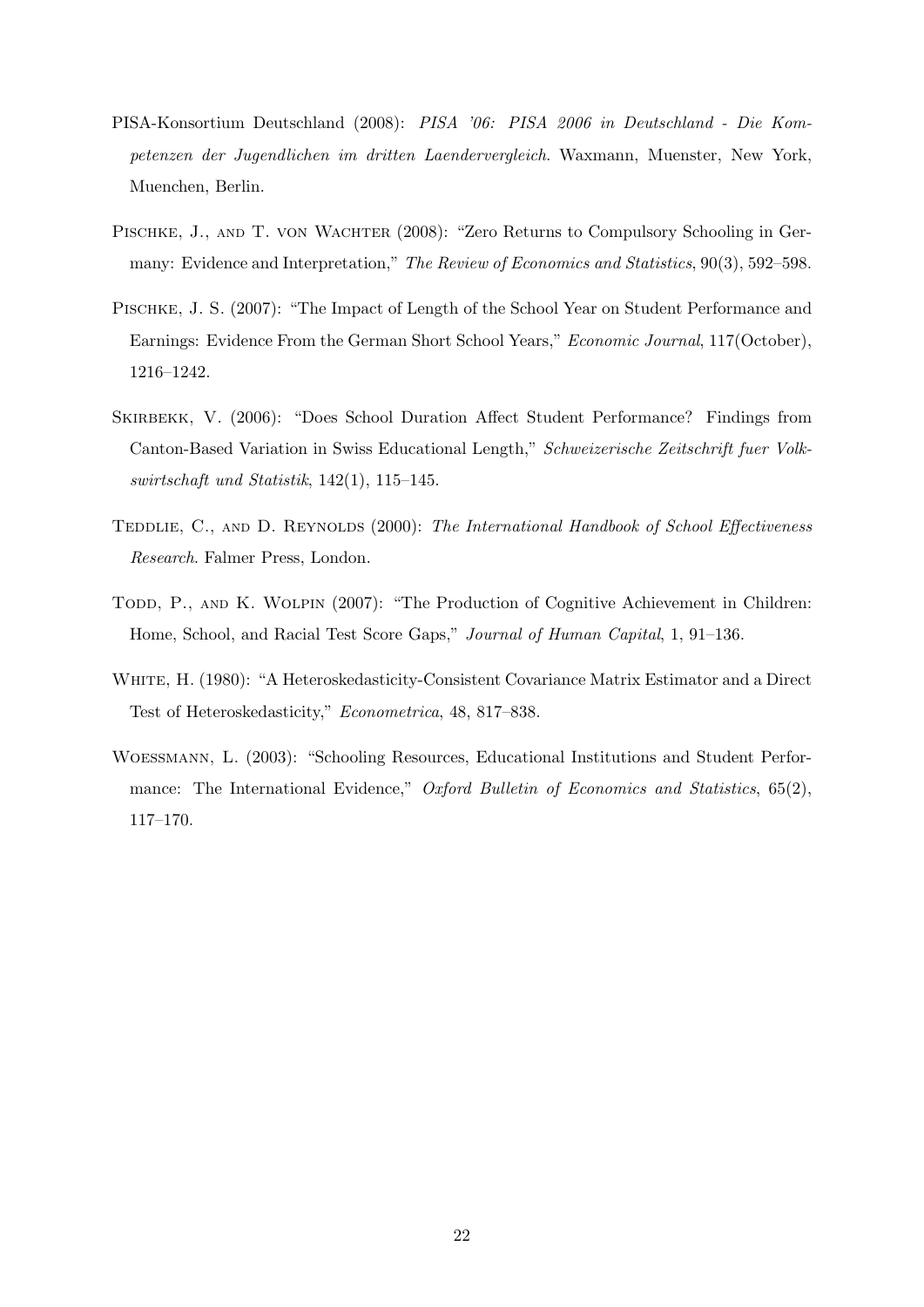## A Appendix

To provide an overview on the available information in the survey, the 101 questions could be categorized into the following ten categories:

- 1. Personal information: The first set of questions covers personal characteristics of the student, like date of birth, gender, place of residence, place of residence during schooling education, movements, nationality, number of close friends, etc.
- 2. Family background: The second category provides information on the family background of the graduate. These variables comprise quite detailed information about the parents and the siblings of the students. Characteristics of the parents are collected separately for father and mother and cover the age, the time of cohabitation with each parent, divorce, dead, changing partners of the parent, education, occupational degree, unemployment, and several types of engagements, e.g., cultural, political, religious, or sports. Besides that, the family background includes details about the number of books of the parents and further items available in the parental household. For these items the use by the graduate is also recorded. Examples are access to the internet, dictionaries, newspapers, or reference books. With regard to the siblings of the graduate the survey provides information on the row of siblings, and for each sibling further information on gender, age, education, and some others.
- 3. Schooling, general information: Details of schooling of the graduate could be categorized into two classes. The first covers general information on schooling, i.e. the time of preschool, primary and early secondary schooling, changes of residence during that time, grade repetition, and so on.
- 4. Schooling, detailed information: The second category of schooling variables contains details of the curriculum of the student. An example are the sequence of enrollment, the grades when courses where started, the duration, and the number of foreign languages learned at school. Moreover, information on natural sciences (biology, chemistry, physics) is provided in this category and there are questions covering details of additional in-school education the students attained. Furthermore, a number of questions is devoted to assess the stress and burden of schooling of the students, an assessment of the skills learned at school and the valuation of teaching these skills at school.
- 5. Education outside school: Classes at school provide a relevant part of individual's education but many students participate in a number of educational activities outside school.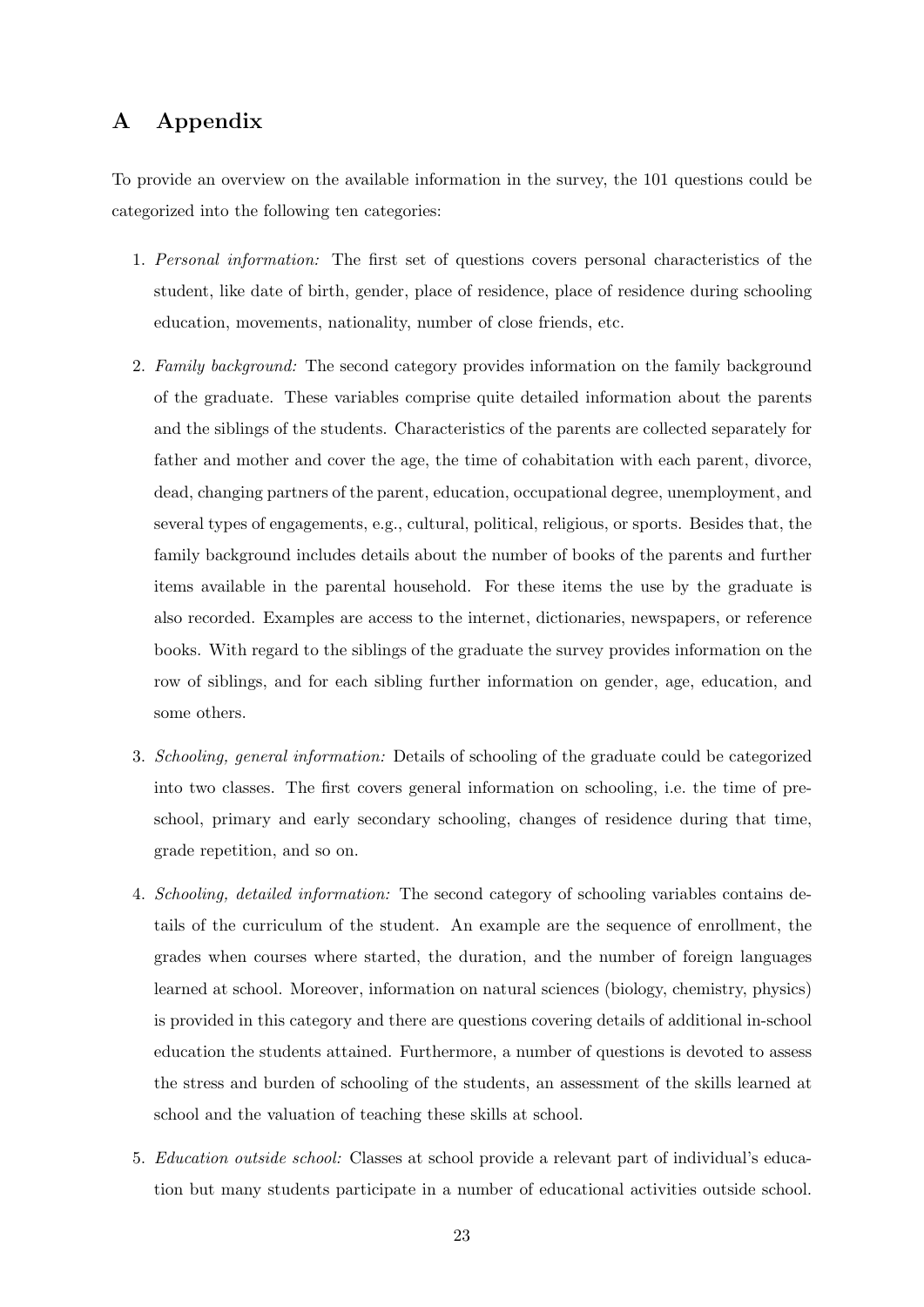These activities comprise, e.g., musical classes, sports, journalistic activities (students' newspapers), political engagement etc. Information on different activities and the number of years of these activities are given by this category.

- 6. Last year of school and graduation: Questions describing the last year of school and graduation cover the class size, the types of the main courses (basic courses and intensified courses taught with more hours per week), the achievement score in each of these courses, the overall achievement score, activities outside school (working, homework etc.), the state of health during the last year of school, spending of leisure time and leisure activities (dating friends, reading, chatting, etc.), and consumption of alcoholic beverages and smoking behavior.
- 7. Support from parents, teachers and other persons: This category comprises the incidence and amount of support with schooling tasks and homework from close relatives, particularly the parents, teachers, and other persons like friends, siblings and peers.
- 8. Education after graduation: Since students in the survey have graduated in 2007, about 18 months have passed between graduation and the date of interview. The activities that took place during that time are reported in a retrospective monthly calendar covering various states of employment, civil and military service, education, and times spent abroad. In addition, information on the financing of living today, the type of education (apprenticeship, university or university of applied sciences studies), the subject, the aspired degree (e.g., bachelor, master, PhD), and on reasons for the choice of education is provided.
- 9. Assessment of school: In this category, students had to assess the value of school for different skills, like the ability of logical thinking, independence, ability to accept/reflect criticism, cooperation in teams, practical skills, technical skills etc. In addition, several items evaluating the relationship between teachers and students were collected.
- 10. Attitudes and non-cognitive skills: In the final set of questions information on various items were collected in order to identify aspects of personality of the individual. The set of items could be used to derive measures of non-cognitive skills of the students.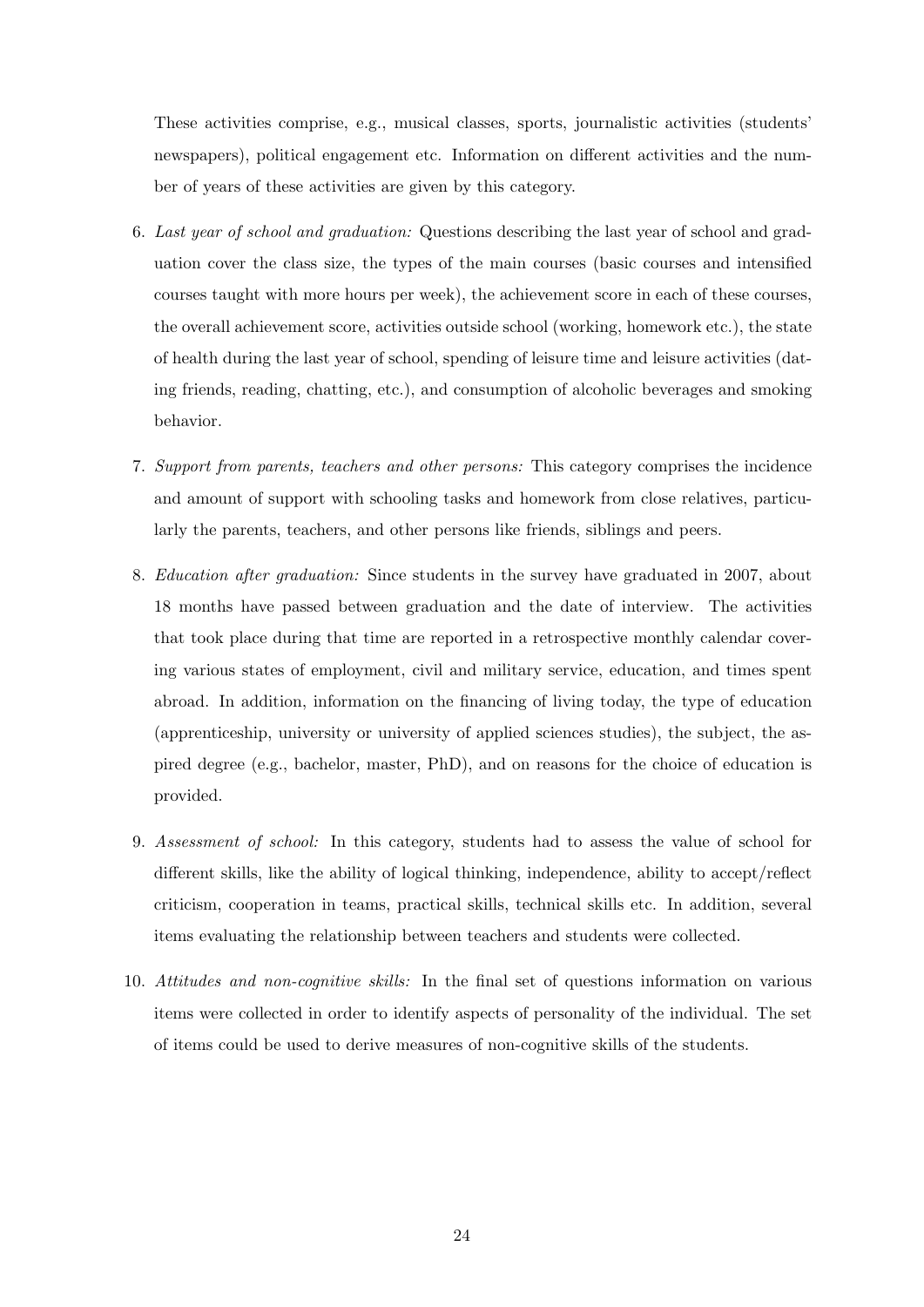# Tables

|           |          | Men   |       |                                                                                                    | Women |       |
|-----------|----------|-------|-------|----------------------------------------------------------------------------------------------------|-------|-------|
|           | Grade 13 |       |       | Grade 12 <i>p</i> -value <sup><i>a</i></sup> Grade 13 Grade 12 <i>p</i> -value <sup><i>a</i></sup> |       |       |
| School 1  | 0.035    | 0.034 | 0.964 | 0.016                                                                                              | 0.021 | 0.676 |
| School 2  | 0.085    | 0.083 | 0.943 | 0.033                                                                                              | 0.039 | 0.719 |
| School 3  | 0.05     | 0.103 | 0.088 | 0.061                                                                                              | 0.056 | 0.81  |
| School 4  | 0.057    | 0.069 | 0.672 | 0.081                                                                                              | 0.112 | 0.262 |
| School 5  | 0.057    | 0.103 | 0.147 | 0.073                                                                                              | 0.094 | 0.402 |
| School 6  | 0.149    | 0.062 | 0.016 | 0.098                                                                                              | 0.099 | 0.966 |
| School 7  | 0.099    | 0.124 | 0.507 | 0.11                                                                                               | 0.137 | 0.36  |
| School 8  | 0.142    | 0.103 | 0.324 | 0.13                                                                                               | 0.155 | 0.445 |
| School 9  | 0.05     | 0.034 | 0.524 | 0.057                                                                                              | 0.026 | 0.089 |
| School 10 | 0.057    | 0.097 | 0.208 | 0.069                                                                                              | 0.06  | 0.689 |
| School 11 | 0.092    | 0.083 | 0.778 | 0.15                                                                                               | 0.124 | 0.411 |
| School 12 | 0.128    | 0.103 | 0.523 | 0.122                                                                                              | 0.077 | 0.104 |
| N         | 141      | 145   |       | 246                                                                                                | 233   |       |

Table 1: Distribution of Survey Respondents by Schools, Gender and Grades

 $a$  *p*-value from  $t$ -test on equality of shares.

|                                   |          | Men   |       |                                                                      | Women |       |
|-----------------------------------|----------|-------|-------|----------------------------------------------------------------------|-------|-------|
|                                   | Grade 13 |       |       | Grade 12 p-value <sup>a</sup> Grade 13 Grade 12 p-value <sup>a</sup> |       |       |
| Scores at Graduation <sup>b</sup> |          |       |       |                                                                      |       |       |
| Literature                        | 8.007    | 8.120 | 0.745 | 8.806                                                                | 8.858 | 0.851 |
| Math                              | 7.721    | 6.845 | 0.016 | 7.519                                                                | 6.982 | 0.062 |
| English                           | 7.418    | 7.819 | 0.235 | 8.554                                                                | 8.315 | 0.439 |
| Scores in Grade $\gamma^b$        |          |       |       |                                                                      |       |       |
| Math                              | 2.221    | 2.140 | 0.383 | 2.306                                                                | 2.343 | 0.56  |
| English                           | 2.514    | 2.371 | 0.124 | 2.290                                                                | 2.152 | 0.051 |
| Literature                        | 2.421    | 2.287 | 0.091 | 2.058                                                                | 2.000 | 0.309 |
| Grade repeated                    | 0.093    | 0.021 | 0.009 | 0.053                                                                | 0.052 | 0.948 |
| Grade skipped                     | 0.000    | 0.021 | 0.087 | 0.004                                                                | 0.013 | 0.291 |
| Age at school enrollment          | 6.234    | 6.234 | 0.994 | 6.191                                                                | 6.126 | 0.085 |
| No. of siblings                   | 0.901    | 1.021 | 0.259 | 0.947                                                                | 0.940 | 0.924 |
| Choice of School for Reason       |          |       |       |                                                                      |       |       |
| Close distance                    | 0.579    | 0.662 | 0.147 | 0.622                                                                | 0.652 | 0.490 |
| Reputation                        | 0.679    | 0.669 | 0.863 | 0.618                                                                | 0.738 | 0.005 |
| No. of own books                  |          |       |       |                                                                      |       |       |
| $0$ to $50$                       | 0.397    | 0.421 | 0.687 | 0.232                                                                | 0.253 | 0.584 |
| 51 to 100                         | 0.340    | 0.372 | 0.574 | 0.431                                                                | 0.335 | 0.031 |
| 101 to 200                        | 0.135    | 0.124 | 0.790 | 0.220                                                                | 0.266 | 0.235 |
| 201 to 500                        | 0.113    | 0.062 | 0.125 | 0.093                                                                | 0.133 | 0.172 |
| More than 500                     | 0.014    | 0.021 | 0.676 | 0.024                                                                | 0.013 | 0.355 |
| $\overline{N}$                    | 141      | 145   |       | 246                                                                  | 233   |       |

Table 2: Means of Selected Characteristics by Grade and Gender

 $a$ <sup>a</sup> p-value from  $t$ -test on equality of means.

 $<sup>b</sup>$  Scores until grade 10 range from 1 (excellent) to 6 (failed) and are reverted from scores in grades  $12/13$ </sup> ranging from 0 (failed) to 15 (excellent).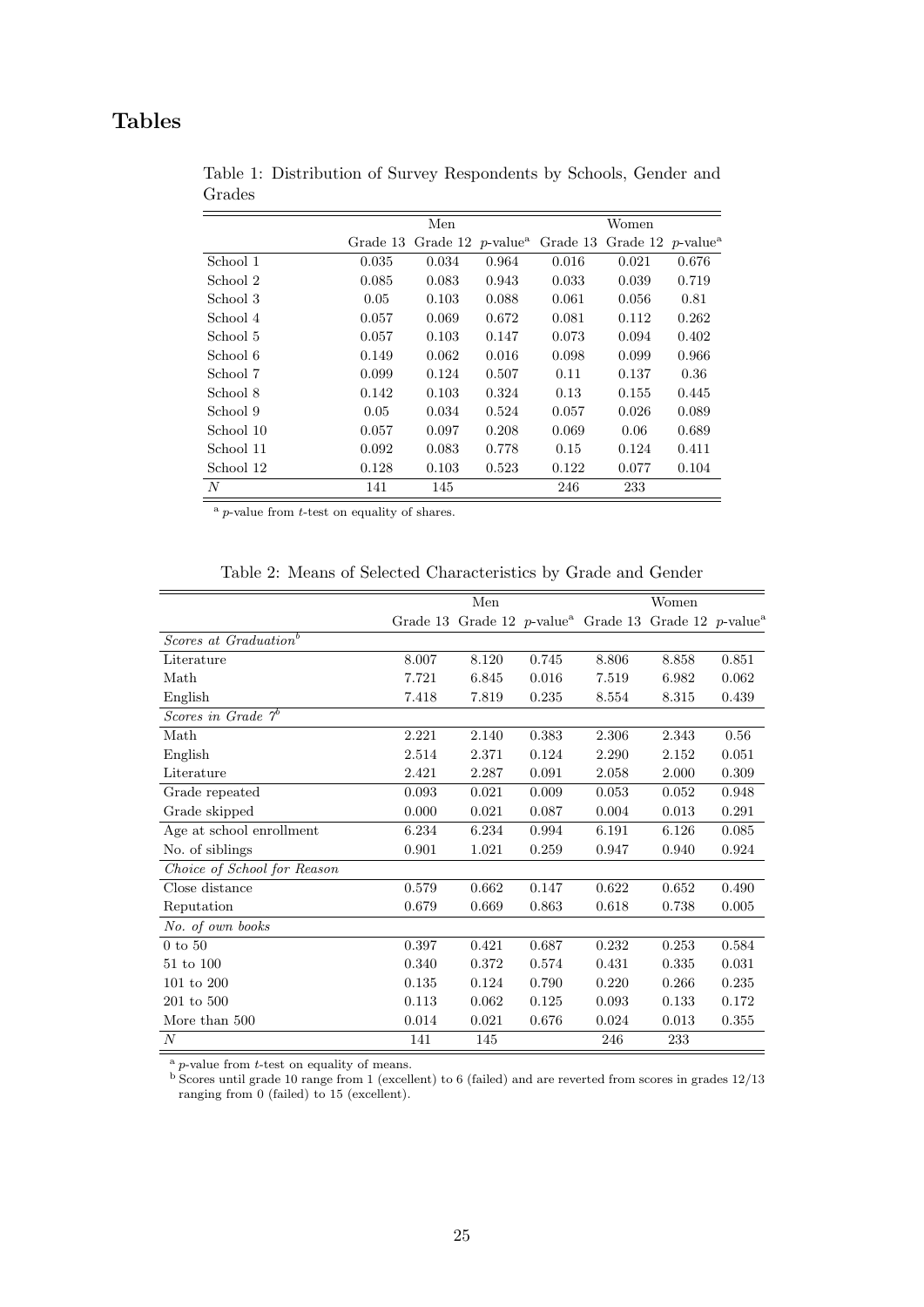|                                           |           | Men         |             |                                                                               | Women       |             |
|-------------------------------------------|-----------|-------------|-------------|-------------------------------------------------------------------------------|-------------|-------------|
|                                           |           |             |             | Grade 13 Grade 12 p-value <sup>a</sup> Grade 13 Grade 12 p-value <sup>a</sup> |             |             |
| Characteristics of father                 |           |             |             |                                                                               |             |             |
| Age                                       | 49.109    | 48.243      | 0.181       | 49.238                                                                        | 47.743      | 0.002       |
| Unemployment                              | 0.255     | 0.228       | 0.585       | 0.301                                                                         | 0.232       | 0.088       |
| Occupational degree                       |           |             |             |                                                                               |             |             |
| No occupational training                  | 0.000     | 0.000       |             | 0.004                                                                         | 0.009       | 0.533       |
| Apprenticeship training                   | 0.546     | 0.580       | 0.582       | 0.602                                                                         | 0.589       | 0.787       |
| University/University of Applied Sciences | 0.392     | 0.362       | 0.614       | 0.339                                                                         | 0.348       | 0.835       |
| PhD                                       | 0.062     | 0.058       | 0.902       | 0.055                                                                         | 0.054       | $\,0.943\,$ |
| Activities                                |           |             |             |                                                                               |             |             |
| Cultural                                  | 0.213     | 0.254       | 0.447       | 0.201                                                                         | 0.229       | 0.488       |
| Sports                                    | 0.541     | 0.458       | 0.189       | 0.413                                                                         | 0.495       | 0.096       |
| Societal                                  | 0.738     | 0.773       | 0.518       | 0.737                                                                         | 0.827       | 0.026       |
| Politics                                  | 0.050     | 0.032       | 0.478       | 0.038                                                                         | 0.047       | 0.662       |
| Religious                                 | 0.083     | 0.083       | $\,0.984\,$ | 0.028                                                                         | 0.024       | 0.821       |
| Characteristics of mother                 |           |             |             |                                                                               |             |             |
| Age                                       | 46.640    | 46.210      | 0.347       | 46.764                                                                        | 46.264      | 0.243       |
| Unemployment                              | 0.284     | 0.324       | 0.459       | 0.293                                                                         | 0.270       | 0.589       |
| Occupational degree                       |           |             |             |                                                                               |             |             |
| No occupational training                  | 0.007     | 0.000       | 0.313       | 0.016                                                                         | 0.009       | 0.448       |
| Apprenticeship training                   | 0.489     | 0.627       | 0.020       | 0.533                                                                         | 0.556       | 0.612       |
| University/University of Applied Sciences | 0.460     | 0.338       | 0.036       | 0.426                                                                         | 0.388       | 0.396       |
| PhD                                       | 0.043     | 0.035       | 0.732       | 0.025                                                                         | 0.047       | 0.181       |
| Activities                                |           |             |             |                                                                               |             |             |
| Cultural                                  | 0.371     | 0.374       | 0.963       | 0.325                                                                         | 0.336       | 0.798       |
| Sports                                    | 0.449     | 0.547       | 0.105       | 0.483                                                                         | 0.525       | 0.371       |
| Societal                                  | 0.674     | 0.803       | 0.015       | 0.752                                                                         | 0.852       | $0.007\,$   |
| Politics                                  | 0.029     | 0.008       | 0.188       | 0.021                                                                         | 0.033       | 0.459       |
| Religious                                 | 0.073     | 0.120       | 0.188       | 0.041                                                                         | 0.070       | $\,0.162\,$ |
| Items at home                             |           |             |             |                                                                               |             |             |
| Desk                                      | 0.879     | 0.890       | 0.788       | 0.907                                                                         | 0.927       | 0.418       |
| Place for handicraft                      | 0.199     | 0.083       | 0.005       | 0.337                                                                         | 0.339       | 0.970       |
| Experiment kit                            | 0.369     | 0.359       | 0.859       | 0.215                                                                         | 0.245       | 0.449       |
| Cell phone                                | 0.879     | 0.903       | 0.515       | 0.951                                                                         | 0.936       | 0.460       |
| Computer                                  | 0.752     | 0.703       | 0.361       | 0.545                                                                         | 0.472       | 0.113       |
| Internet access                           | $0.908\,$ | 0.903       | $0.900\,$   | 0.915                                                                         | $\,0.893\,$ | 0.417       |
| Classical literature                      | $0.426\,$ | 0.345       | 0.162       | 0.508                                                                         | 0.489       | 0.681       |
| Poetry                                    | $0.149\,$ | $0.110\,$   | $\,0.333\,$ | $0.195\,$                                                                     | $0.236\,$   | $0.277\,$   |
| Reference book                            | 0.887     | $\,0.869\,$ | $\,0.652\,$ | $\,0.939\,$                                                                   | 0.936       | $0.878\,$   |
| Dictionary                                | 0.929     | $\,0.924\,$ | $0.873\,$   | 0.951                                                                         | $\,0.953\,$ | $\,0.936\,$ |
| Newspaper (regional)                      | 0.660     | 0.572       | $0.131\,$   | 0.565                                                                         | 0.584       | $\,0.681\,$ |
| Newspaper (national)                      | 0.163     | 0.179       | $0.718\,$   | 0.122                                                                         | 0.099       | $0.419\,$   |
| $\cal N$                                  | 141       | 145         |             | 246                                                                           | 233         |             |

Table 3: Means of Selected Background Characteristics by Grade and Gender

 $a$  *p*-value from *t*-test on equality of shares.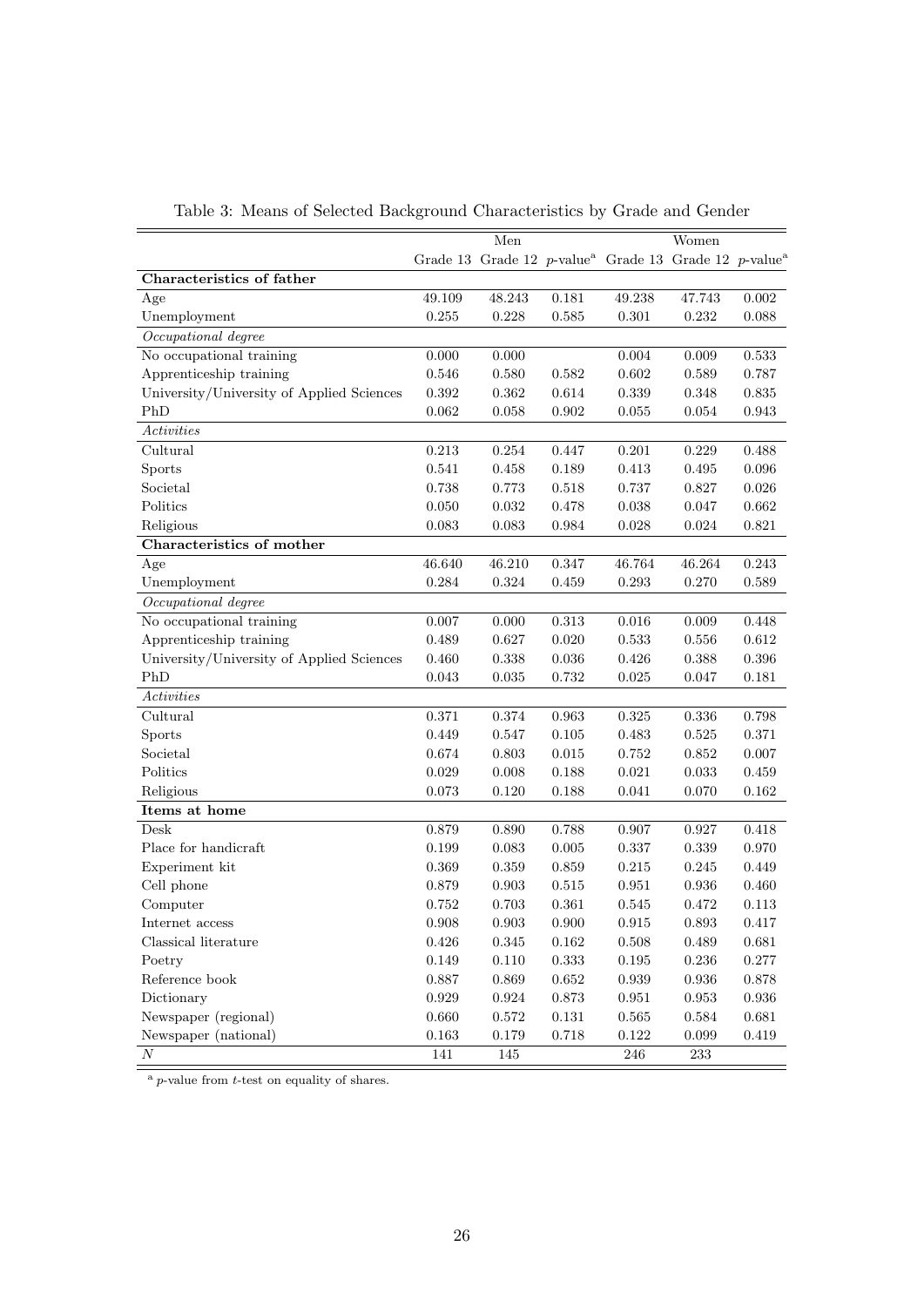|                                                                                       |             | Pooled Sample | Female Sample            |             |                          | Male Sample     |
|---------------------------------------------------------------------------------------|-------------|---------------|--------------------------|-------------|--------------------------|-----------------|
|                                                                                       | (1)         | (2)           | (1)                      | (2)         | (1)                      | (2)             |
|                                                                                       | Coeff.      | Coeff.        | Coeff.                   | Coeff.      | Coeff.                   | Coeff.          |
| D                                                                                     | $-0.704***$ | $-0.698***$   | $-0.515**$               | $-0.501**$  | $-0.999***$              | $-1.047***$     |
| School fixed effects                                                                  |             |               |                          |             |                          |                 |
| School 1                                                                              | $-2.605***$ | $-2.329***$   | $-2.710***$              | $-2.364***$ | $-2.318***$              | $-2.120**$      |
| School 2                                                                              | $-0.471$    | $-0.635$      | $-1.025$                 | $-0.986$    | 0.076                    | $-0.394$        |
| School 3                                                                              | $-2.041***$ | $-1.566***$   | $-2.077***$              | $-1.588**$  | $-1.918***$              | $-1.111$        |
| School 4                                                                              | $-1.462***$ | $-1.277***$   | $-1.702***$              | $-1.472***$ | $-0.930*$                | $-0.416$        |
| School 5                                                                              | $-1.085**$  | $-1.032**$    | $-1.498**$               | $-1.286**$  | $-0.380$                 | $-0.389$        |
| School 6                                                                              | $-0.803**$  | $-1.114***$   | $-0.847$                 | $-1.377**$  | $-0.823$                 | $-0.915$        |
| School 7                                                                              | $-1.462***$ | $-1.367***$   | $-1.951***$              | $-1.749***$ | $-0.584$                 | $-0.732$        |
| School 8                                                                              | $-1.151**$  | $-1.160**$    | $-1.281**$               | $-1.122**$  | $-0.889$                 | $-1.296$        |
| School 9                                                                              | $-3.140***$ | $-2.873***$   | $-3.020***$              | $-2.555***$ | $-3.124***$              | $-3.501***$     |
| School 10                                                                             | $-0.398$    | $-0.193$      | $-0.663$                 | $-0.492$    | 0.042                    | $\rm 0.233$     |
| School 12                                                                             | $-1.396***$ | $-1.196***$   | $-1.795***$              | $-1.570***$ | $-0.729$                 | $-0.542$        |
| Sociodemographic variables                                                            |             |               |                          |             |                          |                 |
| Age (enrollment at school)                                                            | $-0.643***$ | $-0.674***$   | $-0.526$                 | $-0.550$    | $-0.854**$               | $-0.824*$       |
| Male                                                                                  | $-0.118$    | $-0.260$      |                          |             |                          |                 |
| Score in Math (grade 7)                                                               | $-1.676***$ | $-1.741***$   | $-1.938***$              | $-1.900***$ | $-1.365***$              | $-1.465***$     |
| Father unemployed                                                                     |             | $-0.037$      |                          | 0.279       |                          | $-0.459$        |
| Occupational degree of father (reference: apprenticeship or no occupational training) |             |               |                          |             |                          |                 |
| Grad. from Univ./Univ. of Appl. Sciences                                              |             | $0.664***$    |                          | $0.985***$  |                          | 0.067           |
| PhD                                                                                   |             | 0.516         |                          | $1.699**$   |                          | $-1.624**$      |
| Help with homework from father (reference: no support)                                |             |               |                          |             |                          |                 |
| Frequently                                                                            |             | $-0.426$      |                          | $-0.113$    |                          | $-1.264**$      |
| Infrequently                                                                          |             | $-0.560*$     |                          | $-0.530$    |                          | $-0.554$        |
| Rarely                                                                                |             | 0.061         |                          | 0.194       | $\overline{\phantom{0}}$ | $-0.092$        |
| No. of books of parents (reference: less than 50 books)                               |             |               |                          |             |                          |                 |
| $51$ to $100\,$                                                                       |             | 0.260         | $\equiv$                 | 0.073       |                          | 0.884           |
| 101 to 250                                                                            |             | $0.709*$      | $\overline{\phantom{0}}$ | 0.463       |                          | $1.555***$      |
| $251$ to $500\,$                                                                      |             | $0.803**$     |                          | 0.593       |                          | $1.418**$       |
| $501$ to $2,\!000$                                                                    |             | $0.813**$     | $\overline{\phantom{0}}$ | 0.603       |                          | $1.502^{*\ast}$ |
| More than $2,000$                                                                     |             | $1.605***$    |                          | $1.283*$    |                          | $2.573***$      |
| Constant                                                                              | $16.597***$ | $16.204***$   | $16.604***$              | $15.725***$ | $16.872***$              | $16.100***$     |
| <b>Statistics</b>                                                                     |             |               |                          |             |                          |                 |
| $R^2$                                                                                 | 0.242       | 0.281         | 0.263                    | $0.304\,$   | 0.238                    | $0.316\,$       |
| N                                                                                     | 728         | 671           | 452                      | 421         | 276                      | 250             |
| No. of clusters                                                                       | 93          | 93            | 87                       | 87          | 84                       | 82              |

Table 4: Achievement Score Math (Regression Estimates)<sup>a</sup>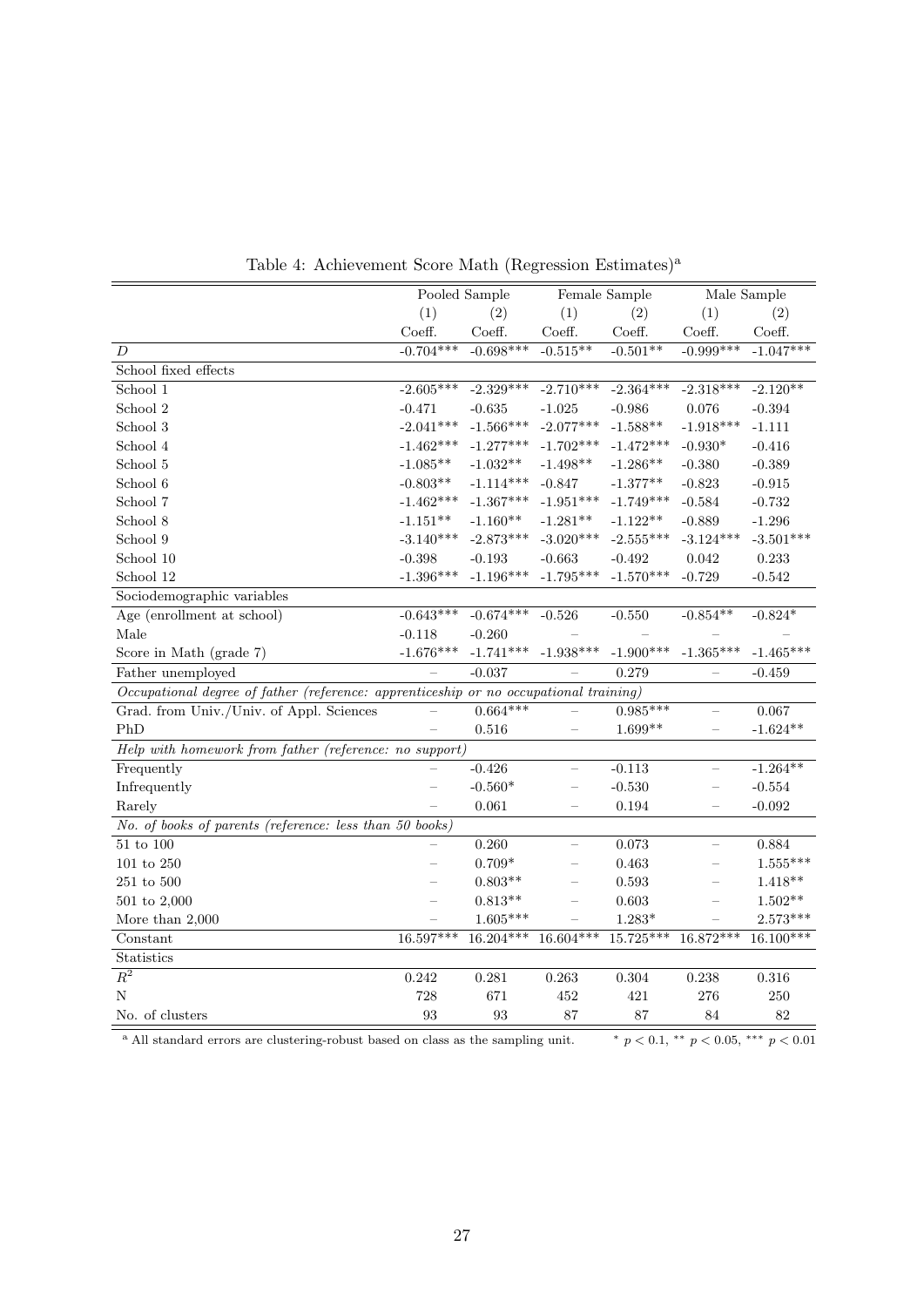|                                                                                       |                | Pooled Sample | Female Sample            |                |                          | Male Sample |
|---------------------------------------------------------------------------------------|----------------|---------------|--------------------------|----------------|--------------------------|-------------|
|                                                                                       | (1)            | (2)           | (1)                      | (2)            | (1)                      | (2)         |
|                                                                                       | Coeff.         | Coeff.        | Coeff.                   | Coeff.         | Coeff.                   | Coeff.      |
| $\boldsymbol{D}$                                                                      | $-0.117$       | $-0.156$      | $-0.124$                 | $-0.148$       | $\,0.019\,$              | $-0.025$    |
| School fixed effects                                                                  |                |               |                          |                |                          |             |
| School 1                                                                              | $1.056^{\ast}$ | $1.831***$    | $1.677*$                 | $2.974**$      | 0.209                    | 0.171       |
| School 2                                                                              | $1.462**$      | $1.241**$     | 0.627                    | $0.916^{\ast}$ | $1.815*$                 | 1.290       |
| School 3                                                                              | $1.011**$      | $1.258**$     | $0.951**$                | $1.135***$     | 0.751                    | 0.817       |
| School 4                                                                              | $0.853**$      | $1.278***$    | $1.501***$               | $2.051***$     | $-0.650$                 | $-0.481$    |
| School 5                                                                              | 0.559          | 0.623         | $1.086*$                 | $1.401**$      | $-0.597$                 | $-0.795$    |
| School 6                                                                              | $0.739**$      | 0.559         | 0.549                    | 0.193          | 0.777                    | 0.608       |
| School 7                                                                              | 0.427          | 0.609         | 0.676                    | $1.006**$      | $-0.120$                 | $-0.151$    |
| School 8                                                                              | $1.017***$     | $1.104***$    | $0.909**$                | 1.198***       | 1.098                    | 0.857       |
| School 9                                                                              | 0.277          | 0.619         | 0.413                    | 1.069          | $-0.055$                 | $-0.383$    |
| School 10                                                                             | $1.918***$     | $2.074***$    | $2.284***$               | $2.454***$     | 1.045                    | 0.866       |
| School 12                                                                             | 0.455          | 0.603         | 0.521                    | 0.745          | 0.183                    | 0.185       |
| Sociodemographic variables                                                            |                |               |                          |                |                          |             |
| Age (enrollment at school)                                                            | $-0.033$       | 0.044         | 0.345                    | $\,0.385\,$    | $-0.565*$                | $-0.615*$   |
| Male                                                                                  | $-0.292$       | $-0.276$      |                          |                |                          |             |
| Score in Literature (grade 7)                                                         | $-1.681***$    | $-1.713***$   | $-1.696***$              | $-1.763***$    | $-1.649***$              | $-1.749***$ |
| Father unemployed                                                                     |                | 0.126         |                          | 0.310          |                          | $-0.129$    |
| Occupational degree of father (reference: apprenticeship or no occupational training) |                |               |                          |                |                          |             |
| Grad. from Univ./Univ. of Appl. Sciences                                              |                | $0.438*$      |                          | 0.450          | $\frac{1}{2}$            | 0.250       |
| PhD                                                                                   |                | 0.327         |                          | 1.124          |                          | $-0.365$    |
| Help with homework from father (reference: no support)                                |                |               |                          |                |                          |             |
| Frequently                                                                            |                | $-0.696*$     |                          | $-1.169**$     |                          | 0.406       |
| Infrequently                                                                          |                | $-0.210$      |                          | $-0.229$       |                          | 0.002       |
| Rarely                                                                                |                | 0.005         |                          | 0.096          |                          | 0.194       |
| No. of books of parents (reference: less than 50 books)                               |                |               |                          |                |                          |             |
| $\overline{51}$ to $\overline{100}$                                                   |                | 0.250         | $\overline{\phantom{m}}$ | 0.353          | $\overline{\phantom{0}}$ | $-0.293$    |
| $101$ to $250\,$                                                                      |                | $0.735**$     | $\equiv$                 | 0.646          | $\overline{\phantom{0}}$ | 0.593       |
| $251$ to $500\,$                                                                      |                | $1.127***$    | -                        | $1.260***$     |                          | 0.611       |
| $501$ to $2,000$                                                                      |                | $0.876**$     |                          | $0.974*$       |                          | 0.546       |
| More than $2,000$                                                                     |                | $1.599***$    | $=$                      | $1.712**$      |                          | $1.375\,$   |
| Constant                                                                              | $11.789***$    | $10.460***$   | $9.376***$               | $8.127***$     | $15.036***$              | $15.161***$ |
| $\begin{minipage}{.4\linewidth} Statistics \end{minipage}$                            |                |               |                          |                |                          |             |
| $R^2$                                                                                 | 0.170          | 0.210         | 0.163                    | 0.228          | 0.209                    | 0.240       |
| N                                                                                     | 724            | 667           | 448                      | 417            | 276                      | 250         |
| No. of clusters                                                                       | 93             | 93            | 87                       | 87             | 84                       | 82          |

Table 5: Achievement Score Literature (Regression Estimates)<sup>a</sup>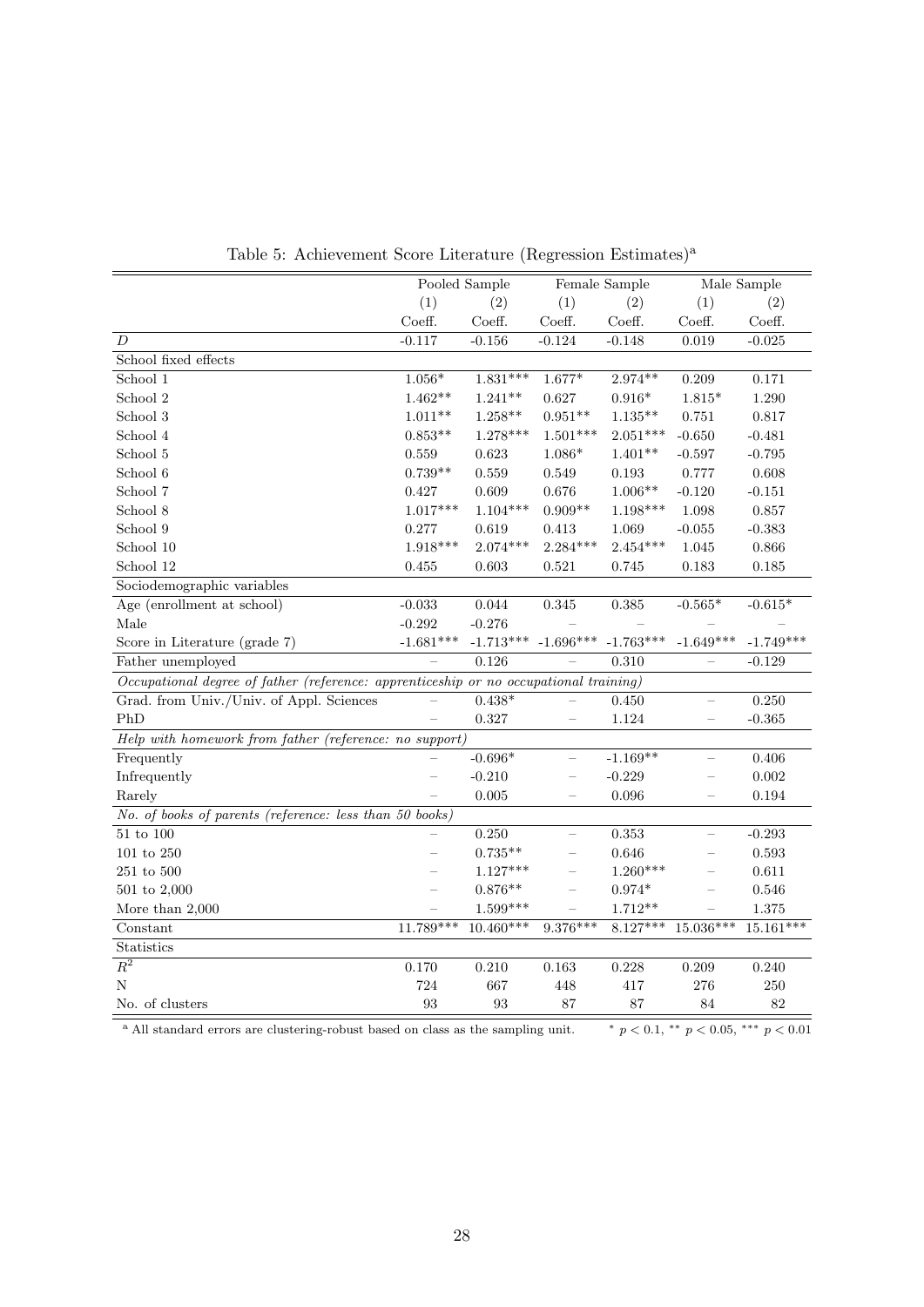|                                                                                       | Pooled Sample             |             | Female Sample            |             |                          | Male Sample |
|---------------------------------------------------------------------------------------|---------------------------|-------------|--------------------------|-------------|--------------------------|-------------|
|                                                                                       | (1)                       | (2)         | (1)                      | (2)         | (1)                      | (2)         |
|                                                                                       | Coeff.                    | Coeff.      | Coeff.                   | Coeff.      | Coeff.                   | Coeff.      |
| $\boldsymbol{D}$                                                                      | $-0.287$                  | $-0.277$    | $-0.636**$               | $-0.519*$   | 0.278                    | $\rm 0.152$ |
| School fixed effects                                                                  |                           |             |                          |             |                          |             |
| School 1                                                                              | $\textnormal{-}1.552^{*}$ | $-0.764$    | $-0.938$                 | $-0.559$    | $-1.966***$              | $-1.023$    |
| School 2                                                                              | $-1.773***$               | $-1.887***$ | $-2.945***$              | $-2.775***$ | $-1.081$                 | $-1.315*$   |
| School 3                                                                              | $-1.861***$               | $-1.564**$  | $-2.170***$              | $-1.855***$ | $-1.726***$              | $-1.217**$  |
| School 4                                                                              | $-1.369**$                | $-1.332*$   | $-1.270$                 | $-1.250$    | $-1.501$                 | $-1.488$    |
| School $5\,$                                                                          | $-0.635$                  | $-0.587$    | $-0.551$                 | $-0.490$    | $-0.829$                 | $-0.809$    |
| School 6                                                                              | $-0.070$                  | $-0.239$    | $-0.114$                 | $-0.498$    | $\,0.012\,$              | $-0.057$    |
| School 7                                                                              | $-0.926$                  | $-0.684$    | $-0.693$                 | $-0.395$    | $-1.326$                 | $-1.417*$   |
| School 8                                                                              | $-1.127*$                 | $-1.031*$   | $-1.003$                 | $-0.874$    | $-1.219*$                | $-1.396**$  |
| School 9                                                                              | $-2.973***$               | $-2.757***$ | $-3.644***$              | $-3.229***$ | $-2.029***$              | $-1.836***$ |
| School 10                                                                             | $-0.581$                  | $-0.406$    | $-0.338$                 | $-0.063$    | $-1.274*$                | $-1.248*$   |
| School 12                                                                             | $-0.389$                  | $-0.076$    | $-0.584$                 | $-0.473$    | $-0.171$                 | 0.267       |
| Sociodemographic variables                                                            |                           |             |                          |             |                          |             |
| Age (enrollment at school)                                                            | $0.004\,$                 | 0.187       | 0.241                    | $\,0.525\,$ | $-0.444$                 | $-0.383$    |
| Male                                                                                  | $-0.259$                  | $-0.288$    |                          |             |                          |             |
| Score in English (grade 7)                                                            | $-1.856***$               | $-1.832***$ | $-1.982***$              | $-1.980***$ | $-1.697***$              | $-1.648***$ |
| Father unemployed                                                                     |                           | $-0.076$    |                          | $-0.061$    |                          | $-0.147$    |
| Occupational degree of father (reference: apprenticeship or no occupational training) |                           |             |                          |             |                          |             |
| Grad. from Univ./Univ. of Appl. Sciences                                              |                           | $0.556***$  |                          | $0.749**$   |                          | 0.342       |
| PhD                                                                                   |                           | $\,0.552\,$ |                          | $1.262*$    |                          | $-0.572$    |
| Help with homework from father (reference: no support)                                |                           |             |                          |             |                          |             |
| Frequently                                                                            |                           | $-0.444$    | L,                       | $-0.048$    | $\overline{\phantom{0}}$ | $-1.359**$  |
| Infrequently                                                                          |                           | $-0.413$    | $\overline{\phantom{0}}$ | $-0.524$    |                          | $-0.153$    |
| Rarely                                                                                |                           | $-0.055$    | $\overline{\phantom{0}}$ | $-0.142$    | $\qquad \qquad -$        | 0.049       |
| No. of books of parents (reference: less than 50 books)                               |                           |             |                          |             |                          |             |
| $51$ to $100\,$                                                                       |                           | 0.059       | <u>.</u>                 | $-0.169$    | $\equiv$                 | 0.278       |
| $101$ to $250\,$                                                                      |                           | 0.146       |                          | 0.569       |                          | $-0.457$    |
| $251$ to $500\,$                                                                      |                           | $0.805*$    | $\overline{\phantom{0}}$ | $0.887**$   |                          | $\,0.643\,$ |
| $501$ to $2,000$                                                                      | $\overline{\phantom{0}}$  | 0.586       | $\equiv$                 | $\,0.535\,$ | $\qquad \qquad -$        | $\,0.664\,$ |
| More than $2,000$                                                                     |                           | 0.619       |                          | $\,0.613\,$ |                          | 0.498       |
| Constant                                                                              | $13.545***$               | $11.866***$ | $12.563***$              | $10.105***$ | $15.407***$              | $14.720***$ |
| Statistics                                                                            |                           |             |                          |             |                          |             |
| $R^2$                                                                                 | $0.345\,$                 | 0.367       | 0.379                    | 0.409       | $0.315\,$                | 0.381       |
| N                                                                                     | 602                       | 553         | 355                      | 328         | 247                      | $225\,$     |
| No. of clusters                                                                       | 92                        | 92          | 85                       | 85          | 82                       | 80          |

Table 6: Achievement Score English (Regression Estimates)<sup>a</sup>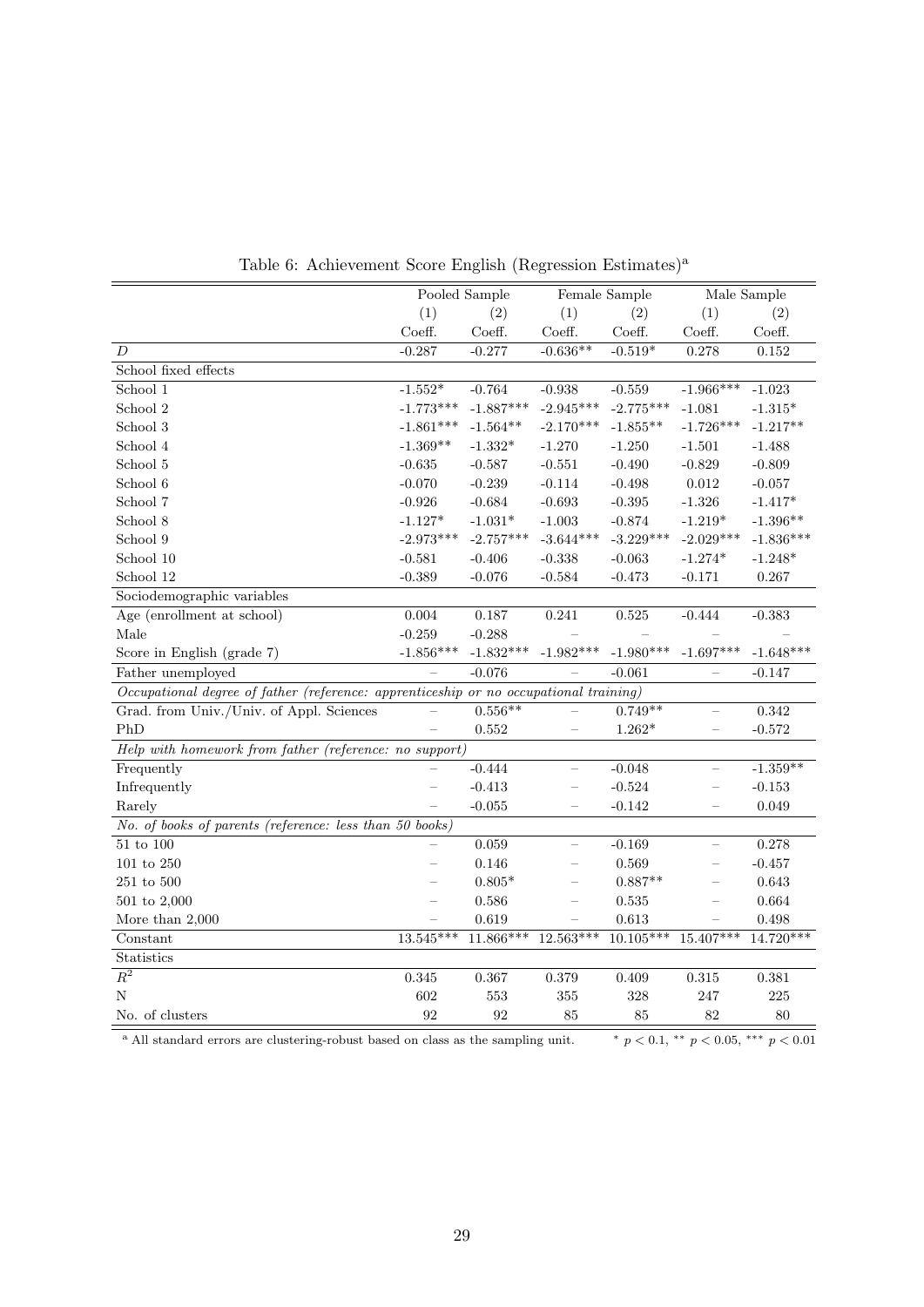|                                                                                       |                   | Pooled Sample |             | Female Sample |                          | Male Sample |
|---------------------------------------------------------------------------------------|-------------------|---------------|-------------|---------------|--------------------------|-------------|
|                                                                                       |                   |               |             |               |                          |             |
|                                                                                       | (1)               | (2)           | (1)         | (2)           | (1)                      | (2)         |
|                                                                                       | Coeff.            | Coeff.        | Coeff.      | Coeff.        | Coeff.                   | Coeff.      |
| $\mathcal{D}_{s1}$                                                                    | $-1.938***$       | $-1.979**$    | $-1.205$    | $-1.549$      | $-2.315***$              | $-2.459**$  |
| $D_{s2}$                                                                              | $-0.941$          | $-1.427*$     | $-1.897$    | $-1.585$      | $-0.309$                 | $-1.002$    |
| $D_{s3}$                                                                              | $-0.501$          | $-0.629$      | 1.508       | 0.939         | $-2.993***$              | $-3.065***$ |
| $D_{s4}$                                                                              | $-0.931**$        | $-1.320***$   | $-1.038**$  | $-1.226***$   | $-0.885***$              | $-1.773***$ |
| $D_{s5}$                                                                              | 0.524             | 0.533         | $-0.723$    | $-0.578$      | $2.648*$                 | $2.279**$   |
| $D_{s6}$                                                                              | $-0.675$          | $-0.441$      | $-0.530$    | $-0.381$      | $-1.007$                 | $-0.558$    |
| $D_{s7}$                                                                              | $-0.576$          | $-0.470$      | $-0.205$    | $-0.188$      | $-1.280$                 | $-1.419*$   |
| $D_{s8}$                                                                              | $-0.578$          | $-0.703**$    | $-0.558$    | $-0.780**$    | $-0.632$                 | $-0.713$    |
| $D_{s9}$                                                                              | $\,0.342\,$       | $0.813**$     | $1.080**$   | $1.542***$    | $-0.400$                 | $-0.846$    |
| $D_{s10}$                                                                             | $-0.538$          | $-0.358$      | $-0.167$    | $-0.023$      | $-0.973*$                | $-0.377$    |
| $D_{s11}$                                                                             | $-0.413$          | $-0.231$      | $-0.258$    | $-0.201$      | $-0.681$                 | 0.119       |
| $D_{s12}$                                                                             | $-2.287***$       | $-2.251***$   | $-1.880***$ | $-1.534***$   | $-2.816***$              | $-3.325***$ |
| School fixed effects                                                                  |                   |               |             |               |                          |             |
| School 1                                                                              | $-1.832***$       | $-1.323*$     | $-2.216**$  | $-1.575**$    | $-1.512**$               | $-0.678$    |
| School $2\,$                                                                          | $-0.230$          | $-0.083$      | $-0.222$    | $-0.303$      | $-0.107$                 | 0.176       |
| School 3                                                                              | $-2.023***$       | $-1.402**$    | $-2.865***$ | $-2.133*$     | $-0.411$                 | 0.754       |
| School 4                                                                              | $-1.208**$        | $-0.710*$     | $-1.312*$   | $-0.910$      | $-0.842$                 | 0.543       |
| School 5                                                                              | $-1.725**$        | $-1.564**$    | $-1.263$    | $-1.117$      | $-2.717*$                | $-2.043$    |
| School 6                                                                              | $-0.683$          | $-0.994*$     | $-0.729$    | $-1.276$      | $-0.673$                 | $-0.466$    |
| School 7                                                                              | $-1.398*$         | $-1.281*$     | $-2.007**$  | $-1.787**$    | $-0.278$                 | $\,0.043\,$ |
| School 8                                                                              | $-1.079*$         | $-0.959$      | $-1.148$    | $-0.858$      | $-0.899$                 | $-0.897$    |
| School 9                                                                              | $-3.428***$       | $-3.154***$   | $-3.507***$ | $-3.119***$   | $-3.227***$              | $-3.022***$ |
| School 10                                                                             | $-0.355$          | $-0.169$      | $-0.715$    | $-0.588$      | 0.174                    | 0.354       |
| School 12                                                                             | $-0.629$          | $-0.365$      | $-1.190$    | $-1.075$      | 0.268                    | 1.159       |
|                                                                                       |                   |               |             |               |                          |             |
| Sociodemographic variables                                                            |                   |               |             |               |                          |             |
| Age (enrollment at school)                                                            | $-0.637***$       | $-0.677***$   | $-0.527$    | $-0.550$      | $-0.860**$               | $-0.796*$   |
| Male                                                                                  | $-0.115$          | $-0.248$      |             |               |                          |             |
| Score in Math (grade 7)                                                               | $-1.655***$       | $-1.731***$   | $-1.938***$ | $-1.896***$   | $-1.356***$              | $-1.491***$ |
| Father unemployed                                                                     |                   | $-0.023$      |             | 0.263         |                          | $-0.403$    |
| Occupational degree of father (reference: apprenticeship or no occupational training) |                   |               |             |               |                          |             |
| Grad. from Univ./Univ. of Appl. Sciences                                              |                   | $0.654***$    |             | $0.951***$    | -                        | $-0.049$    |
| PhD                                                                                   |                   | 0.522         | —           | $1.616**$     | $\overline{\phantom{0}}$ | $-1.583**$  |
| Help with homework from father (reference: no support)                                |                   |               |             |               |                          |             |
| Frequently                                                                            |                   | $-0.499$      |             | $-0.113$      |                          | $-1.377**$  |
| Infrequently                                                                          |                   | $-0.578**$    |             | $-0.473$      |                          | $-0.661$    |
| Rarely                                                                                |                   | $0.055\,$     |             | 0.250         |                          | $-0.278$    |
| No. of books of parents (reference: less than 50 books)                               |                   |               |             |               |                          |             |
| $51$ to $100\,$                                                                       |                   | $0.177\,$     |             | 0.018         |                          | 0.958       |
| $101$ to $250\,$                                                                      |                   | $0.708*$      |             | 0.497         |                          | $1.768***$  |
| $251$ to $500\,$                                                                      |                   | $0.774**$     |             | 0.608         |                          | $1.451**$   |
| $501$ to $2,000$                                                                      |                   | $0.739*$      |             | 0.594         |                          | $1.498**$   |
| More than $2,000$                                                                     |                   | $1.525***$    |             | 1.253         |                          | $2.687***$  |
| Constant                                                                              | $16.382***$       | $16.045***$   | 16.502***   | $15.569***$   | 16.746***                | $15.485***$ |
| Statistics                                                                            |                   |               |             |               |                          |             |
| $R^2$                                                                                 | $0.254\,$         | $0.296\,$     | 0.280       | 0.318         | $0.284\,$                | 0.368       |
| $\mathbf N$                                                                           | 728               |               |             |               | 276                      |             |
|                                                                                       |                   | 671           | 452         | 421           |                          | 250         |
| No. of clusters                                                                       | $\boldsymbol{93}$ | 93            | $87\,$      | $87\,$        | $\bf 84$                 | $82\,$      |

| Table 7: Achievement Score Math (Regression Estimates, Effect Het.) <sup>a</sup> |  |  |  |
|----------------------------------------------------------------------------------|--|--|--|
|----------------------------------------------------------------------------------|--|--|--|

<sup>a</sup> All standard errors are clustering-robust based on class as the sampling unit.  $\frac{*}{p} < 0.1, \frac{*}{p} < 0.05, \frac{*}{p} < 0.01$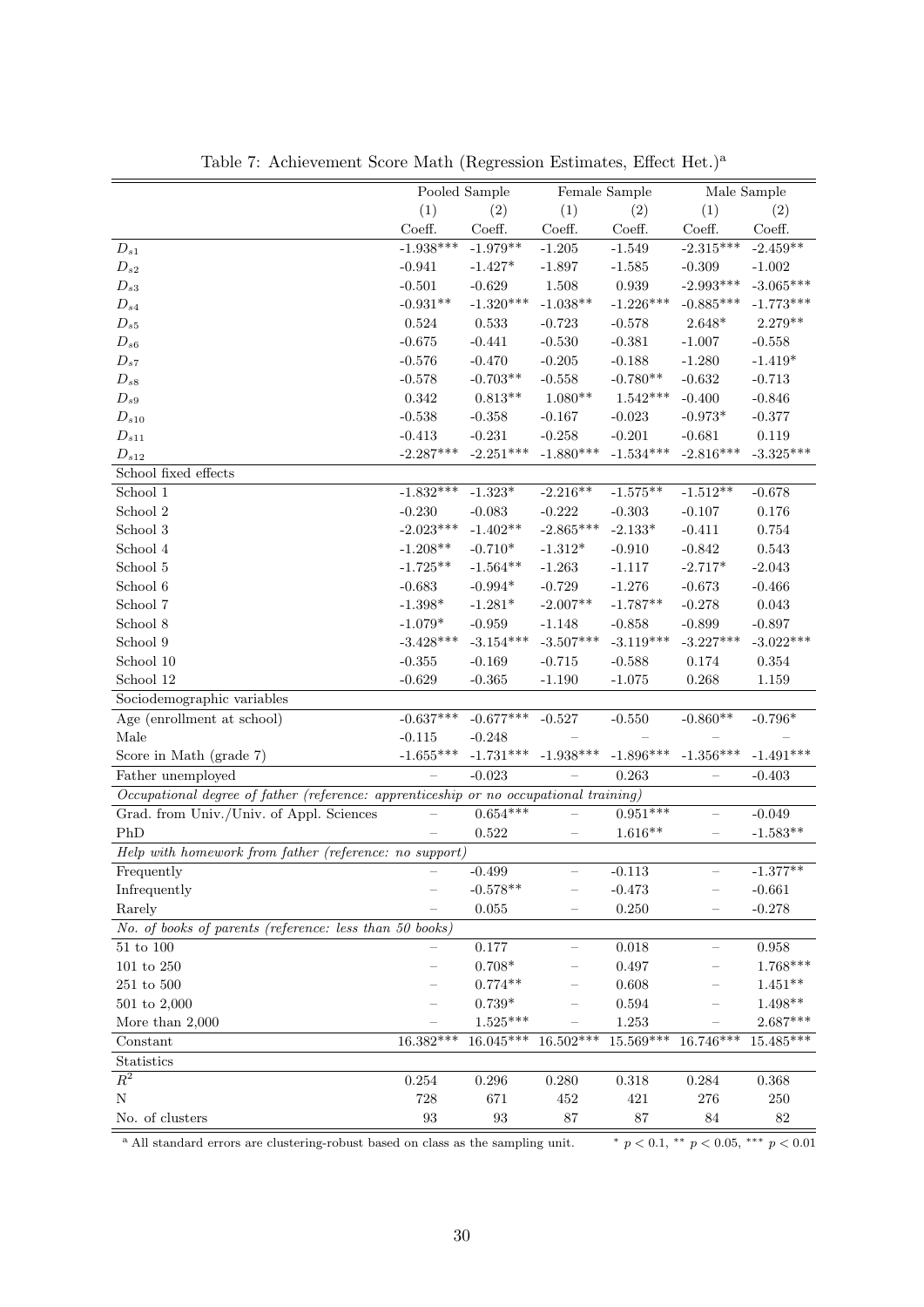|                                                                                       |                   | Pooled Sample     | Female Sample            |                |                          | Male Sample |
|---------------------------------------------------------------------------------------|-------------------|-------------------|--------------------------|----------------|--------------------------|-------------|
|                                                                                       | (1)               | (2)               | (1)                      | (2)            | (1)                      | (2)         |
|                                                                                       | Coeff.            | Coeff.            | Coeff.                   | Coeff.         | Coeff.                   | Coeff.      |
| $D_{s1}$                                                                              | $-1.538$          | $-2.898***$       | $-2.197$                 | $-4.498***$    | $-1.032$                 | $-0.784$    |
| $D_{s2}$                                                                              | 0.282             | $-0.425$          | 0.070                    | $-0.034$       | 0.269                    | $-0.862$    |
| $D_{s3}$                                                                              | $-1.413**$        | $-1.483**$        | $-1.737***$              | $-2.139***$    | $-1.346*$                | $-1.332$    |
| $D_{s4}$                                                                              | $-0.149$          | $-0.563$          | 0.172                    | $-0.101$       | $-1.065$                 | $-2.229$    |
| $D_{s5}$                                                                              | $-1.272*$         | $-1.389**$        | $-1.696**$               | $-1.664*$      | $0.009\,$                | $-0.066$    |
| $D_{s6}$                                                                              | $-0.145$          | $-0.191$          | $0.051\,$                | 0.001          | 0.037                    | $0.127\,$   |
| $D_{s7}$                                                                              | $-0.891*$         | $-0.797$          | $-1.043$                 | $-0.940$       | $-0.600$                 | $-0.620$    |
| $D_{s8}$                                                                              | 0.398             | 0.350             | $\rm 0.103$              | $-0.186$       | 1.101                    | 1.460       |
| $D_{s9}$                                                                              | $1.536*$          | $2.811***$        | $1.997^{\ast}$           | $3.477***$     | 0.951                    | $1.830*$    |
| $D_{s10}$                                                                             | 0.444             | 0.535             | $1.031\,$                | 0.970          | $-0.019$                 | $-0.013$    |
| $D_{s11}$                                                                             | 0.258             | 0.562             | $-0.265$                 | 0.079          | $1.699**$                | $1.941**$   |
| $D_{s12}$                                                                             | 0.527             | 0.589             | $1.410*$                 | $1.535^{\ast}$ | $-0.536$                 | $-0.458$    |
| School fixed effects                                                                  |                   |                   |                          |                |                          |             |
| School 1                                                                              | $1.965***$        | $3.857***$        | $2.781**$                | $5.810***$     | $1.530**$                | $1.558\,$   |
| School 2                                                                              | $1.438*$          | $1.694**$         | 0.454                    | $0.936**$      | 2.476                    | 2.486       |
| School 3                                                                              | $1.883***$        | $2.276***$        | $1.620***$               | $2.147***$     | $2.488***$               | $2.660***$  |
| School 4                                                                              | $1.036***$        | $1.830***$        | $1.281**$                | $2.122**$      | 0.747                    | 1.664       |
| School 5                                                                              | $1.441*$          | $1.677**$         | $1.959**$                | $2.351***$     | 0.213                    | 0.140       |
| School 6                                                                              | $0.920*$          | $0.887**$         | $0.416\,$                | 0.205          | 1.565                    | 1.453       |
| School 7                                                                              | $1.013*$          | $1.262**$         | $1.103\,$                | $1.491**$      | 1.005                    | 1.034       |
| School 8                                                                              | $0.938***$        | $1.174***$        | $0.759**$                | $1.346***$     | 1.433                    | $1.055\,$   |
| School 9                                                                              | $-0.200$          | 0.015             | $-0.424$                 | $-0.012$       | 0.346                    | $-0.047$    |
| School 10                                                                             | $1.786***$        | $2.006***$        | $1.704**$                | $2.000**$      | $1.869***$               | $1.743*$    |
| School 12                                                                             | 0.362             | 0.593             | $-0.080$                 | 0.198          | 1.241                    | $1.364\,$   |
| Sociodemographic variables                                                            |                   |                   |                          |                |                          |             |
| Age (enrollment at school)                                                            | $-0.043$          | 0.027             | $0.280\,$                | $0.247\,$      | $-0.546$                 | $-0.589$    |
| Male                                                                                  | $-0.261$          | $-0.236$          |                          |                |                          |             |
| Score in Literature (grade 7)                                                         | $-1.734***$       | $-1.761***$       | $-1.820***$              | $-1.891***$    | $-1.615***$              | $-1.629***$ |
| Father unemployed                                                                     |                   | 0.164             |                          | $0.468**$      |                          | $-0.152$    |
| Occupational degree of father (reference: apprenticeship or no occupational training) |                   |                   |                          |                |                          |             |
| Grad. from Univ./Univ. of Appl. Sciences                                              |                   | $0.443*$          |                          | $0.539*$       |                          | 0.180       |
| PhD                                                                                   |                   | 0.348             | $\qquad \qquad -$        | $1.218*$       | $\overline{\phantom{0}}$ | $-0.406$    |
| Help with homework from father (reference: no support)                                |                   |                   |                          |                |                          |             |
| Frequently                                                                            |                   | $-0.688*$         |                          | $-1.026**$     |                          | 0.326       |
| Infrequently                                                                          |                   | $-0.230$          |                          | $-0.202$       |                          | $-0.025$    |
| Rarely                                                                                |                   | $-0.043$          |                          | $0.027\,$      |                          | 0.187       |
| No. of books of parents (reference: less than 50 books)                               |                   |                   |                          |                |                          |             |
| $51$ to $100\,$                                                                       |                   | 0.058             |                          | 0.021          |                          | $-0.198$    |
| $101$ to $250\,$                                                                      |                   | $0.700**$         |                          | 0.609          |                          | 0.797       |
| $251$ to $500\,$                                                                      |                   | $1.103***$        |                          | $1.142***$     |                          | 0.970       |
| $501$ to $2,000$                                                                      |                   | $0.889**$         | $\overline{\phantom{0}}$ | 0.932          |                          | 0.818       |
| More than $2,000$                                                                     |                   | $1.404***$        |                          | $1.333^{\ast}$ |                          | $1.427\,$   |
| Constant                                                                              | $11.782***$       | $10.401***$       | $10.084***$              | $9.175***$     | 14.041***                | $13.672***$ |
| Statistics                                                                            |                   |                   |                          |                |                          |             |
| $R^2$                                                                                 | 0.186             | $0.236\,$         | $\,0.191\,$              | $0.268\,$      | $0.232\,$                | $0.277\,$   |
| N                                                                                     | 724               | 667               | 448                      | $417\,$        | $276\,$                  | $250\,$     |
| No. of clusters                                                                       | $\boldsymbol{93}$ | $\boldsymbol{93}$ | 87                       | $87\,$         | 84                       | 82          |
|                                                                                       |                   |                   |                          |                |                          |             |

Table 8: Achievement Score Literature (Regression Estimates, Effect Het.)<sup>a</sup>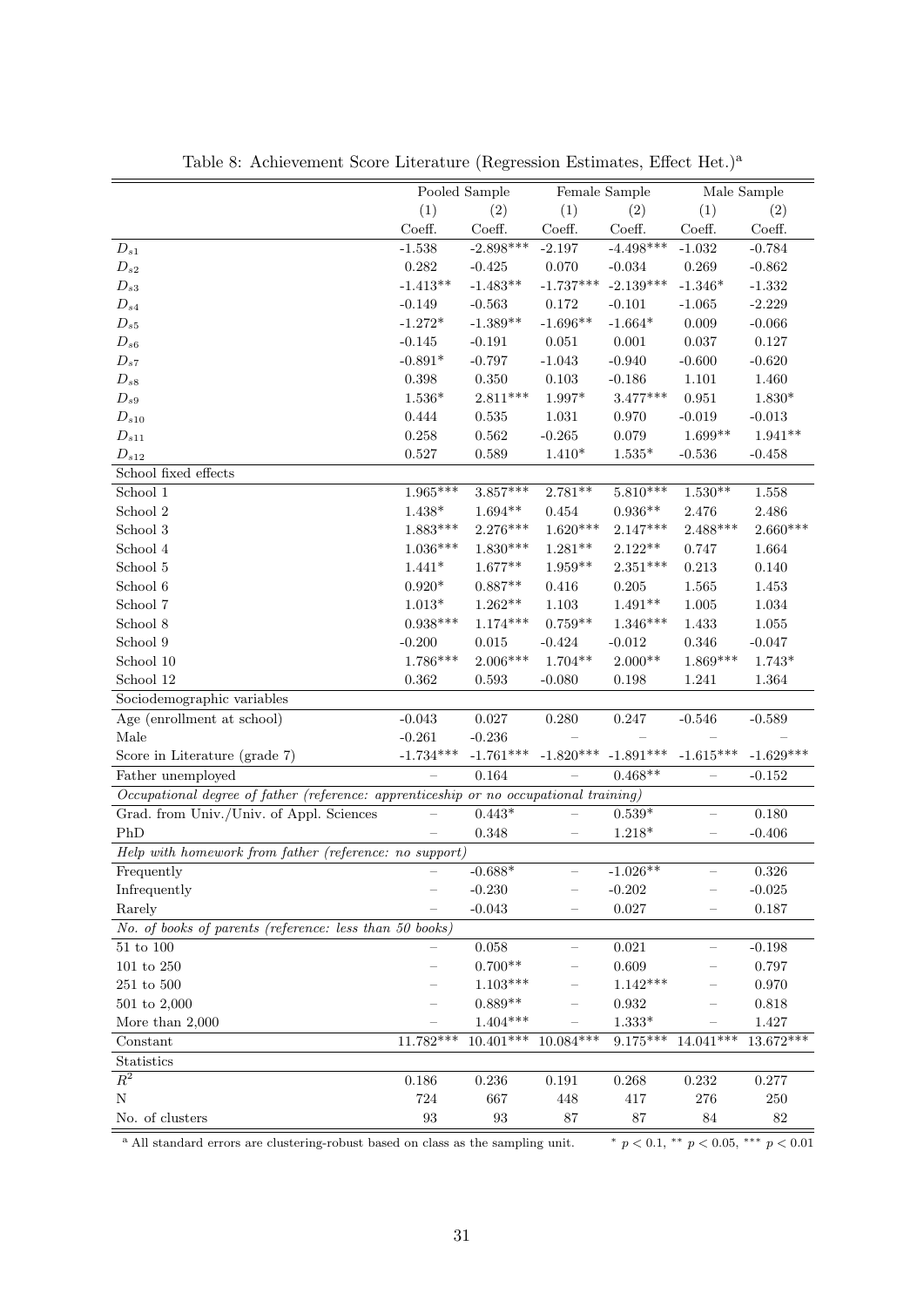|                                                                                       |                   | Pooled Sample     |                          | Female Sample |                          | Male Sample |
|---------------------------------------------------------------------------------------|-------------------|-------------------|--------------------------|---------------|--------------------------|-------------|
|                                                                                       | (1)               | (2)               | (1)                      | (2)           | (1)                      | (2)         |
|                                                                                       | Coeff.            | Coeff.            | Coeff.                   | Coeff.        | Coeff.                   | Coeff.      |
| $D_{s1}$                                                                              | $-0.375$          | $-2.120$          | $-1.553$                 | $-3.089$      | $\,0.654\,$              | $-1.291*$   |
| $D_{s2}$                                                                              | 0.659             | $\,0.353\,$       | $-1.331$                 | $-0.483$      | $1.553*$                 | $1.201\,$   |
| $D_{s3}$                                                                              | $-1.264***$       | $-1.394***$       | $-2.497***$              | $-2.775***$   | $-0.152$                 | $-0.162$    |
| $D_{s4}$                                                                              | $-1.402**$        | $-1.558**$        | $-1.909***$              | $-1.861**$    | $-0.611$                 | $-1.317$    |
| $D_{s5}$                                                                              | 0.355             | 0.213             | $-1.550**$               | $-1.839**$    | $3.410***$               | $2.806***$  |
| $D_{s6}$                                                                              | $0.315\,$         | 0.281             | $-0.003$                 | 0.265         | $1.124*$                 | 0.811       |
| $D_{s7}$                                                                              | $-0.722*$         | $-0.441$          | $-0.831**$               | $-0.752**$    | $-0.577$                 | $-0.606$    |
| $D_{s8}$                                                                              | $-0.512$          | $-0.442$          | $-0.333$                 | $-0.319$      | $-0.790$                 | $-0.560$    |
| $D_{s9}$                                                                              | 0.171             | 0.358             | $-0.067$                 | $0.505\,$     | 0.428                    | 0.390       |
| $D_{s10}$                                                                             | $\,0.094\,$       | 0.251             | 0.246                    | 0.399         | 0.822                    | $2.306**$   |
| $D_{s11}$                                                                             | $-1.370$          | $-1.178$          | $-1.414$                 | $-1.222$      | $-1.159$                 | $-0.825$    |
| ${\cal D}_{s12}$                                                                      | $1.160**$         | $1.244**$         | $2.180***$               | $2.502***$    | $-0.114$                 | $-0.626$    |
| School fixed effects                                                                  |                   |                   |                          |               |                          |             |
| School 1                                                                              | $-1.965***$       | 0.042             | $-0.820$                 | $0.677\,$     | $-2.751***$              | $-0.362$    |
| School 2                                                                              | $-2.632***$       | $-2.530***$       | $-3.023**$               | $-3.177**$    | $-2.200**$               | $-2.094**$  |
| School 3                                                                              | $-1.771***$       | $-1.376***$       | $-1.672***$              | $-1.110$      | $-1.999***$              | $-1.485*$   |
| School 4                                                                              | $-1.245**$        | $-1.018$          | $-0.966$                 | $-0.798$      | $-1.585$                 | $-1.157$    |
| School 5                                                                              | $-1.492$          | $-1.278$          | $-0.382$                 | $-0.097$      | $-3.496**$               | $-2.901**$  |
| School 6                                                                              | $-0.747$          | $-0.848*$         | $-0.749$                 | $-1.221*$     | $-0.764$                 | $-0.600$    |
| School 7                                                                              | $-1.159*$         | $-1.002$          | $-0.951$                 | $-0.636$      | $-1.444$                 | $-1.378$    |
| School 8                                                                              | $-1.484**$        | $-1.346**$        | $-1.469**$               | $-1.268*$     | $-1.303$                 | $-1.452$    |
| School 9                                                                              | $-3.609***$       | $-3.346***$       | $-4.177***$              | $-3.838***$   | $-2.666***$              | $-2.350**$  |
| School 10                                                                             | $-1.258**$        | $-1.127**$        | $-1.083$                 | $-0.854$      | $-2.242$                 | $-3.219***$ |
| School 12                                                                             | $-1.471**$        | $-1.151**$        | $-2.036***$              | $-2.019***$   | $-0.557$                 | 0.263       |
| Sociodemographic variables                                                            |                   |                   |                          |               |                          |             |
| Age (enrollment at school)                                                            | $-0.003$          | 0.155             | 0.227                    | 0.444         | $-0.435$                 | $-0.351$    |
| Male                                                                                  | $-0.253$          | $-0.283$          |                          |               |                          |             |
| Score in German (grade 7)                                                             | $-1.881***$       | $-1.859***$       | $-2.057***$              | $-2.092***$   | $-1.706***$              | $-1.674***$ |
| Father unemployed                                                                     |                   | $-0.029$          |                          | 0.119         |                          | $-0.150$    |
| Occupational degree of father (reference: apprenticeship or no occupational training) |                   |                   |                          |               |                          |             |
| Grad. from Univ./Univ. of Appl. Sciences                                              |                   | $0.585**$         |                          | $0.866***$    | $\equiv$                 | 0.334       |
| PhD                                                                                   |                   | 0.587             | -                        | $1.303*$      | $\overline{\phantom{0}}$ | $-0.369$    |
| Help with homework from father (reference: no support)                                |                   |                   |                          |               |                          |             |
| Frequently                                                                            |                   | $-0.267$          |                          | 0.107         |                          | $-1.266**$  |
| Infrequently                                                                          |                   | $-0.432$          |                          | $-0.585$      |                          | $-0.073$    |
| Rarely                                                                                |                   | $-0.102$          |                          | $-0.228$      |                          | $-0.092$    |
| No. of books of parents (reference: less than 50 books)                               |                   |                   |                          |               |                          |             |
| $51$ to $100\,$                                                                       |                   | $-0.004$          |                          | $-0.562$      |                          | 0.431       |
| $101$ to $250\,$                                                                      |                   | $0.147\,$         |                          | 0.443         |                          | $-0.344$    |
| $251$ to $500\,$                                                                      |                   | $0.766*$          | -                        | 0.648         |                          | 0.535       |
| $501$ to $2,000$                                                                      |                   | $0.567\,$         | $\overline{\phantom{0}}$ | $\,0.502\,$   |                          | 0.537       |
| More than $2,000$                                                                     |                   | $\,0.613\,$       |                          | 0.368         |                          | 0.590       |
| Constant                                                                              | 14.107***         | 12.538***         | $13.162***$              | $11.308***$   | 15.947***                | 14.986***   |
| Statistics                                                                            |                   |                   |                          |               |                          |             |
| $R^2$                                                                                 | $0.366\,$         | 0.389             | 0.425                    | 0.462         | $\,0.364\,$              | $0.427\,$   |
| N                                                                                     | 602               | 553               | 355                      | 328           | 247                      | $225\,$     |
| No. of clusters                                                                       | $\boldsymbol{92}$ | $\boldsymbol{92}$ | $85\,$                   | 85            | 82                       | 80          |
|                                                                                       |                   |                   |                          |               |                          |             |

Table 9: Achievement Score English (Regression Estimates, Effect Het.)<sup>a</sup>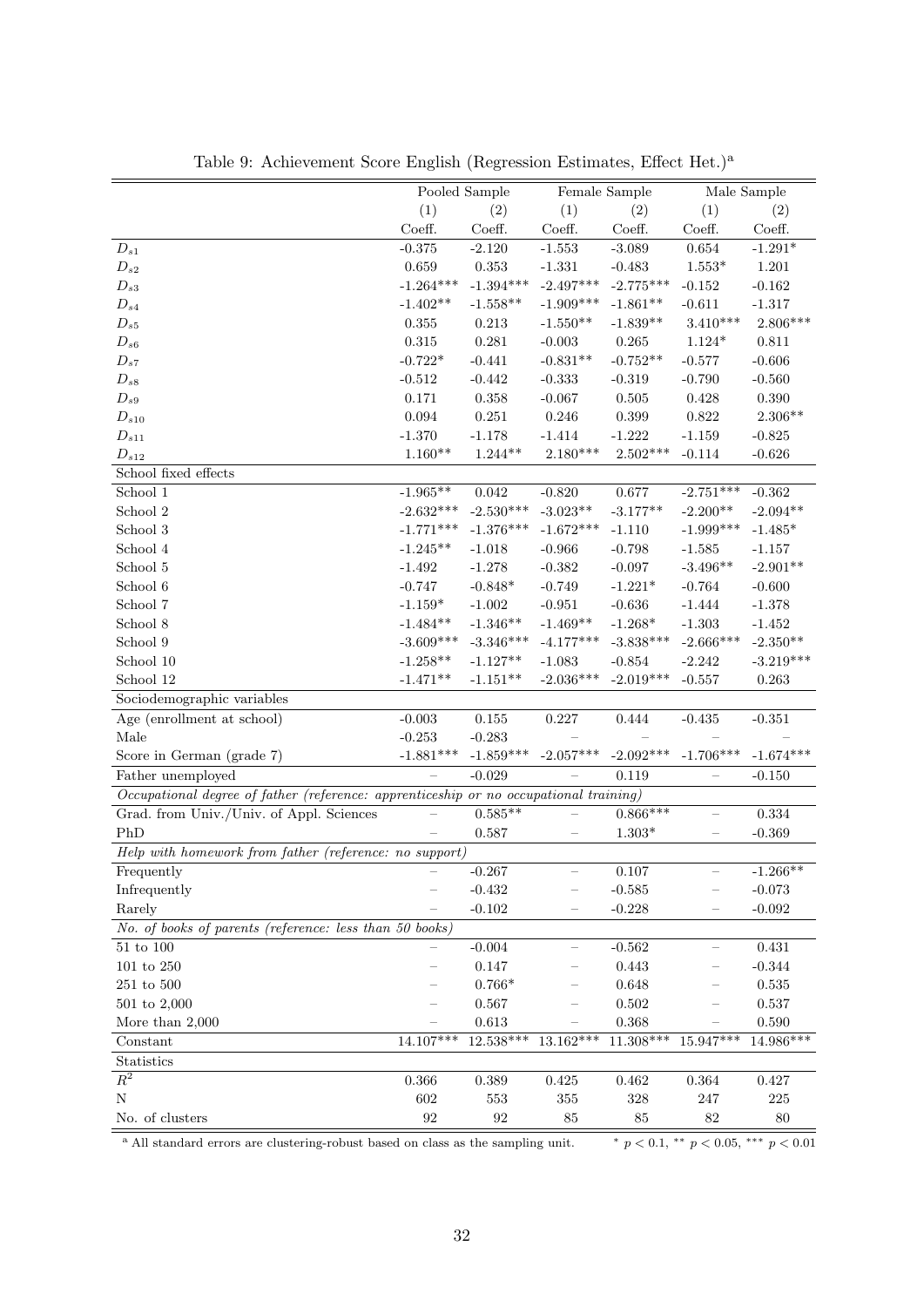|                                                                                       | (1)         | (2)         | (3)         | (4)                     |
|---------------------------------------------------------------------------------------|-------------|-------------|-------------|-------------------------|
|                                                                                       | Coeff.      | Coeff.      | Coeff.      | $\operatorname{Coeff.}$ |
| D                                                                                     | $-0.721***$ | $-0.625**$  | $-0.750***$ | $-0.879***$             |
| School fixed effects                                                                  |             |             |             |                         |
| School 1                                                                              | $-2.361***$ |             |             |                         |
| School 2                                                                              | $-0.671$    |             | $-0.687$    |                         |
| School 3                                                                              | $-1.547***$ |             | $-1.532***$ |                         |
| School 4                                                                              | $-1.209***$ |             | $-1.212***$ |                         |
| School 5                                                                              | $-1.102**$  |             | $-1.098**$  |                         |
| School 6                                                                              | $-1.015**$  |             | $-1.110***$ |                         |
| School 7                                                                              |             | $-0.191$    |             | $-1.310**$              |
| School 8                                                                              |             |             |             | $-1.116**$              |
| School 9                                                                              | $-2.961***$ |             |             |                         |
| School 10                                                                             | $-0.190$    |             | $-0.144$    |                         |
| School 12                                                                             | $-1.191***$ |             | $-1.197***$ | $-1.187**$              |
| Sociodemographic variables                                                            |             |             |             |                         |
| Age (enrollment at school)                                                            | $-0.428$    | $-1.432***$ | $-0.408$    | $-1.122***$             |
| Male                                                                                  | $-0.339$    | $-0.111$    | $-0.288$    | $-0.088$                |
| Score in German (grade 7)                                                             | $-1.637***$ | $-1.902***$ | $-1.674***$ | $-1.782***$             |
| Father unemployed                                                                     | 0.026       | $-0.153$    | 0.021       | $-0.121$                |
| Occupational degree of father (reference: apprenticeship or no occupational training) |             |             |             |                         |
| Grad. from Univ./Univ. of Appl. Sciences                                              | $0.706***$  | 0.533       | $0.864***$  | $0.855***$              |
| PhD                                                                                   | 0.484       | $4.361***$  | 0.587       | 1.867                   |
| Help with homework from father (reference: no support)                                |             |             |             |                         |
| Frequently                                                                            | $-0.062$    | $-1.333**$  | $-0.060$    | $-0.616$                |
| Infrequently                                                                          | $-0.109$    | $-1.519***$ | $-0.170$    | $-0.996***$             |
| Rarely                                                                                | $0.709**$   | $-1.437**$  | $0.625*$    | $-0.296$                |
| No. of books of parents (reference: less than 50 books)                               |             |             |             |                         |
| $51$ to $100\,$                                                                       | 0.175       | $-0.055$    | 0.052       | 0.261                   |
| $101$ to $250\,$                                                                      | 0.322       | 1.031       | 0.284       | $1.236**$               |
| $251$ to $500\,$                                                                      | 0.402       | $1.002\,$   | 0.493       | $1.196**$               |
| $501$ to $2,000$                                                                      | 0.460       | 1.333       | 0.423       | 0.815                   |
| More than $2,000$                                                                     | $1.175***$  | $2.283***$  | $1.478***$  | $1.633**$               |
| Constant                                                                              | 14.343***   | 20.706***   | 14.287***   | $19.054***$             |
| Statistics                                                                            |             |             |             |                         |
| $\overline{R^2}$                                                                      | 0.273       | 0.395       | 0.248       | 0.322                   |
| N                                                                                     | 502         | 169         | 461         | 325                     |
| No. of clusters                                                                       | 73          | 20          | 63          | 39                      |

Table 10: Robustness Checks of Estimation:  $\mathit{Math}^{\rm a}$